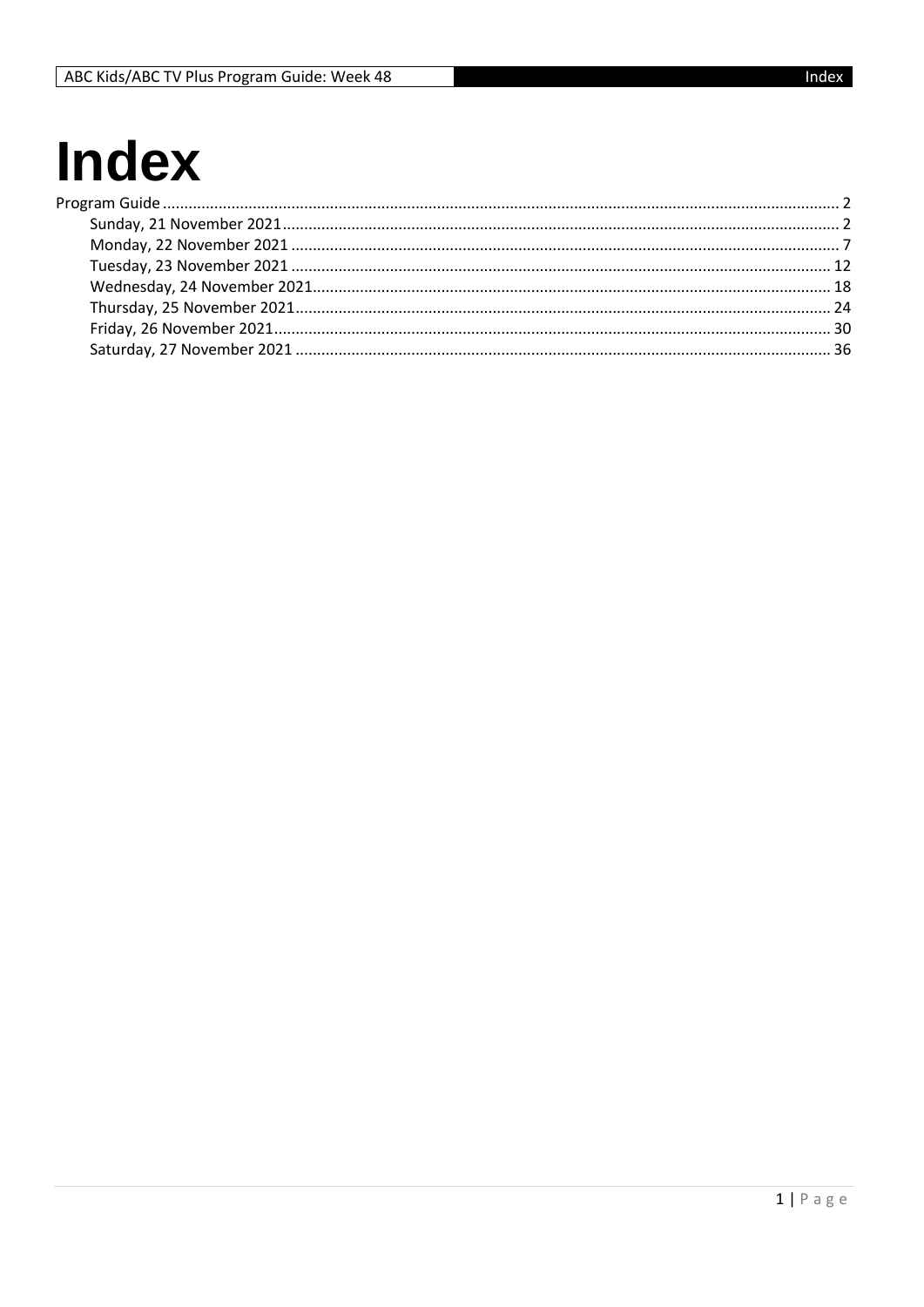# <span id="page-1-0"></span>**Program Guide**

## <span id="page-1-1"></span>**Sunday, 21 November 2021**

| 5:05am | <b>Five Minutes More</b>       |
|--------|--------------------------------|
|        | (CC, Repeat, G)                |
| 5:10am | <b>Sarah And Duck</b>          |
|        | (Repeat, G)                    |
| 5:20am | <b>The Hive</b>                |
|        | (Repeat,G)                     |
| 5:30am | <b>Digby Dragon</b>            |
|        | (Repeat, G)                    |
| 5:40am | Ready, Jet, Go!                |
|        | (CC, Repeat, G)                |
| 5:55am | <b>Big Ted's Big Adventure</b> |
|        | (CC, Repeat, G)                |
| 6:00am | <b>Sesame Street</b>           |
|        | (CC, Repeat, G)                |
| 6:25am | <b>Pingu In The City</b>       |
|        | (Repeat, G)                    |
| 6:35am | <b>Dinosaur Train</b>          |
|        | (CC, Repeat, G)                |
| 6:45am | <b>Peter Rabbit</b>            |
|        | (CC,AD, Repeat, G)             |
| 7:00am | <b>Charlie And Lola</b>        |
|        | (CC, Repeat, G)                |
| 7:10am | <b>Go Jetters</b>              |
|        | (CC, Repeat, G)                |
| 7:25am | <b>Love Monster</b>            |
|        | (Repeat, G)                    |
| 7:35am | <b>Tish Tash</b>               |
|        | (CC, AD, G)                    |
| 7:40am | <b>The Wonder Gang</b>         |
|        | (Repeat, G)                    |
| 7:55am | Peppa Pig                      |
|        | (CC, Repeat, G)                |
| 8:00am | <b>Bluey</b>                   |
|        | (CC,AD, Repeat, G)             |
| 8:10am | <b>Milo</b>                    |
|        | (CC, AD, G)                    |
| 8:20am | The Adventures Of Paddington   |
|        | (CC,AD, Repeat, G)             |
| 8:35am | <b>Kiddets</b>                 |
|        | (CC, Repeat, G)                |
|        |                                |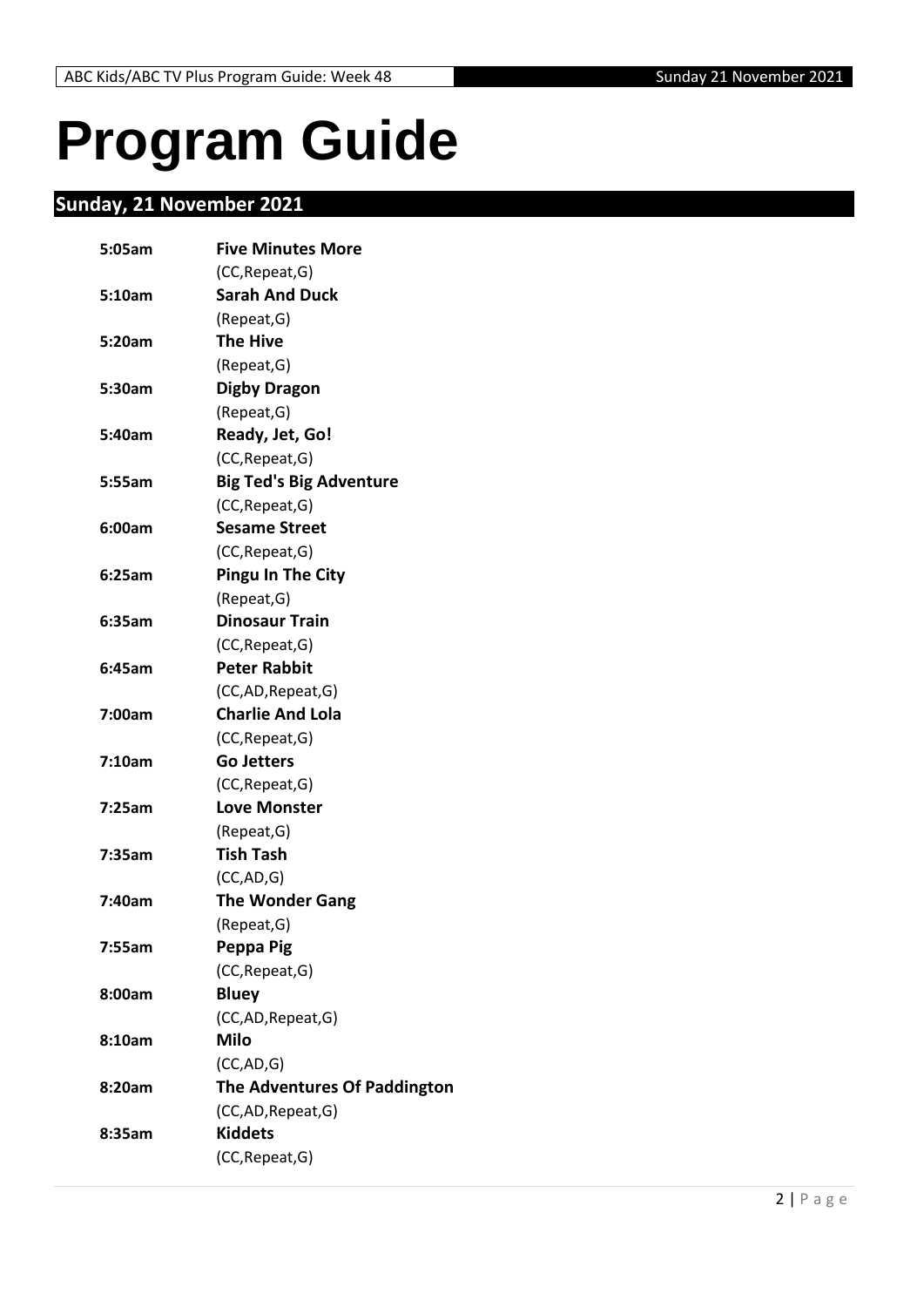| (CC, Repeat, G)<br><b>Play School</b><br>9:00am<br>(CC,AD, Repeat, G)<br><b>Sesame Street</b><br>9:30am<br>(CC, Repeat, G)<br>Emma!<br>10:00am<br>(CC, Repeat, G)<br>Pablo<br>10:15am<br>(CC, Repeat, G)<br><b>Becca's Bunch</b><br>10:30am<br>(CC, Repeat, G)<br>hoopla doopla!<br>10:40am<br>(CC, Repeat, G)<br><b>Daniel Tiger's Neighbourhood</b><br>10:55am<br>(Repeat, G)<br><b>Baby Jake</b><br>11:05am<br>(CC, Repeat, G)<br><b>Twirlywoos</b><br>11:20am<br>(Repeat, G)<br><b>Big Words Small Stories</b><br>11:35am<br>(Repeat, G)<br><b>Sally &amp; Possum</b><br>11:40am<br>(CC, Repeat, G)<br><b>Teletubbies</b><br>12:00pm<br>(CC, Repeat, G)<br>In The Night Garden<br>12:10pm<br>(CC, Repeat, G)<br><b>Tik Tak</b><br>12:40pm<br>(G)<br><b>Guess How Much I Love You</b><br>12:45pm<br>(CC, Repeat, G)<br><b>Buddi</b><br>1:05pm<br>(AD, Repeat, G)<br><b>Hoot Hoot Go!</b><br>1:10 <sub>pm</sub> |
|-------------------------------------------------------------------------------------------------------------------------------------------------------------------------------------------------------------------------------------------------------------------------------------------------------------------------------------------------------------------------------------------------------------------------------------------------------------------------------------------------------------------------------------------------------------------------------------------------------------------------------------------------------------------------------------------------------------------------------------------------------------------------------------------------------------------------------------------------------------------------------------------------------------------|
|                                                                                                                                                                                                                                                                                                                                                                                                                                                                                                                                                                                                                                                                                                                                                                                                                                                                                                                   |
|                                                                                                                                                                                                                                                                                                                                                                                                                                                                                                                                                                                                                                                                                                                                                                                                                                                                                                                   |
|                                                                                                                                                                                                                                                                                                                                                                                                                                                                                                                                                                                                                                                                                                                                                                                                                                                                                                                   |
|                                                                                                                                                                                                                                                                                                                                                                                                                                                                                                                                                                                                                                                                                                                                                                                                                                                                                                                   |
|                                                                                                                                                                                                                                                                                                                                                                                                                                                                                                                                                                                                                                                                                                                                                                                                                                                                                                                   |
|                                                                                                                                                                                                                                                                                                                                                                                                                                                                                                                                                                                                                                                                                                                                                                                                                                                                                                                   |
|                                                                                                                                                                                                                                                                                                                                                                                                                                                                                                                                                                                                                                                                                                                                                                                                                                                                                                                   |
|                                                                                                                                                                                                                                                                                                                                                                                                                                                                                                                                                                                                                                                                                                                                                                                                                                                                                                                   |
|                                                                                                                                                                                                                                                                                                                                                                                                                                                                                                                                                                                                                                                                                                                                                                                                                                                                                                                   |
|                                                                                                                                                                                                                                                                                                                                                                                                                                                                                                                                                                                                                                                                                                                                                                                                                                                                                                                   |
|                                                                                                                                                                                                                                                                                                                                                                                                                                                                                                                                                                                                                                                                                                                                                                                                                                                                                                                   |
|                                                                                                                                                                                                                                                                                                                                                                                                                                                                                                                                                                                                                                                                                                                                                                                                                                                                                                                   |
|                                                                                                                                                                                                                                                                                                                                                                                                                                                                                                                                                                                                                                                                                                                                                                                                                                                                                                                   |
|                                                                                                                                                                                                                                                                                                                                                                                                                                                                                                                                                                                                                                                                                                                                                                                                                                                                                                                   |
|                                                                                                                                                                                                                                                                                                                                                                                                                                                                                                                                                                                                                                                                                                                                                                                                                                                                                                                   |
|                                                                                                                                                                                                                                                                                                                                                                                                                                                                                                                                                                                                                                                                                                                                                                                                                                                                                                                   |
|                                                                                                                                                                                                                                                                                                                                                                                                                                                                                                                                                                                                                                                                                                                                                                                                                                                                                                                   |
|                                                                                                                                                                                                                                                                                                                                                                                                                                                                                                                                                                                                                                                                                                                                                                                                                                                                                                                   |
|                                                                                                                                                                                                                                                                                                                                                                                                                                                                                                                                                                                                                                                                                                                                                                                                                                                                                                                   |
|                                                                                                                                                                                                                                                                                                                                                                                                                                                                                                                                                                                                                                                                                                                                                                                                                                                                                                                   |
|                                                                                                                                                                                                                                                                                                                                                                                                                                                                                                                                                                                                                                                                                                                                                                                                                                                                                                                   |
|                                                                                                                                                                                                                                                                                                                                                                                                                                                                                                                                                                                                                                                                                                                                                                                                                                                                                                                   |
|                                                                                                                                                                                                                                                                                                                                                                                                                                                                                                                                                                                                                                                                                                                                                                                                                                                                                                                   |
|                                                                                                                                                                                                                                                                                                                                                                                                                                                                                                                                                                                                                                                                                                                                                                                                                                                                                                                   |
|                                                                                                                                                                                                                                                                                                                                                                                                                                                                                                                                                                                                                                                                                                                                                                                                                                                                                                                   |
|                                                                                                                                                                                                                                                                                                                                                                                                                                                                                                                                                                                                                                                                                                                                                                                                                                                                                                                   |
|                                                                                                                                                                                                                                                                                                                                                                                                                                                                                                                                                                                                                                                                                                                                                                                                                                                                                                                   |
|                                                                                                                                                                                                                                                                                                                                                                                                                                                                                                                                                                                                                                                                                                                                                                                                                                                                                                                   |
|                                                                                                                                                                                                                                                                                                                                                                                                                                                                                                                                                                                                                                                                                                                                                                                                                                                                                                                   |
|                                                                                                                                                                                                                                                                                                                                                                                                                                                                                                                                                                                                                                                                                                                                                                                                                                                                                                                   |
|                                                                                                                                                                                                                                                                                                                                                                                                                                                                                                                                                                                                                                                                                                                                                                                                                                                                                                                   |
|                                                                                                                                                                                                                                                                                                                                                                                                                                                                                                                                                                                                                                                                                                                                                                                                                                                                                                                   |
|                                                                                                                                                                                                                                                                                                                                                                                                                                                                                                                                                                                                                                                                                                                                                                                                                                                                                                                   |
|                                                                                                                                                                                                                                                                                                                                                                                                                                                                                                                                                                                                                                                                                                                                                                                                                                                                                                                   |
| (CC, Repeat, G)                                                                                                                                                                                                                                                                                                                                                                                                                                                                                                                                                                                                                                                                                                                                                                                                                                                                                                   |
| <b>Bing</b><br>1:15 <sub>pm</sub>                                                                                                                                                                                                                                                                                                                                                                                                                                                                                                                                                                                                                                                                                                                                                                                                                                                                                 |
| (CC, Repeat, G)                                                                                                                                                                                                                                                                                                                                                                                                                                                                                                                                                                                                                                                                                                                                                                                                                                                                                                   |
| <b>Miffy's Adventures Big and Small</b><br>1:25 <sub>pm</sub>                                                                                                                                                                                                                                                                                                                                                                                                                                                                                                                                                                                                                                                                                                                                                                                                                                                     |
| (Repeat, G)                                                                                                                                                                                                                                                                                                                                                                                                                                                                                                                                                                                                                                                                                                                                                                                                                                                                                                       |
| <b>Noddy Toyland Detective</b><br>1:40pm                                                                                                                                                                                                                                                                                                                                                                                                                                                                                                                                                                                                                                                                                                                                                                                                                                                                          |
| (CC, Repeat, G)                                                                                                                                                                                                                                                                                                                                                                                                                                                                                                                                                                                                                                                                                                                                                                                                                                                                                                   |
| <b>Rusty Rivets</b><br>1:55pm                                                                                                                                                                                                                                                                                                                                                                                                                                                                                                                                                                                                                                                                                                                                                                                                                                                                                     |
| (CC, Repeat, G)                                                                                                                                                                                                                                                                                                                                                                                                                                                                                                                                                                                                                                                                                                                                                                                                                                                                                                   |
|                                                                                                                                                                                                                                                                                                                                                                                                                                                                                                                                                                                                                                                                                                                                                                                                                                                                                                                   |
| <b>Bob The Builder</b><br>2:05pm                                                                                                                                                                                                                                                                                                                                                                                                                                                                                                                                                                                                                                                                                                                                                                                                                                                                                  |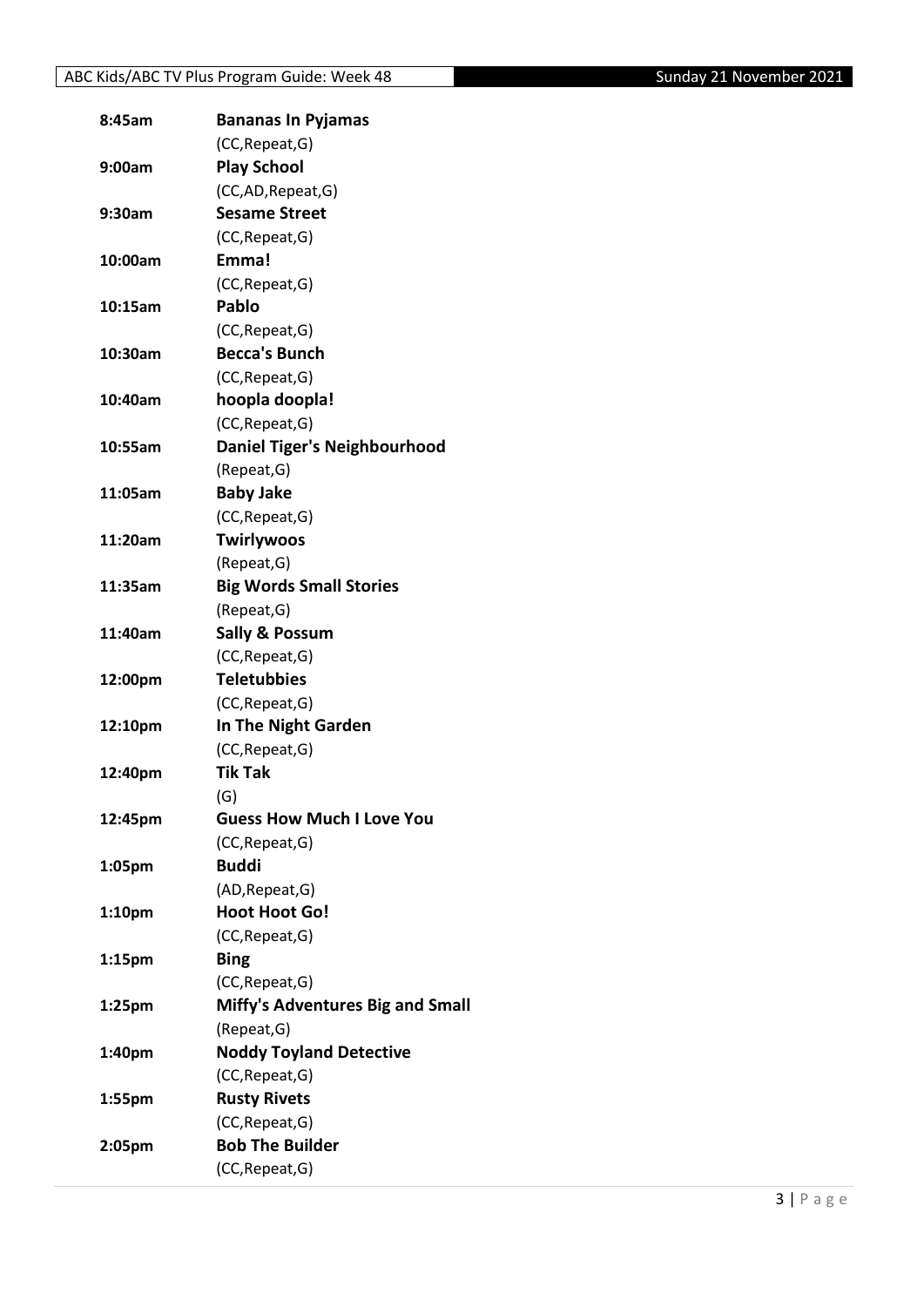| 2:20pm | <b>Get Grubby TV</b>                                                                     |
|--------|------------------------------------------------------------------------------------------|
|        | (CC, Repeat, G)                                                                          |
| 2:30pm | Wallykazam!                                                                              |
|        | (Repeat, G)                                                                              |
| 2:55pm | <b>Cookie Monster's Foodie Truck</b>                                                     |
|        | (Repeat, G)                                                                              |
| 3:00pm | <b>Arthur</b>                                                                            |
|        | (Repeat, G)                                                                              |
| 3:30pm | <b>Play School</b>                                                                       |
|        | (CC,AD,Repeat,G)                                                                         |
| 4:00pm | <b>Bananas In Pyjamas</b>                                                                |
|        | (CC, Repeat, G)                                                                          |
| 4:10pm | Ready, Steady, Wiggle!                                                                   |
|        | (CC, Repeat, G)                                                                          |
| 4:25pm | <b>Thomas And Friends</b>                                                                |
|        | (CC, Repeat, G)                                                                          |
| 4:35pm | <b>Book Hungry Bears</b>                                                                 |
|        | (Repeat, G)                                                                              |
| 4:45pm | <b>Big Words Small Stories</b>                                                           |
|        | (Repeat, G)                                                                              |
| 4:55pm | <b>Play School Story Time</b>                                                            |
|        | (CC, Repeat, G)                                                                          |
| 5:05pm | Remy & Boo                                                                               |
|        | (CC,AD,Repeat,G)                                                                         |
| 5:15pm | Dog Loves Books                                                                          |
|        | (CC, Repeat, G)                                                                          |
| 5:20pm | <b>PJ Masks</b>                                                                          |
|        | (CC, Repeat, G)                                                                          |
| 5:35pm | <b>Nella the Princess Knight</b>                                                         |
|        | (Repeat, G)                                                                              |
| 5:50pm | Peppa Pig                                                                                |
|        | (CC, Repeat, G)                                                                          |
| 5:55pm | <b>Fireman Sam</b>                                                                       |
|        | (CC,AD,Repeat,G)                                                                         |
| 6:10pm | <b>Hey Duggee: The Traffic Badge</b>                                                     |
|        | (CC, Repeat, G)                                                                          |
|        | It's a hot day so Duggee is treating the Squirrels to a trip to the tropical lake. The   |
|        | Squirrels are on Duggee's back with their arm bands and inflatable toys and they are     |
|        | super excited!                                                                           |
| 6:20pm | <b>Bluey: Fairies</b>                                                                    |
|        | (CC,AD,Repeat,G)                                                                         |
|        | Bluey's house has fairies! Tails are being braided, stickers are everywhere, and Mum's   |
|        | got a peg beard. Now the family must band together to hunt for these invisible mischief- |
|        | makers.                                                                                  |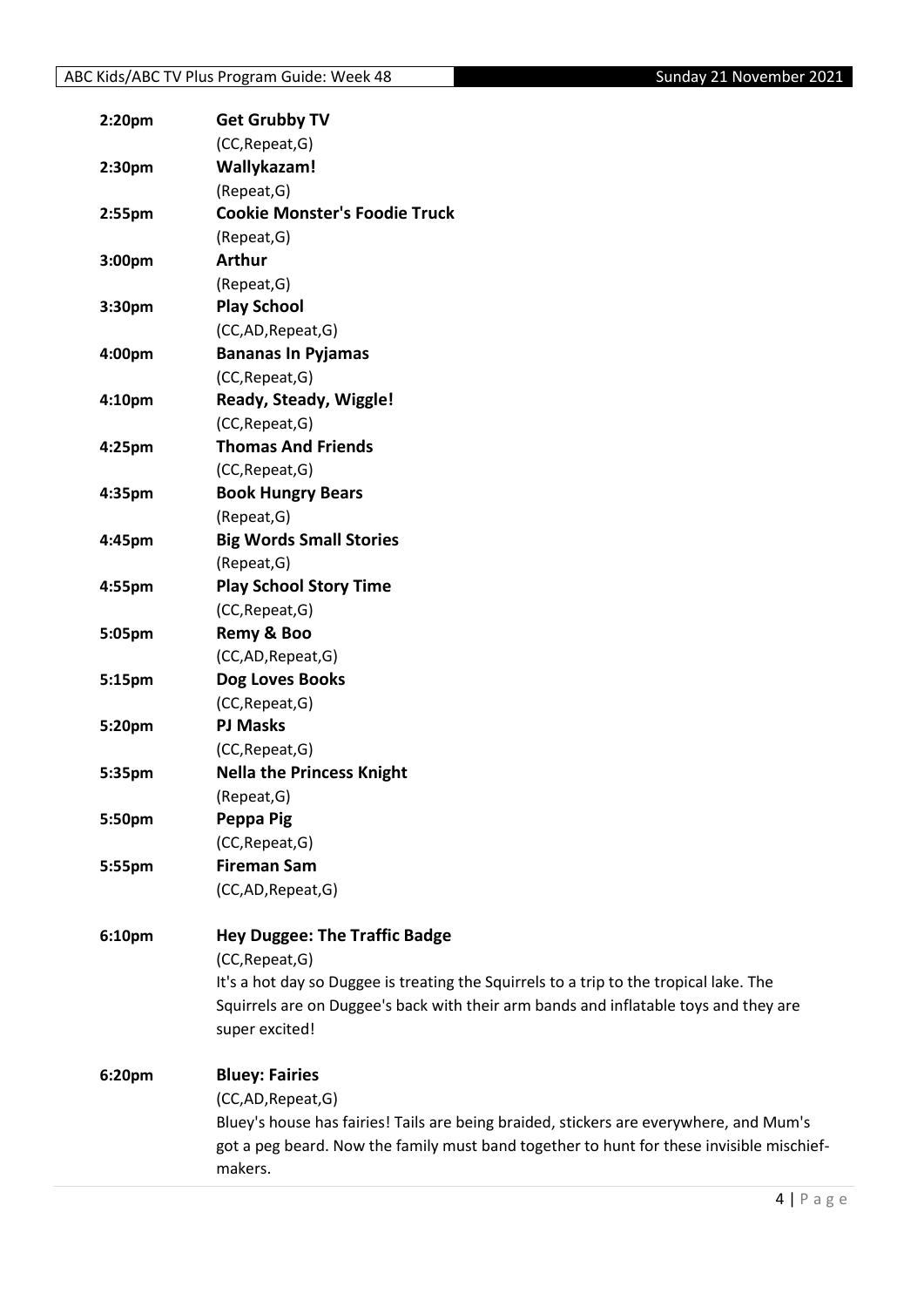| 6:25pm | <b>Shaun The Sheep: Bathtime</b><br>(CC, Repeat, G)<br>The flock refuse to have a wash in the freezing sheep dip, so Shaun goes on a commando<br>raid to hi-jack the hot water from the Farmer's bath tub.                                                                                                                                                                                                                                     |
|--------|------------------------------------------------------------------------------------------------------------------------------------------------------------------------------------------------------------------------------------------------------------------------------------------------------------------------------------------------------------------------------------------------------------------------------------------------|
| 6:40pm | Andy's Safari Adventures: Andy And The Black Macaques<br>(CC, Repeat, G)<br>Andy mistakenly eats a bowl of exotic fruit salad that Mr Hammond left for the black<br>crested macaques at Safari World. He jets off to Sulawesi in Southeast Asia to join a<br>troop of black crested macaques.                                                                                                                                                  |
| 7:00pm | <b>Grace's Amazing Machines: Three Wheeled Machines</b><br>(CC,AD,Repeat,G)<br>Motorbike rider Grace shows off three machines that only have three wheels!                                                                                                                                                                                                                                                                                     |
| 7:15pm | <b>Sir Mouse: Sword in the Stone</b><br>(CC,AD,Repeat,G)<br>Mouse doesn't think she is a good knight. So Prince and Dragon set something up to<br>make Mouse believe that she is defeating a dangerous monster.                                                                                                                                                                                                                                |
| 7:30pm | Spicks And Specks: Kim Walker, Celia Pacquola, Pete Murray, Rhys Darby<br>(CC, Repeat, PG)<br>Adam, Myf and Alan are joined by Kim Walker, Celia Pacquola, Pete Murray, Rhys Darby.                                                                                                                                                                                                                                                            |
| 8:00pm | <b>Compass: Fire, Flood and Resilience</b><br>(CC,AD,Repeat,G,Aboriginal and Torres Strait Islander viewers are advised that the<br>following program contains images and voices of people who have died)<br>Lismore is one of the most socially and religiously diverse parts of Australia. From<br>traditional owners, to Buddhists, Catholics - to Knitting-Nanna activists, care for their<br>environment is at the heart of what they do. |
| 8:30pm | <b>Louis Theroux: Transgender Kids</b><br>(CC,AD, Repeat, M, Adult Themes, Nudity)<br>Award-winning journalist Louis Theroux travels to San Francisco where medical<br>professionals are helping kids who say they were born in the wrong body to transition<br>from boy to girl or girl to boy at younger ages.                                                                                                                               |
| 9:30pm | Tick F***ing Tock<br>(CC, Repeat, M, Adult Themes, Coarse Language, Nudity, Sexual References)<br>Tim Ferguson's diagnosis of Multiple Sclerosis prompted the Doug Anthony Allstars to<br>break up. Thirty years later it has also given the comedy superstars the impetus to<br>reform.                                                                                                                                                       |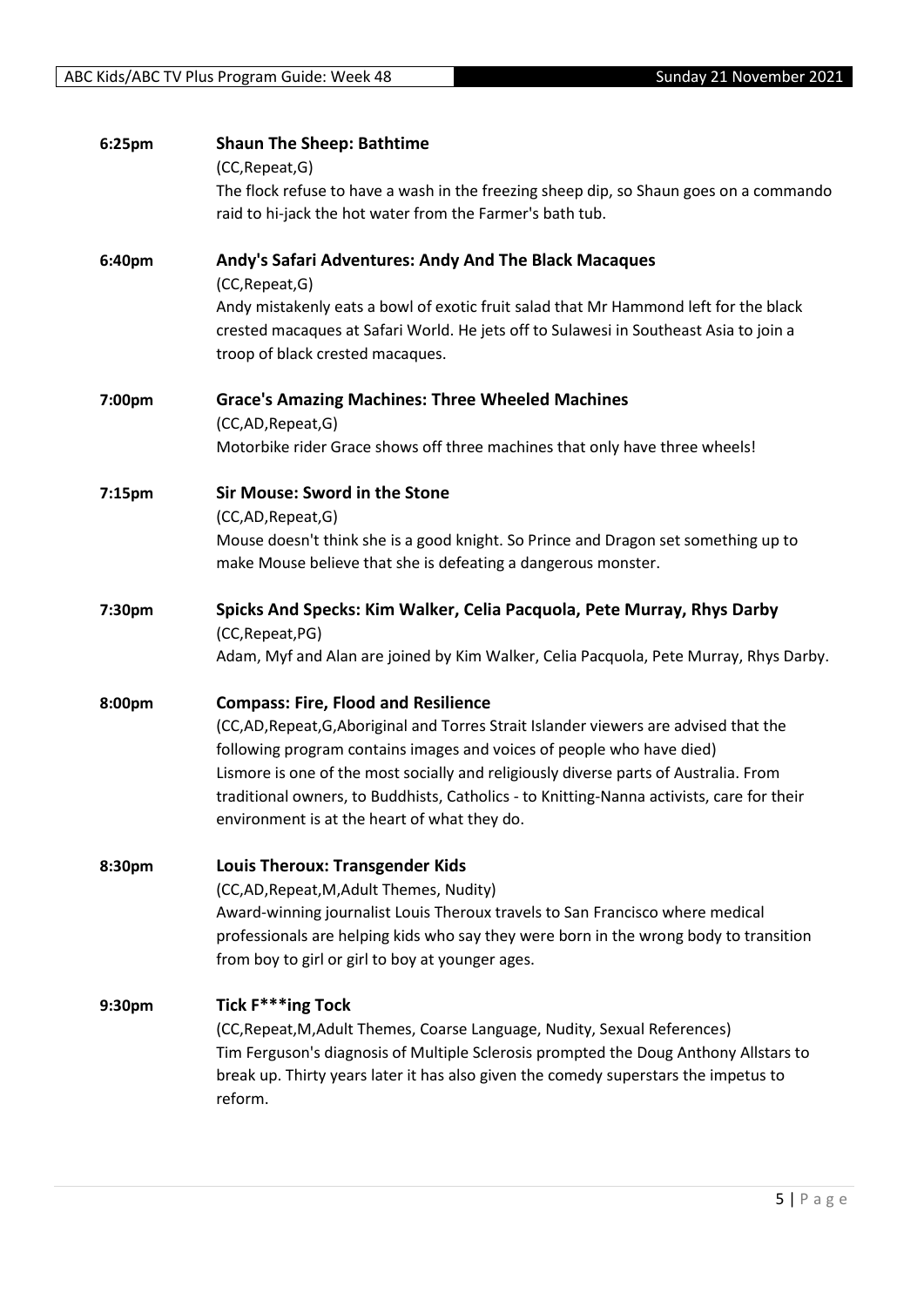| 10:30pm | Nick Cave: Alone At Alexandra Palace<br>(Repeat, M, Coarse Language)                                                                                                                                                                                    |
|---------|---------------------------------------------------------------------------------------------------------------------------------------------------------------------------------------------------------------------------------------------------------|
|         | Nick Cave performs solo at the piano at London's iconic Alexandra Palace. Nick Cave<br>performs songs from his extensive back catalogue, including rare tracks that most fans<br>will be hearing for the first time.                                    |
| 12:00am | <b>George Clarke's Amazing Spaces Northern Lights Adventure</b><br>(Repeat, G)                                                                                                                                                                          |
|         | George and master-craftsman Will Hardie explore the fantastic hidden architectural<br>gems that Finland has to offer. Before he travels back home, will George fulfil a lifelong<br>dream and see the elusive Northern Lights?                          |
| 12:45am | <b>China Love</b>                                                                                                                                                                                                                                       |
|         | (CC, Repeat, G)<br>Explore contemporary China through the window of the wedding photography industry.<br>Follow Chinese and Australian participants as they navigate love and family in the lead<br>up to the most important ritual of Chinese society. |
| 1:45am  | <b>Unprotected Sets: Paris Sashay</b>                                                                                                                                                                                                                   |
|         | (CC, Repeat, M, Adult Themes, Coarse Language)<br>Growing up, Paris was always the class clown. She got into college and after two years<br>realised that wasn't for her, then returned home, gave stand-up comedy a shot and<br>never looked back.     |
| 2:15am  | In The Long Run                                                                                                                                                                                                                                         |
|         | (CC, Repeat, PG)                                                                                                                                                                                                                                        |
|         | Rumours of redundancies throw Bagpipes's plans up in the air, while Kobna and Dean<br>run away and a heartbroken Valentine lands a delivery job.                                                                                                        |
| 2:35am  | <b>ABC News Update</b>                                                                                                                                                                                                                                  |
|         | (Repeat)<br>The headlines from ABC News, updating you on the day's top stories from across                                                                                                                                                              |
|         | Australia and around the world.                                                                                                                                                                                                                         |
| 2:40am  | ABC TV Plus Programs Resume At 7.30pm                                                                                                                                                                                                                   |
|         | ABC TV Plus programs resume at 7.30pm, offering an unrivalled mix of scripted and non-<br>scripted comedy and entertainment shows every night. (Soundtrack provided by ABC                                                                              |
|         | Jazz. Playlist details at abc.net.au/jazz).                                                                                                                                                                                                             |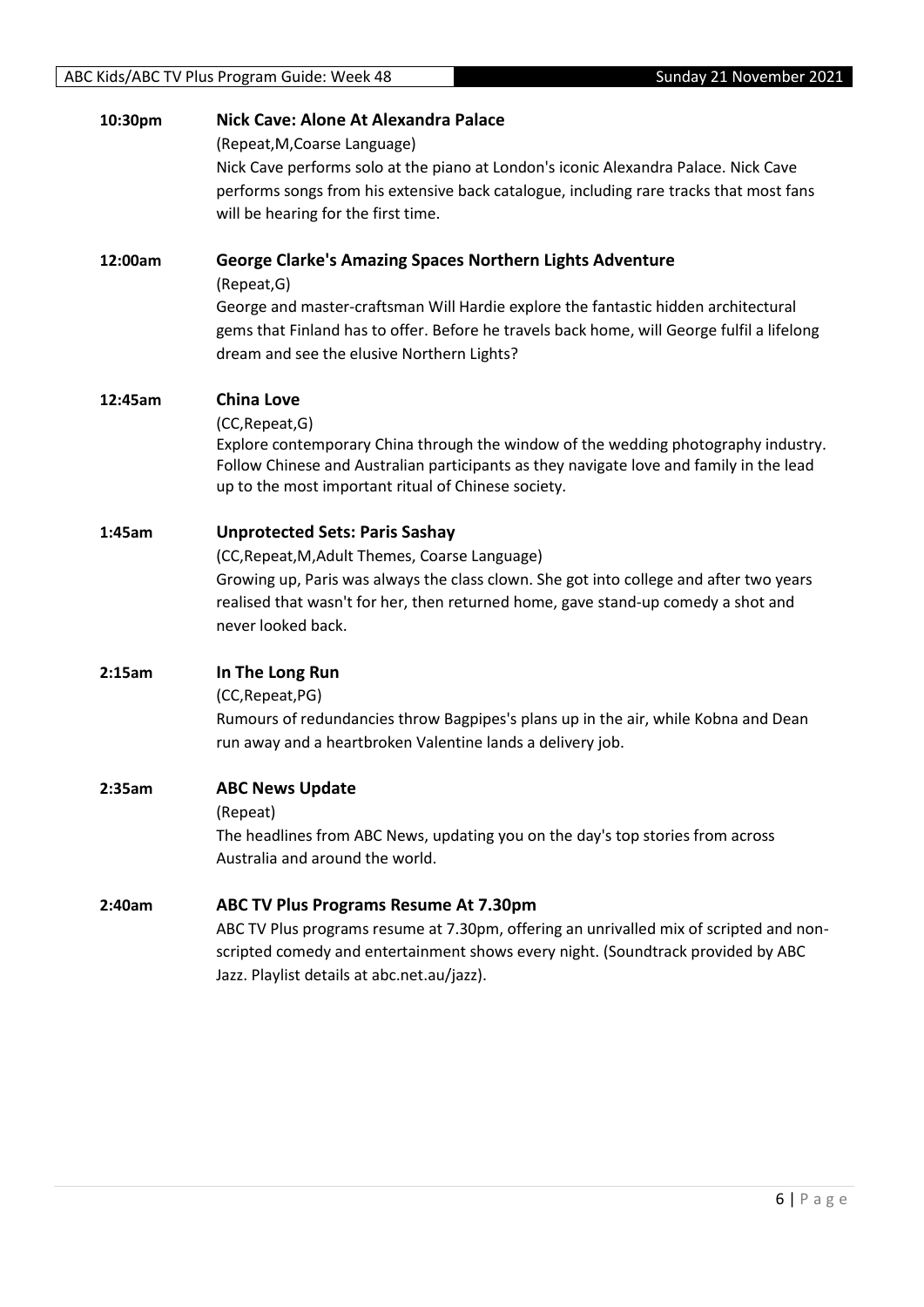## <span id="page-6-0"></span>**Monday, 22 November 2021**

| 5:05am | <b>Five Minutes More</b>       |
|--------|--------------------------------|
|        | (CC, Repeat, G)                |
| 5:10am | <b>Sarah And Duck</b>          |
|        | (Repeat, G)                    |
| 5:20am | <b>The Hive</b>                |
|        | (Repeat, G)                    |
| 5:30am | <b>Digby Dragon</b>            |
|        | (Repeat, G)                    |
| 5:40am | Ready, Jet, Go!                |
|        | (CC, Repeat, G)                |
| 5:55am | <b>Big Ted's Big Adventure</b> |
|        | (CC, Repeat, G)                |
| 6:00am | <b>Sesame Street</b>           |
|        | (CC, Repeat, G)                |
| 6:25am | <b>Pingu In The City</b>       |
|        | (Repeat, G)                    |
| 6:35am | <b>Dinosaur Train</b>          |
|        | (CC, Repeat, G)                |
| 6:45am | <b>Peter Rabbit</b>            |
|        | (CC, Repeat, G)                |
| 7:00am | <b>Charlie And Lola</b>        |
|        | (CC, Repeat, G)                |
| 7:10am | <b>Go Jetters</b>              |
|        | (CC, Repeat, G)                |
| 7:25am | <b>Love Monster</b>            |
|        | (Repeat, G)                    |
| 7:35am | <b>Tish Tash</b>               |
|        | (CC, AD, G)                    |
| 7:40am | <b>The Wonder Gang</b>         |
|        | (Repeat, G)                    |
| 7:55am | Peppa Pig                      |
|        | (CC, Repeat, G)                |
| 8:00am | <b>Bluey</b>                   |
|        | (CC,AD)                        |
| 8:10am | <b>Milo</b>                    |
|        | (CC, AD, G)                    |
| 8:20am | Kangaroo Beach                 |
|        | (CC, Repeat, G)                |
| 8:35am | <b>Kiddets</b>                 |
|        | (CC, Repeat, G)                |
| 8:45am | <b>Bananas In Pyjamas</b>      |
|        | (CC, Repeat, G)                |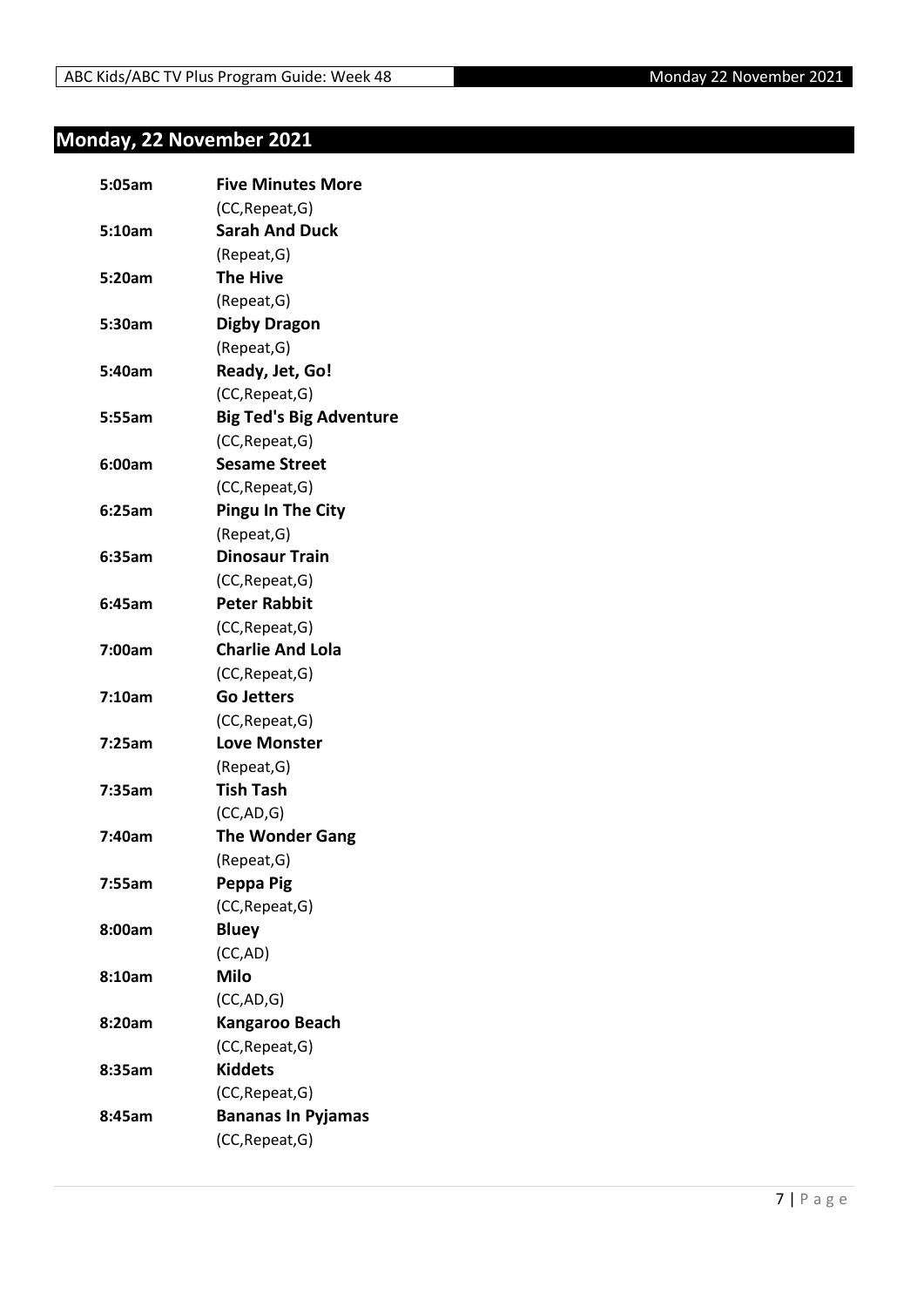| 9:00am             | <b>Play School</b>                  |
|--------------------|-------------------------------------|
|                    | (CC,AD, Repeat, G)                  |
| 9:30am             | <b>Sesame Street</b>                |
|                    | (CC, Repeat, G)                     |
| 10:00am            | Emma!                               |
|                    | (CC, Repeat, G)                     |
| 10:15am            | Pablo                               |
|                    | (CC, Repeat, G)                     |
| 10:30am            | <b>Becca's Bunch</b>                |
|                    | (CC, Repeat, G)                     |
| 10:40am            | hoopla doopla!                      |
|                    | (CC, Repeat, G)                     |
| 10:55am            | <b>Daniel Tiger's Neighbourhood</b> |
|                    | (Repeat, G)                         |
| 11:05am            | <b>Baby Jake</b>                    |
|                    | (CC, Repeat, G)                     |
| 11:20am            | <b>Twirlywoos</b>                   |
|                    | (Repeat, G)                         |
| 11:30am            | <b>Play School</b>                  |
|                    | (CC,AD, Repeat, G)                  |
| 12:00pm            | <b>Teletubbies</b>                  |
|                    | (CC, Repeat, G)                     |
| 12:10pm            | <b>Pins And Nettie</b>              |
|                    | (CC, Repeat, G)                     |
| 12:20pm            | <b>Moon and Me</b>                  |
|                    | (AD, Repeat, G)                     |
| 12:40pm            | <b>Tik Tak</b>                      |
|                    | (G)                                 |
| 12:45pm            | <b>Guess How Much I Love You</b>    |
|                    | (CC, Repeat, G)                     |
| 1:05pm             | <b>Buddi</b>                        |
|                    | (AD, Repeat, G)                     |
| 1:10pm             | <b>Hoot Hoot Go!</b>                |
|                    | (CC, Repeat, G)                     |
| 1:15 <sub>pm</sub> | <b>Bing</b>                         |
|                    | (CC, Repeat, G)                     |
| 1:25 <sub>pm</sub> | Miffy's Adventures Big and Small    |
|                    |                                     |
|                    | (Repeat, G)<br><b>Mister Maker</b>  |
| 1:35pm             |                                     |
|                    | (CC, Repeat, G)                     |
| 1:55pm             | <b>Rusty Rivets</b>                 |
|                    | (CC, Repeat, G)                     |
| 2:05pm             | <b>Bob The Builder</b>              |
|                    | (CC, Repeat, G)                     |
| 2:20pm             | dirtgirlworld                       |
|                    | (CC, Repeat, G)                     |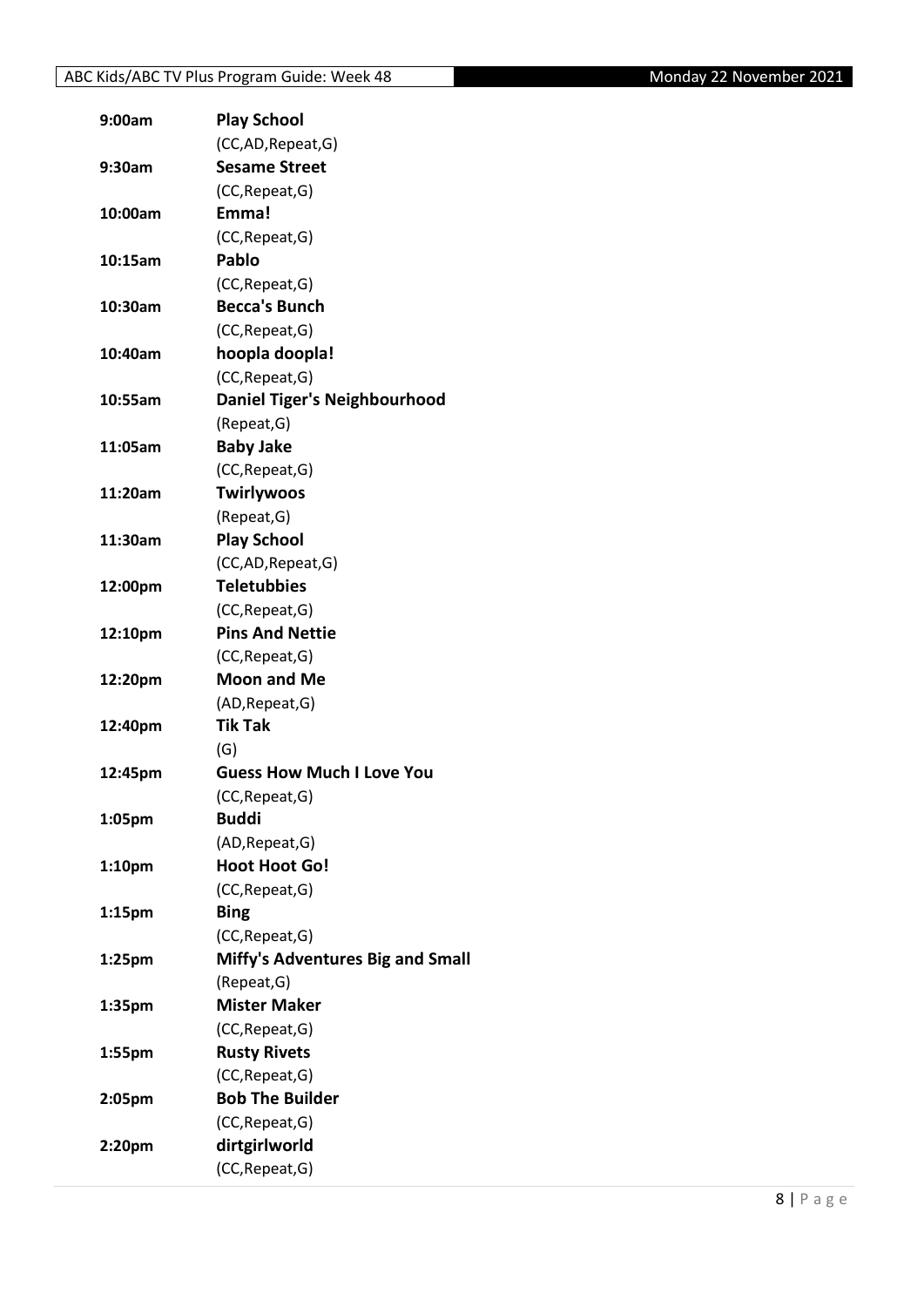| 2:30pm | Wallykazam!                                                                               |
|--------|-------------------------------------------------------------------------------------------|
|        | (Repeat, G)                                                                               |
| 2:55pm | <b>Cookie Monster's Foodie Truck</b>                                                      |
|        | (Repeat, G)                                                                               |
| 3:05pm | <b>Curious George</b>                                                                     |
|        | (CC, Repeat, G)                                                                           |
| 3:30pm | <b>Play School</b>                                                                        |
|        | (CC,AD,Repeat,G)                                                                          |
| 4:00pm | <b>Bananas In Pyjamas</b>                                                                 |
|        | (CC, Repeat, G)                                                                           |
| 4:10pm | Ready, Steady, Wiggle!                                                                    |
|        | (CC, Repeat, G)                                                                           |
| 4:25pm | <b>Thomas And Friends</b>                                                                 |
|        | (CC, Repeat, G)                                                                           |
| 4:35pm | <b>Book Hungry Bears</b>                                                                  |
|        | (Repeat, G)                                                                               |
| 4:45pm | <b>Big Words Small Stories</b>                                                            |
|        | (Repeat, G)                                                                               |
| 4:55pm | <b>Play School Art Crew</b>                                                               |
|        | (CC, Repeat, G)                                                                           |
| 5:05pm | Remy & Boo                                                                                |
|        | (CC,AD,Repeat,G)                                                                          |
| 5:15pm | Dog Loves Books                                                                           |
|        | (CC, Repeat, G)                                                                           |
| 5:20pm | <b>PJ Masks</b>                                                                           |
|        | (CC, Repeat, G)                                                                           |
| 5:35pm | <b>Nella the Princess Knight</b>                                                          |
|        | (Repeat, G)                                                                               |
| 5:50pm | Peppa Pig                                                                                 |
|        | (CC, Repeat, G)                                                                           |
| 5:55pm | <b>Fireman Sam</b>                                                                        |
|        | (CC,AD, Repeat, G)                                                                        |
| 6:10pm | Hey Duggee: The Dressing Up Badge                                                         |
|        | (CC, Repeat, G)                                                                           |
|        | Duggee is wrapping a present, it's Enid's birthday. But the squirrels didn't get her      |
|        | anything! Maybe they could give her a surprise                                            |
| 6:20pm | <b>Bluey: Bedroom</b>                                                                     |
|        | (CC,AD,Repeat)                                                                            |
|        | Bluey is an inexhaustible six year-old Blue Heeler dog, who loves to play and turns       |
|        | everyday family life into extraordinary adventures, developing her imagination as well as |
|        | her mental, physical and emotional resilience.                                            |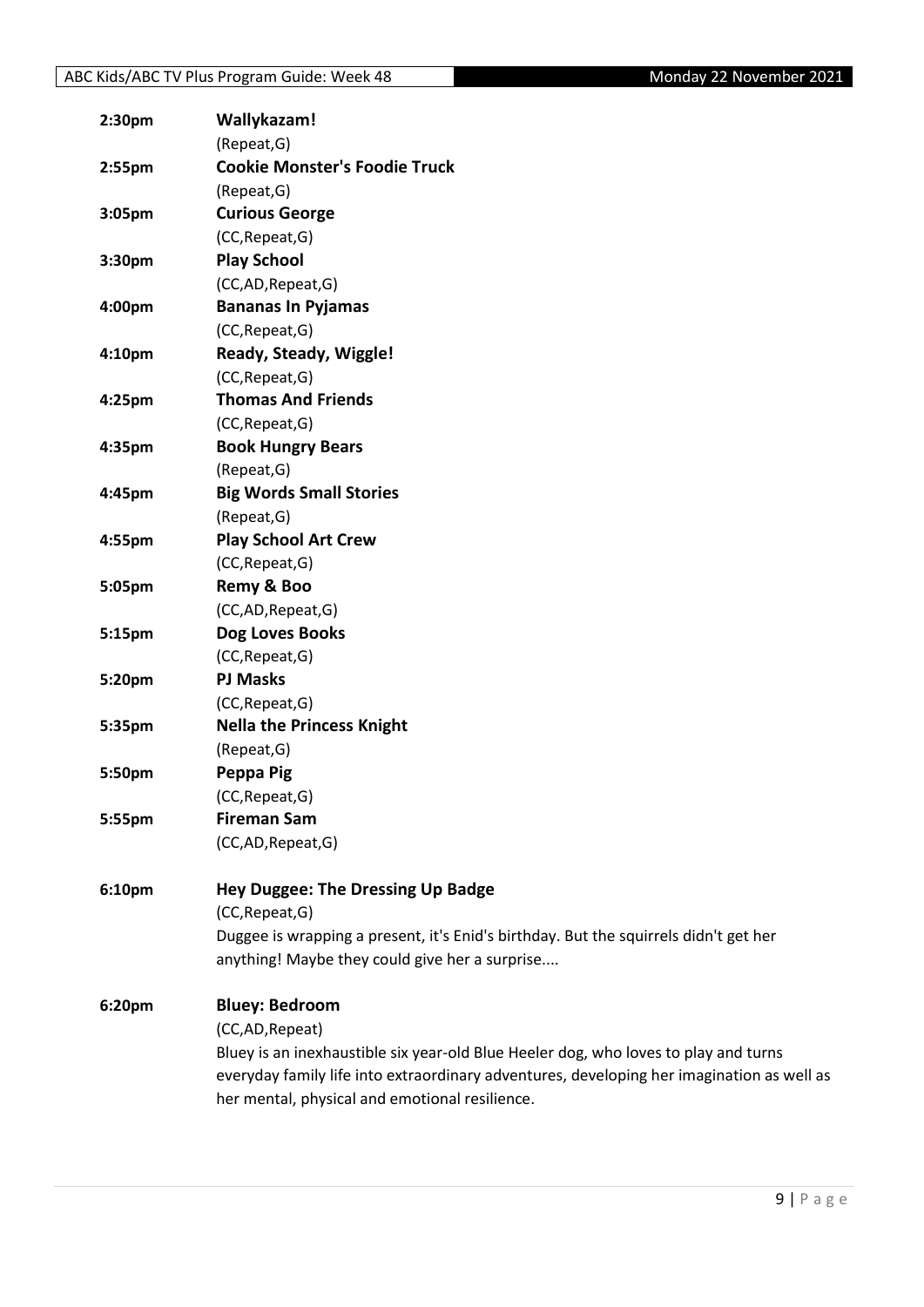|          | Monday 22 November 2021<br>ABC Kids/ABC TV Plus Program Guide: Week 48                     |
|----------|--------------------------------------------------------------------------------------------|
| 6:25pm   | <b>Shaun The Sheep: Big Top Timmy</b>                                                      |
|          | (CC, Repeat, G)                                                                            |
|          | A circus sets up in a nearby field, and a spellbound Timmy wanders off to investigate.     |
|          | Can Shaun rescue him before the Farmer notices he's gone?                                  |
| 6:40pm   | Andy's Safari Adventures: Andy And The Darking Beetle                                      |
|          | (CC, Repeat, G)                                                                            |
|          | When Mr Hammond asks Andy how the darkling beetle of the Namib desert drinks               |
|          | water, Andy is flummoxed. He heads to Africa in search of the answer. Along the way,       |
|          | Andy shrinks down and meets a Namaqua chameleon.                                           |
| 7:00pm   | Dino Dana: Problem Cub                                                                     |
|          | (CC,AD,Repeat,G)                                                                           |
|          | When Dana and Dexter spend the night at Uncle Ravi's condo, he and Anjali have trouble     |
|          | with who-does-what when it comes to taking care of Dexter.                                 |
| 7:15pm   | Odd Squad: Who Is Agent Otis Part 2                                                        |
|          | (Repeat, G)                                                                                |
|          | Olympia discovers a secret about her partner.                                              |
| 7:30pm   | <b>TBA</b>                                                                                 |
|          |                                                                                            |
| 8:30pm   | <b>David Attenborough's Galapagos: Evolution</b><br>(CC,AD, Repeat, G) Final               |
|          | David Attenborough explores evolution in Galapagos and discovers how even today new        |
|          | species are being discovered.                                                              |
| 9:20pm   | <b>George Clarke's Amazing CHRISTMAS Spaces</b>                                            |
|          | (CC, AD, G)                                                                                |
| *New     | In this Christmas special, George and Will reminisce about all the great builds over the   |
| Episode* | series from their wilderness lodge. They revisit some of the builds and have an amazing    |
|          | spaces Christmas party.                                                                    |
| 10:10pm  | Doctor Who: The Bells Of Saint John                                                        |
|          | (CC,AD,Repeat,PG,This program is rated PG, parental guidance is recommended for            |
|          | viewers under fifteen years.)                                                              |
|          | The search for Clara brings the Doctor to London, 2013, where something deadly is          |
|          | waiting in the Wi-Fi.                                                                      |
| 10:55pm  | Escape From The City: Sunshine Coast Hinterland QLD: The Hahns                             |
|          | (CC,AD,Repeat,G)                                                                           |
|          | Presenter Jane Hall has found four stunning homes in the Noosa Hinterlands to show         |
|          | retirees Christian and Hilary. But will any of the houses meet the lengthy requirements of |
|          | the couple?                                                                                |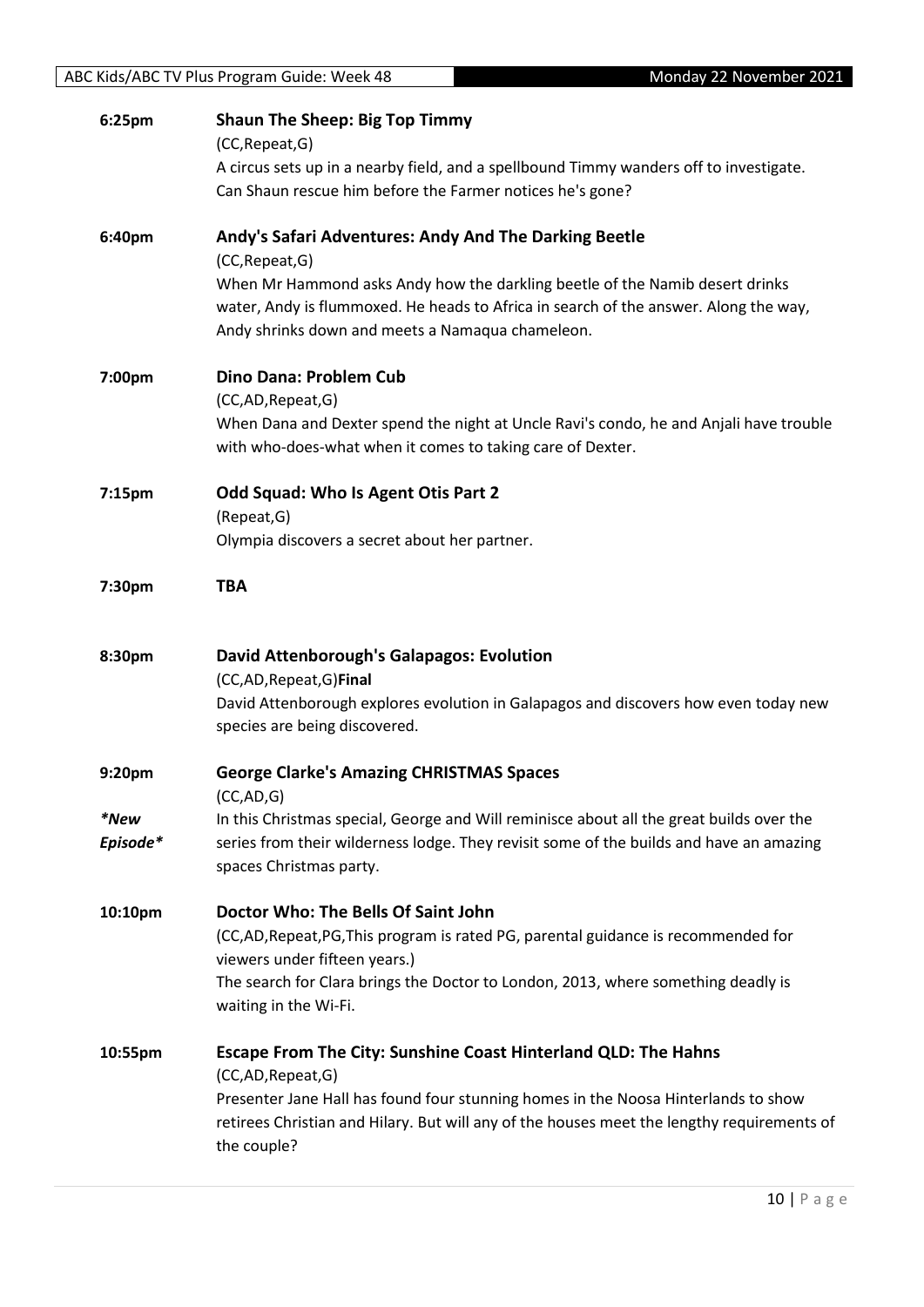| 11:55pm | <b>Red Dwarf: Krysis</b>                                                                |
|---------|-----------------------------------------------------------------------------------------|
|         | (CC, Repeat, PG)                                                                        |
|         | Kryten has a mid-life crisis and changes his body cover from Mech grey to Ferrari red.  |
|         | The posse try and show him how much he's achieved in life by taking him to visit a      |
|         | mechanoid from his old fleet.                                                           |
| 12:25am | <b>Community: Communication Studies</b>                                                 |
|         | (CC, Repeat, PG)                                                                        |
|         | As Valentine's Day on campus finds Jeff struggling with his feelings for Britta and     |
|         | Professor Slater. Pierce and Troy are wrongly blamed for a prank that their friends     |
|         | played on Senor Chang.                                                                  |
| 12:45am | <b>The Letdown</b>                                                                      |
|         | (CC, Repeat, M, Adult Themes, Coarse Language)                                          |
|         | Jeremy surprises Audrey with a wine-tasting weekend in the Barossa Valley, and the pair |
|         | discover that living apart has not been good for them.                                  |
| 1:20am  | <b>Parks and Recreation: Sweetums</b>                                                   |
|         | (Repeat, PG)                                                                            |
|         | The Parks Department forms a partnership with a local company to sell energy bars at    |
|         | the parks in Pawnee, but Leslie tries to stop the deal when she discovers how unhealthy |
|         | the snacks are.                                                                         |
| 1:40am  | <b>Reno 911!: VHS Transfer Memory Lane</b>                                              |
|         | (Repeat, MA, Coarse Language, Sexual References)                                        |
|         | The deputies reminisce about their early years in law enforcement as they update their  |
|         | evidence tapes to DVD.                                                                  |
| 2:00am  | <b>ABC News Update</b>                                                                  |
|         | (Repeat)                                                                                |
|         | The headlines from ABC News, updating you on the day's top stories from across          |
|         | Australia and around the world.                                                         |
| 2:05am  | ABC TV Plus Programs Resume At 7.30pm                                                   |
|         | ABC TV Plus programs resume at 7.30pm, offering an unrivalled mix of scripted and non-  |
|         | scripted comedy and entertainment shows every night. (Soundtrack provided by ABC        |
|         | Jazz. Playlist details at abc.net.au/jazz).                                             |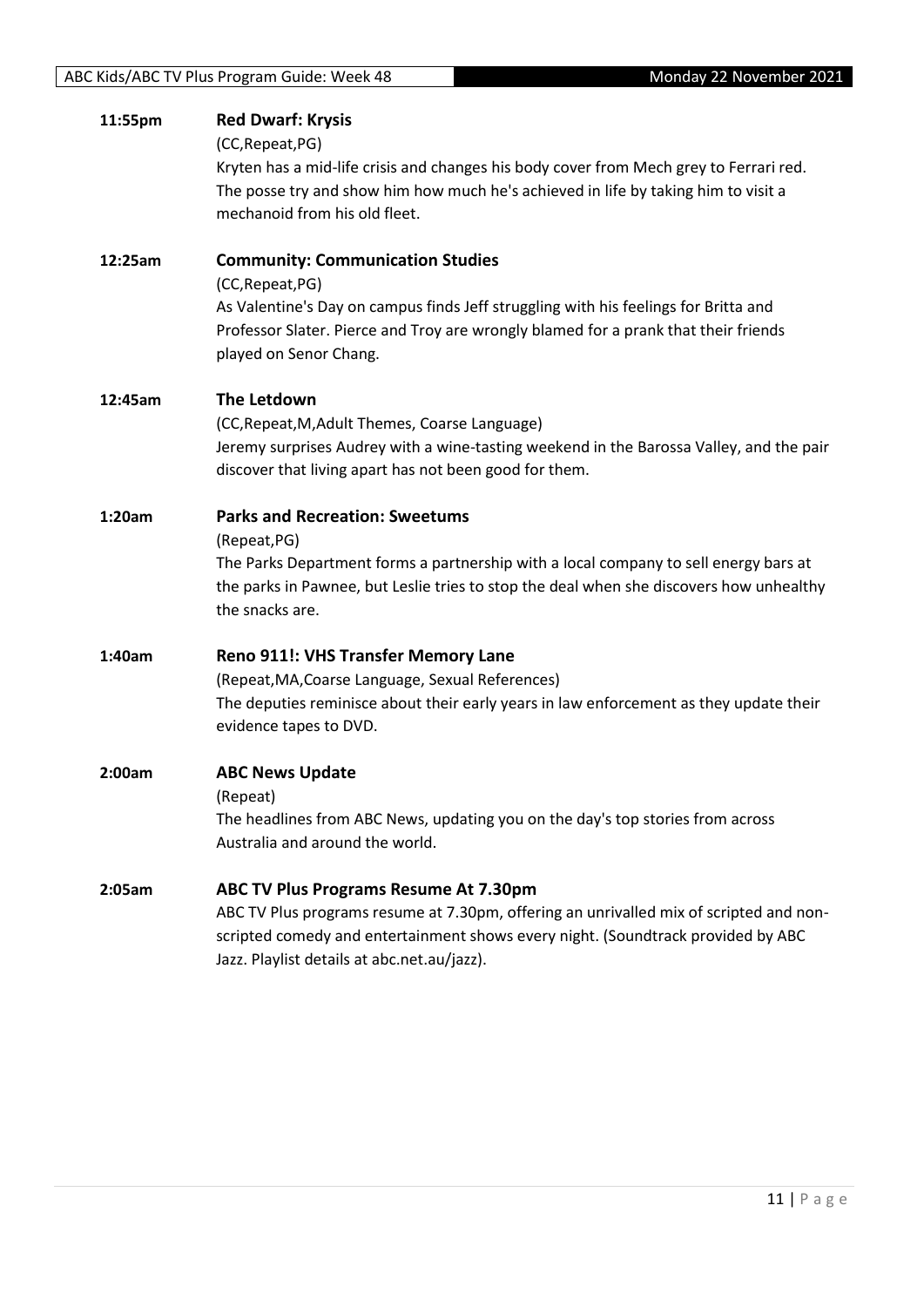## <span id="page-11-0"></span>**Tuesday, 23 November 2021**

| 5:05am | <b>Five Minutes More</b>          |
|--------|-----------------------------------|
|        | (CC, Repeat, G)                   |
| 5:10am | <b>Sarah And Duck</b>             |
|        | (Repeat, G)                       |
| 5:20am | <b>The Hive</b>                   |
|        | (Repeat, G)                       |
| 5:30am | <b>Digby Dragon</b>               |
|        | (Repeat, G)                       |
| 5:40am | Ready, Jet, Go!                   |
|        | (CC, Repeat, G)                   |
| 5:55am | <b>Little Ted's Big Adventure</b> |
|        | (CC, Repeat, G)                   |
| 6:00am | <b>Sesame Street</b>              |
|        | (CC, Repeat, G)                   |
| 6:30am | <b>Pingu In The City</b>          |
|        | (Repeat, G)                       |
| 6:35am | <b>Dinosaur Train</b>             |
|        | (CC, Repeat, G)                   |
| 6:45am | <b>Peter Rabbit</b>               |
|        | (CC, Repeat, G)                   |
| 7:00am | <b>Charlie And Lola</b>           |
|        | (CC, Repeat, G)                   |
| 7:10am | <b>Go Jetters</b>                 |
|        | (CC, Repeat, G)                   |
| 7:25am | <b>Love Monster</b>               |
|        | (Repeat, G)                       |
| 7:35am | <b>Tish Tash</b>                  |
|        | (CC, AD, G)                       |
| 7:40am | <b>The Wonder Gang</b>            |
|        | (Repeat, G)                       |
| 7:55am | Peppa Pig                         |
|        | (CC, Repeat, G)                   |
| 8:00am | <b>Bluey</b>                      |
|        | (CC,AD)                           |
| 8:10am | <b>Milo</b>                       |
|        | (CC, AD, G)                       |
| 8:20am | Kangaroo Beach                    |
|        | (CC, Repeat, G)                   |
| 8:35am | <b>Kiddets</b>                    |
|        | (CC, Repeat, G)                   |
| 8:45am | <b>Bananas In Pyjamas</b>         |
|        | (CC, Repeat, G)                   |
|        |                                   |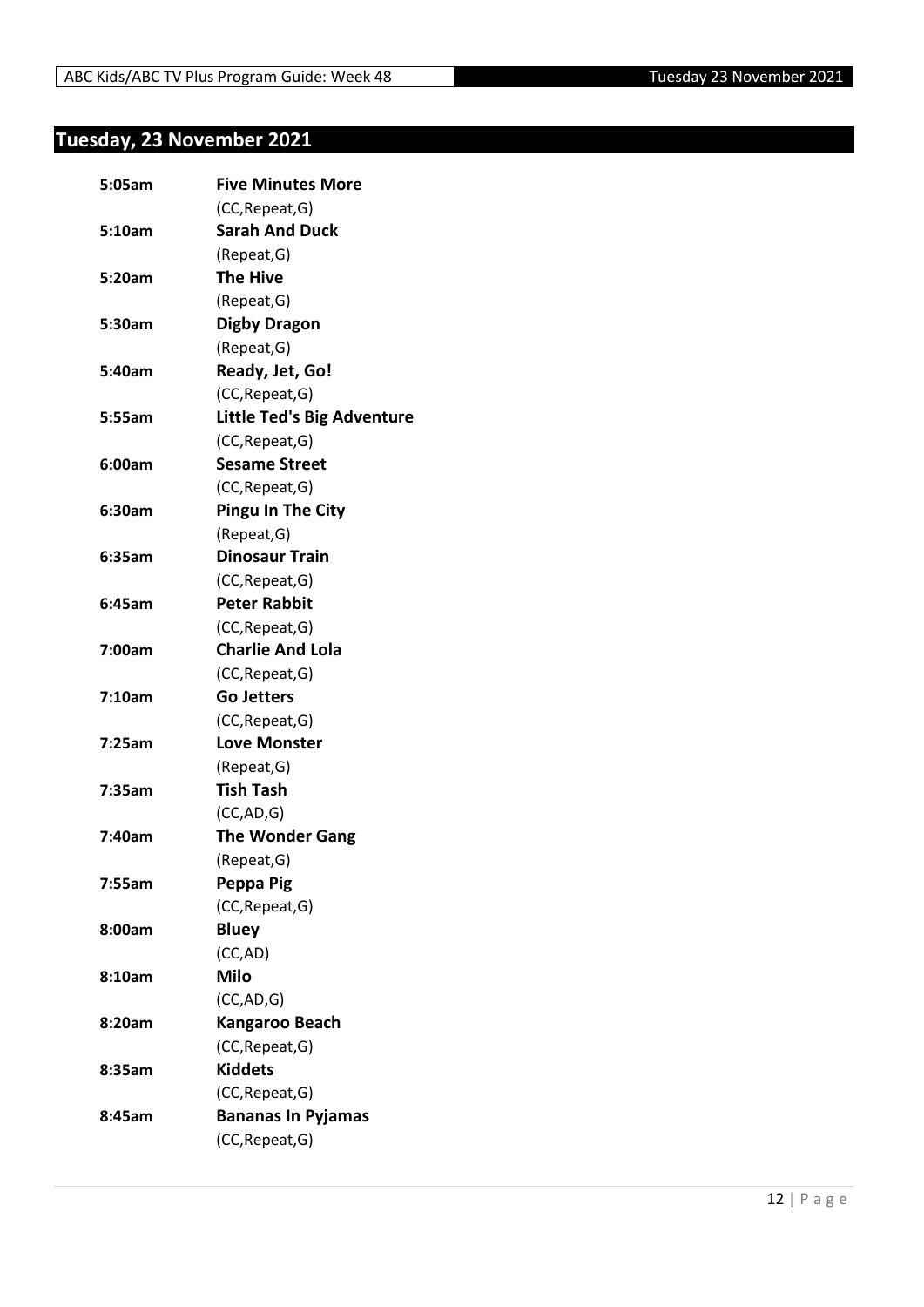| 9:00am             | <b>Play School</b>                        |
|--------------------|-------------------------------------------|
|                    | (CC,AD,Repeat,G)                          |
| 9:30am             | <b>Sesame Street</b>                      |
|                    | (CC, Repeat, G)                           |
| 10:00am            | Emma!                                     |
|                    | (CC, Repeat, G)                           |
| 10:15am            | Pablo                                     |
|                    | (CC, Repeat, G)                           |
| 10:30am            | <b>Becca's Bunch</b>                      |
|                    | (CC, Repeat, G)                           |
| 10:40am            | hoopla doopla!                            |
|                    | (CC, Repeat, G)                           |
| 10:55am            | <b>Daniel Tiger's Neighbourhood</b>       |
|                    | (Repeat, G)                               |
| 11:05am            | <b>Baby Jake</b>                          |
|                    | (CC, Repeat, G)                           |
| 11:20am            | <b>Twirlywoos</b>                         |
|                    | (Repeat, G)                               |
| 11:30am            | <b>Play School</b>                        |
|                    | (CC,AD,Repeat,G)                          |
| 12:00pm            | <b>Teletubbies</b>                        |
|                    | (CC, Repeat, G)                           |
| 12:10pm            | <b>Pins And Nettie</b>                    |
|                    | (CC, Repeat, G)                           |
| 12:20pm            | <b>Moon and Me</b>                        |
|                    | (AD, Repeat, G)                           |
| 12:40pm            | <b>Tik Tak</b>                            |
|                    | (G)                                       |
| 12:45pm            | <b>Guess How Much I Love You</b>          |
|                    | (CC, Repeat, G)                           |
| 1:05pm             | <b>Buddi</b>                              |
|                    | (AD, Repeat, G)                           |
| 1:10pm             | <b>Hoot Hoot Go!</b>                      |
|                    | (CC, Repeat, G)                           |
| 1:15 <sub>pm</sub> | <b>Bing</b>                               |
|                    | (CC, Repeat, G)                           |
| 1:25 <sub>pm</sub> | Miffy's Adventures Big and Small          |
|                    | (Repeat, G)                               |
| 1:35pm             | <b>Mister Maker</b>                       |
|                    | (CC, Repeat, G)                           |
| 1:55pm             | <b>Rusty Rivets</b>                       |
|                    | (CC, Repeat, G)<br><b>Bob The Builder</b> |
| 2:05pm             |                                           |
|                    | (CC, Repeat, G)                           |
| 2:20pm             | dirtgirlworld                             |
|                    | (CC, Repeat, G)                           |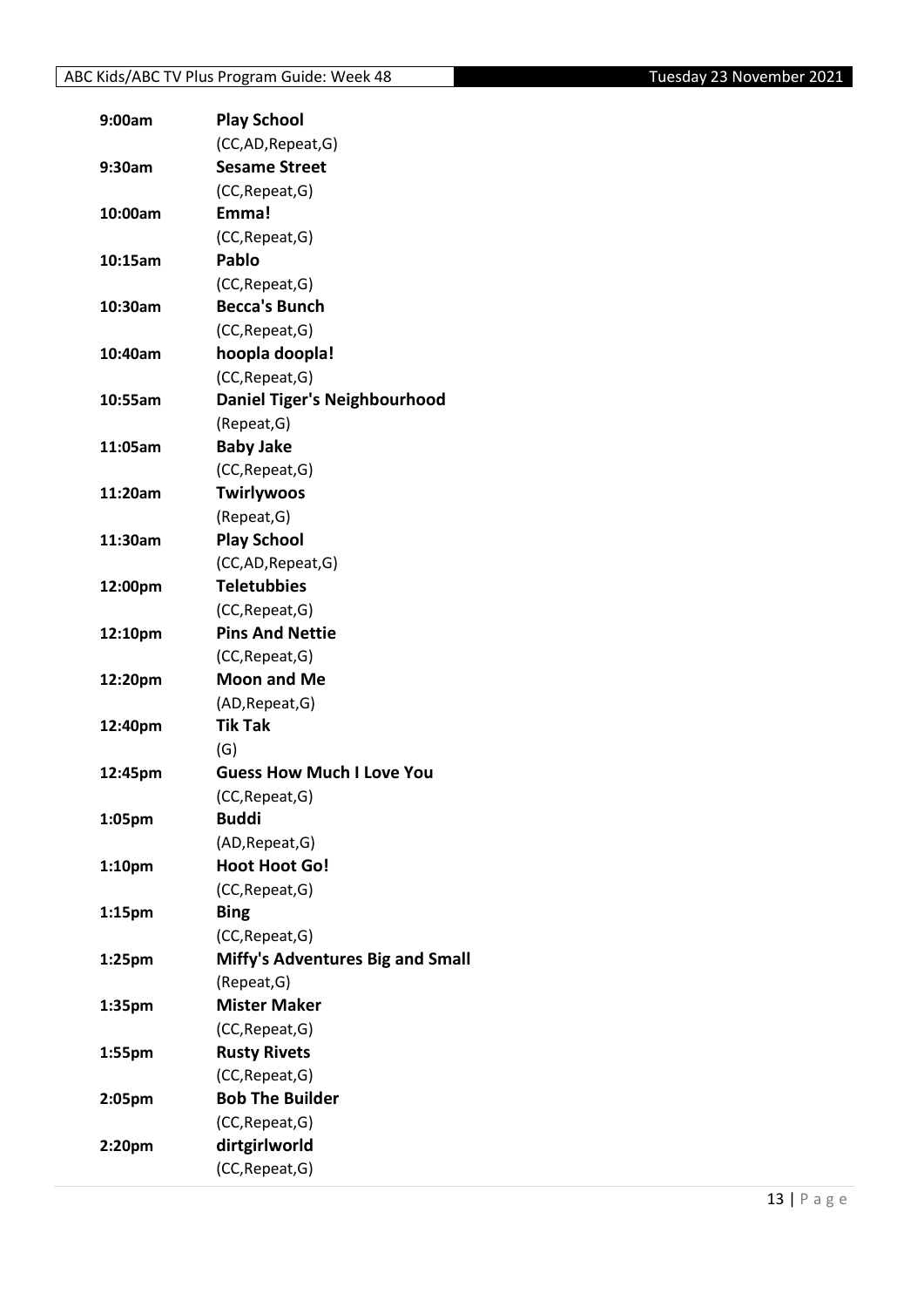| 2:30pm             | Wallykazam!                                                                               |
|--------------------|-------------------------------------------------------------------------------------------|
|                    | (Repeat, G)                                                                               |
| 2:55 <sub>pm</sub> | <b>Cookie Monster's Foodie Truck</b>                                                      |
|                    | (Repeat, G)                                                                               |
| 3:05pm             | <b>Curious George</b>                                                                     |
|                    | (CC, Repeat, G)                                                                           |
| 3:30pm             | <b>Play School</b>                                                                        |
|                    | (CC,AD,Repeat,G)                                                                          |
| 4:00pm             | <b>Bananas In Pyjamas</b>                                                                 |
|                    | (CC, Repeat, G)                                                                           |
| 4:10 <sub>pm</sub> | Ready, Steady, Wiggle!                                                                    |
|                    | (CC, Repeat, G)                                                                           |
| 4:25pm             | <b>Thomas And Friends</b>                                                                 |
|                    | (CC, Repeat, G)                                                                           |
| 4:35pm             | <b>Book Hungry Bears</b>                                                                  |
|                    | (Repeat, G)                                                                               |
| 4:45pm             | <b>Big Words Small Stories</b>                                                            |
|                    | (Repeat, G)                                                                               |
| 4:55pm             | <b>Play School Art Crew</b>                                                               |
|                    | (CC, Repeat, G)                                                                           |
| 5:05pm             | Remy & Boo                                                                                |
|                    | (CC,AD,Repeat,G)                                                                          |
| 5:15pm             | Dog Loves Books                                                                           |
|                    | (CC, Repeat, G)                                                                           |
| 5:20pm             | <b>PJ Masks</b>                                                                           |
|                    | (CC, Repeat, G)                                                                           |
| 5:35pm             | <b>Nella the Princess Knight</b>                                                          |
|                    | (Repeat, G)                                                                               |
| 5:50pm             | Peppa Pig                                                                                 |
|                    | (CC, Repeat, G)                                                                           |
| 5:55pm             | <b>Fireman Sam</b>                                                                        |
|                    | (CC,AD,Repeat,G)                                                                          |
|                    |                                                                                           |
| 6:10pm             | <b>Hey Duggee: The Getting On Badge</b>                                                   |
|                    | (CC, Repeat, G)                                                                           |
|                    | The squirrels are playing noisily outside the clubhouse. Suddenly a mole appears from a   |
|                    | mound close by. Suddenly there's Fox. Then pop, pop, pop, Badger, Mole, Vole and          |
|                    | Worm all appear out of their underground homes!                                           |
| 6:20pm             | <b>Bluey: Obstacle Course</b>                                                             |
|                    | (CC,AD, Repeat)                                                                           |
|                    | Bluey is an inexhaustible six year-old Blue Heeler dog, who loves to play and turns       |
|                    | everyday family life into extraordinary adventures, developing her imagination as well as |
|                    | her mental, physical and emotional resilience.                                            |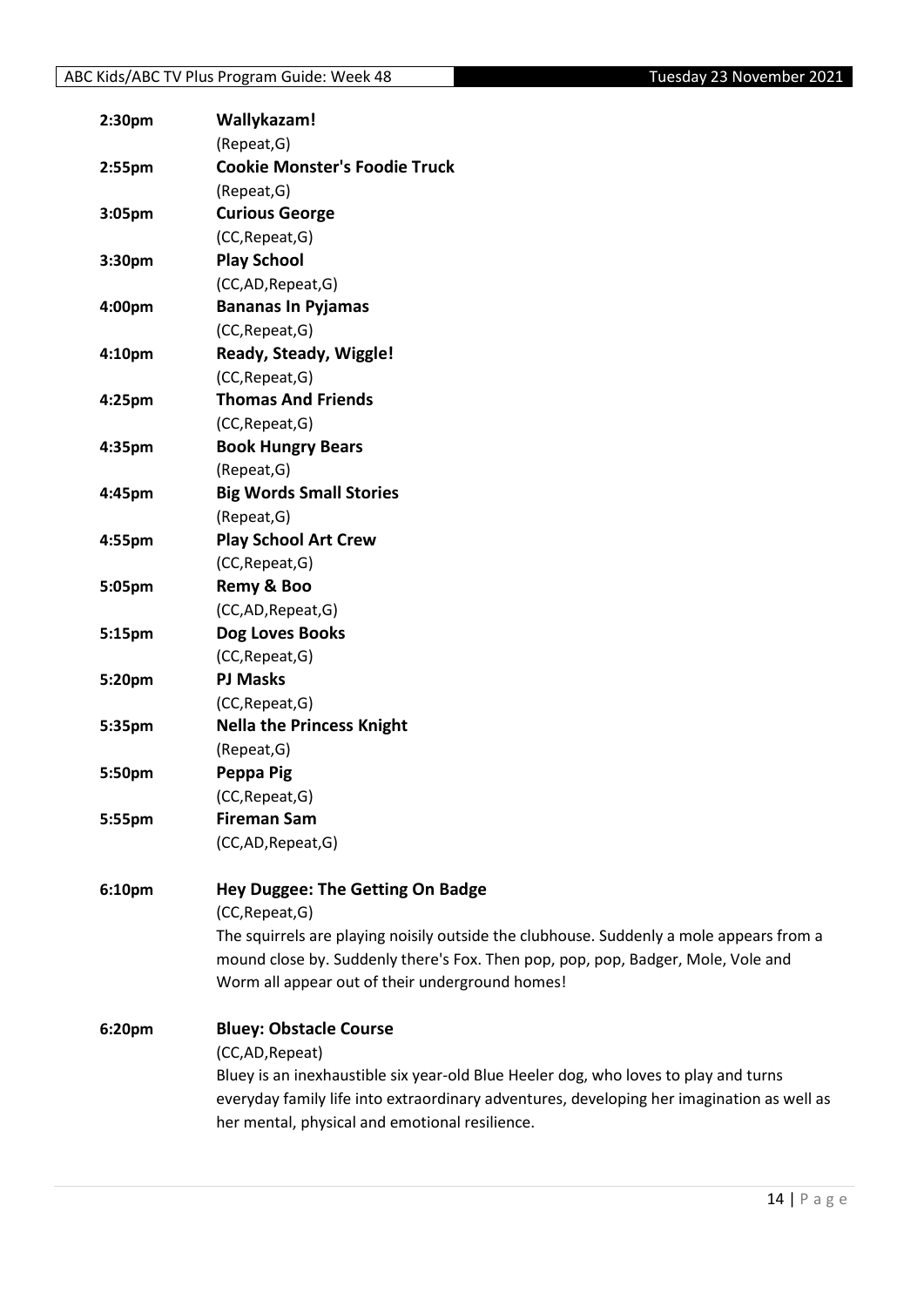| ABC Kids/ABC TV Plus Program Guide: Week 48<br>Tuesday 23 November 2021 |                                                                                                                                                                               |
|-------------------------------------------------------------------------|-------------------------------------------------------------------------------------------------------------------------------------------------------------------------------|
| 6:25pm                                                                  | <b>Shaun The Sheep: The Bull</b><br>(CC, Repeat, G)                                                                                                                           |
|                                                                         | When a bull wanders into the sheep's field, Shaun finds out it's a bad idea to make him<br>'see red'. But then the Naughty Pigs pour some red paint into the sheep dip        |
| 6:40pm                                                                  | Andy's Safari Adventures: Andy And The Flying Fox<br>(CC, Repeat, G)                                                                                                          |
|                                                                         | Andy jets off in his safari-mobile to Australia in search of little red flying foxes. He needs<br>to photograph them drinking water. Along the way he meets a frilled lizard. |
| 7:00pm                                                                  | <b>Dino Dana: Dino Poop</b><br>(CC,AD, Repeat, G)                                                                                                                             |
|                                                                         | When Dana finds some unidentified dinosaur poop outside Grandma's barn, she's<br>worried it belongs to a predator who is after Grandma's animals.                             |
| 7:15pm                                                                  | Odd Squad: Odds And Ends Part 1<br>(Repeat, G)                                                                                                                                |
|                                                                         | The agents must come together to battle a common enemy.                                                                                                                       |
| 7:30pm                                                                  | Spicks And Specks: Kate Neal, Scott Edgar, Harry James Angus & Denise Scott<br>(CC, Repeat, G)                                                                                |
|                                                                         | Joining Adam, Myf and Alan are Kate Neal, Harry James Angus from Cat Empire, Scott<br><b>Edgar and Denise Scott.</b>                                                          |
| 8:00pm                                                                  | Spicks And Specks: Jamie Redfern, Ella Hooper, Brendan Burns, Fiona<br>O'Loughlin & Banjo Duo                                                                                 |
|                                                                         | (CC, Repeat, PG)<br>Joining Adam Hills are Jamie Redfern, Ella Hooper, Brendan Burns, Fiona O'Loughlin and<br>Banjo Duo.                                                      |
| 8:30pm                                                                  | <b>TBA</b>                                                                                                                                                                    |
| 9:10pm                                                                  | <b>Schitt's Creek: Asbestos Fest</b>                                                                                                                                          |
|                                                                         | (CC, Repeat, PG)<br>Moira prepares for her headline debut at the annual Schitt's Creek Asbestos Fest, while<br>David deals with a group of loitering teens.                   |
| 9:35pm                                                                  | <b>Schitt's Creek: Girls' Night</b><br>(CC, Repeat, PG)                                                                                                                       |
|                                                                         | Alexis and Twyla have a girl's night out; Patrick teaches David about compromise.                                                                                             |
| 9:55pm                                                                  | <b>Preppers: The Penrith Panther</b><br>(CC,AD, Repeat, M, Adult Themes, Coarse Language, Sexual References)                                                                  |
|                                                                         | The preppers attempt a First Nations survival exercise, but after they get lost, they find<br>themselves being tracked by a mythical creature.                                |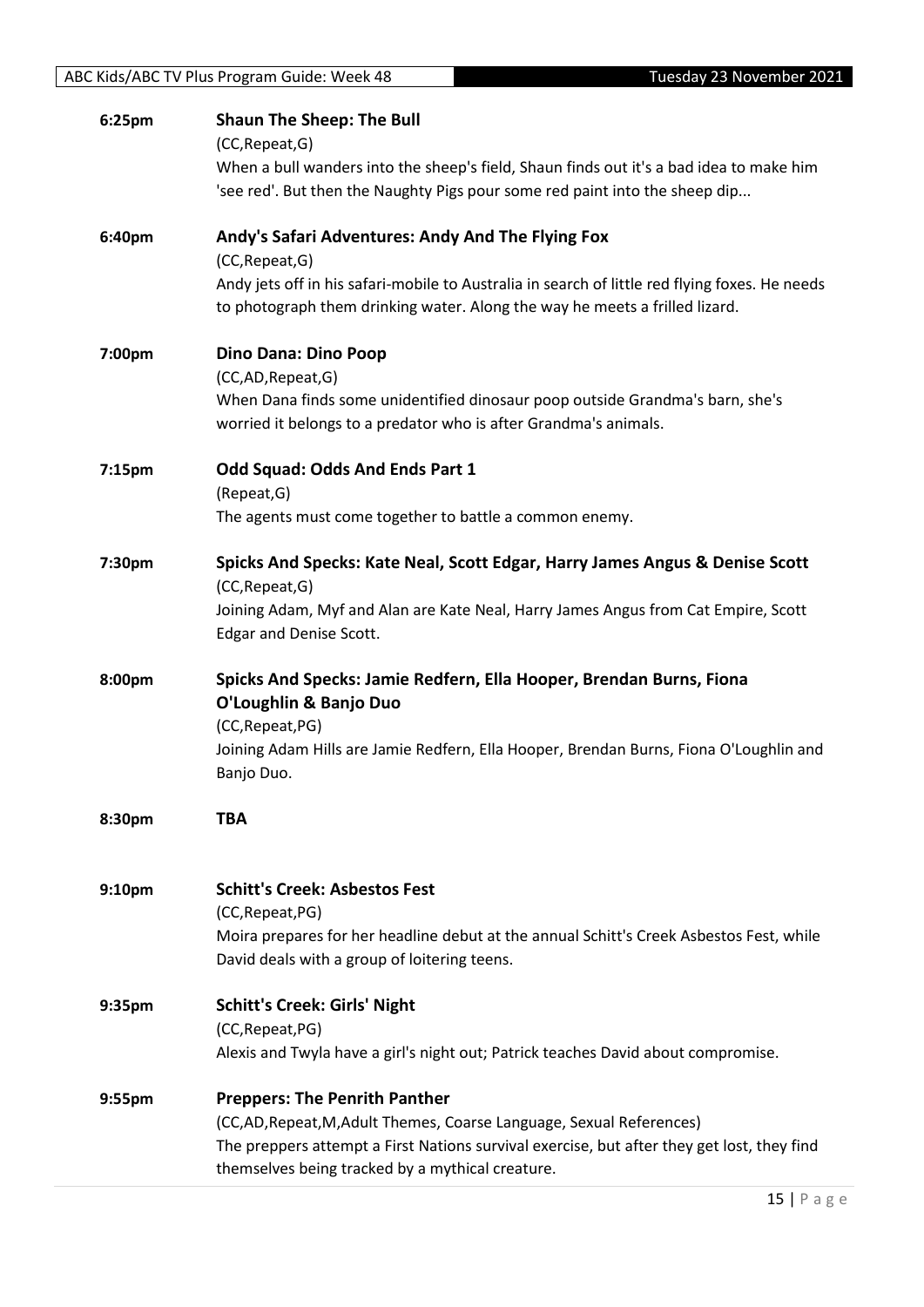| 10:30pm | <b>Doomsday Downunder</b><br>(Repeat)                                                                                                                                                |
|---------|--------------------------------------------------------------------------------------------------------------------------------------------------------------------------------------|
|         | From custom-built bunkers and bug-out armour to DIY sanitary products and hand-                                                                                                      |
|         | canned spam, Australia's most extreme survivalists are here to show us how to prepare                                                                                                |
|         | for impending doom.                                                                                                                                                                  |
| 10:35pm | Doctor Who: The Rings Of Akhaten                                                                                                                                                     |
|         | (CC,AD,Repeat,PG,This program is rated PG, parental guidance is recommended for<br>viewers under fifteen years.)                                                                     |
|         | The Doctor takes Clara to the Festival of Offerings, but the Old God is waking                                                                                                       |
| 11:20pm | In The Long Run                                                                                                                                                                      |
|         | (CC, Repeat, PG)                                                                                                                                                                     |
|         | Walter has been elected union rep at the factory just in time for delicate negotiations<br>over job cuts. Valentine has moved out but is finding bachelor life not what he expected. |
|         | Kirsty is trying to avoid an old flame.                                                                                                                                              |
| 11:45pm | Sick of It                                                                                                                                                                           |
|         | (CC, Repeat, M, Coarse Language)                                                                                                                                                     |
|         | Karl's doctor tells him he needs to get over Zoe and start dating again to cure his                                                                                                  |
|         | constipation, but he finds himself constantly saying the wrong things.                                                                                                               |
| 12:10am | <b>Ross Noble: El Hablador</b>                                                                                                                                                       |
|         | (CC, Repeat, M, Coarse Language, Sexual References)                                                                                                                                  |
|         | Ross Noble is renowned for his off-the-cuff improvisational stand up and energetic stage                                                                                             |
|         | presence. His new show El Hablador, which roughly translates to the storyteller, will take<br>you on wild ride through his imagination.                                              |
|         |                                                                                                                                                                                      |
| 12:55am | <b>Community: Physical Education</b><br>(CC, Repeat, PG)                                                                                                                             |
|         | As the study group teams up to help Abed land a date with a girl who appears to have a                                                                                               |
|         | crush on him, Jeff squares off with a P.E. coach who insists that he wear gym shorts to a                                                                                            |
|         | billiards class.                                                                                                                                                                     |
| 1:15am  | <b>Parks and Recreation: Galentine's Day</b>                                                                                                                                         |
|         | (Repeat, PG)                                                                                                                                                                         |
|         | When Leslie hears her mum's story about an old flame, she and her boyfriend Justin                                                                                                   |
|         | track him down and reunite them on Valentine's Day. Meanwhile, Andy and his band are<br>nervous about playing a gig at the Senior Centre.                                            |
| 1:40am  |                                                                                                                                                                                      |
|         | Reno 911!: Helping Mayor Hernandez<br>(Repeat, M, Adult Themes, Coarse Language)                                                                                                     |
|         | When Reno's Mayor calls for help, the Deputies leap into action! Even if he just needs                                                                                               |
|         | help getting rid of a guest in his hotel room. Again.                                                                                                                                |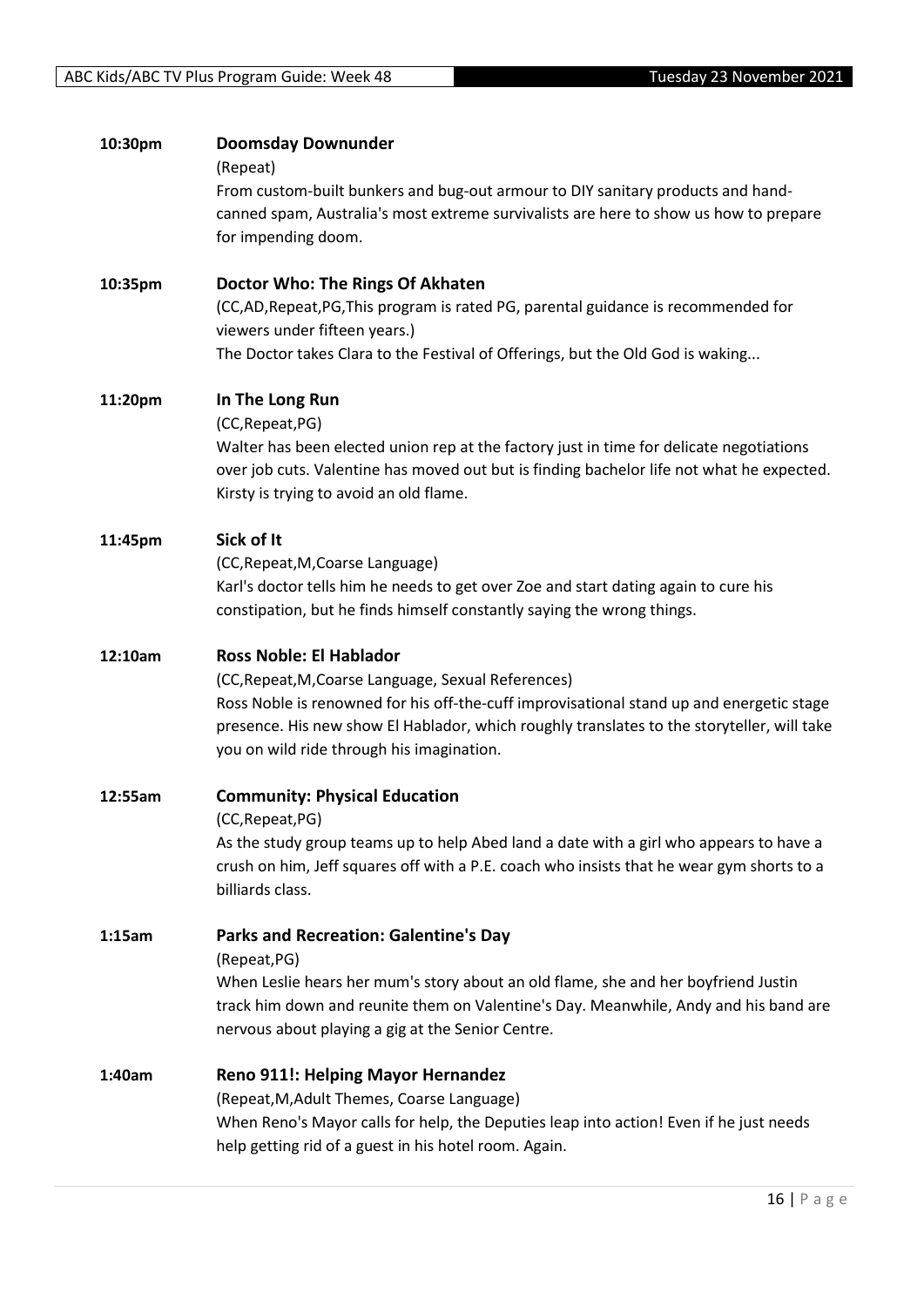| 2:00am | The Housemate: Netflix and Chilled Wine<br>(Repeat, M, Sexual References)<br>The remaining four applicants are tested with three rounds of group challenges; grocery<br>shopping, flat pack furniture building and trust falls.                                             |
|--------|-----------------------------------------------------------------------------------------------------------------------------------------------------------------------------------------------------------------------------------------------------------------------------|
| 2:05am | The Housemate: Hometown Housemate<br>(Repeat, PG) Final<br>With only three applicants remaining, it's time for Alex and Gemma to meet their<br>families. Unfortunately, not everyone is as they'd expected, and one applicant is sent<br>home after a confusing home visit. |
| 2:20am | <b>ABC News Update</b><br>(Repeat)<br>The headlines from ABC News, updating you on the day's top stories from across<br>Australia and around the world.                                                                                                                     |
| 2:25am | <b>ABC TV Plus Programs Resume At 7.30pm</b><br>ABC TV Plus programs resume at 7.30pm, offering an unrivalled mix of scripted and non-<br>scripted comedy and entertainment shows every night. (Soundtrack provided by ABC<br>Jazz. Playlist details at abc.net.au/jazz).   |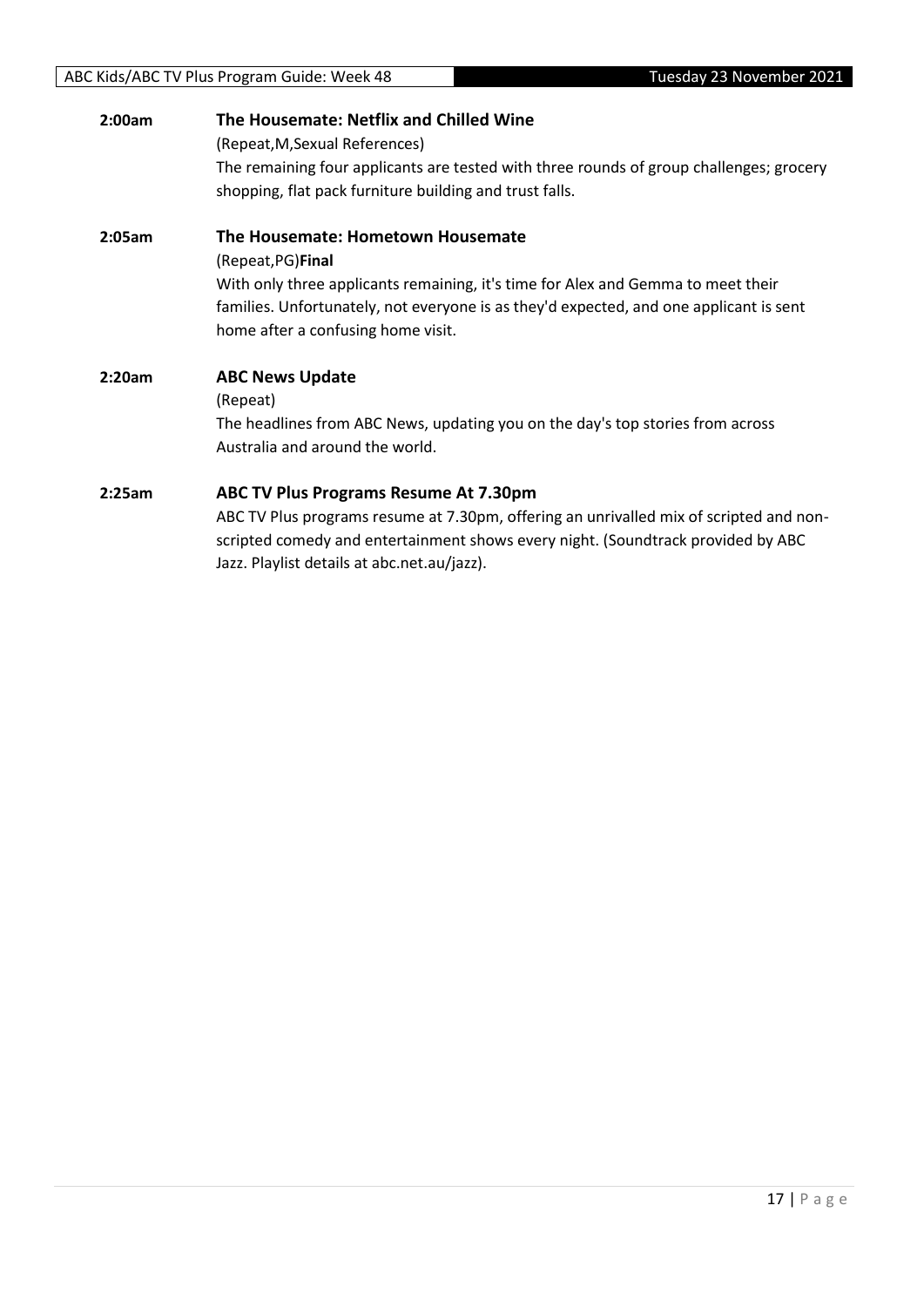## <span id="page-17-0"></span>**Wednesday, 24 November 2021**

| 5:05am | <b>Five Minutes More</b>          |
|--------|-----------------------------------|
|        | (CC, Repeat, G)                   |
| 5:10am | <b>Sarah And Duck</b>             |
|        | (Repeat, G)                       |
| 5:20am | <b>The Hive</b>                   |
|        | (Repeat, G)                       |
| 5:30am | <b>Digby Dragon</b>               |
|        | (Repeat, G)                       |
| 5:40am | Ready, Jet, Go!                   |
|        | (CC, Repeat, G)                   |
| 5:55am | <b>Little Ted's Big Adventure</b> |
|        | (CC, Repeat, G)                   |
| 6:00am | <b>Sesame Street</b>              |
|        | (CC, Repeat, G)                   |
| 6:25am | <b>Pingu In The City</b>          |
|        | (Repeat, G)                       |
| 6:35am | <b>Dinosaur Train</b>             |
|        | (CC, Repeat, G)                   |
| 6:45am | <b>Peter Rabbit</b>               |
|        | (CC, Repeat, G)                   |
| 7:00am | <b>Charlie And Lola</b>           |
|        | (CC, Repeat, G)                   |
| 7:10am | <b>Go Jetters</b>                 |
|        | (CC, Repeat, G)                   |
| 7:25am | <b>Love Monster</b>               |
|        | (Repeat, G)                       |
| 7:35am | <b>Tish Tash</b>                  |
|        | (CC, AD, G)                       |
| 7:40am | <b>The Wonder Gang</b>            |
|        | (Repeat, G)                       |
| 7:55am | Peppa Pig                         |
|        | (CC, Repeat, G)                   |
| 8:00am | <b>Bluey</b>                      |
|        | (CC,AD)                           |
| 8:10am | <b>Milo</b>                       |
|        | (CC, AD, G)                       |
| 8:20am | <b>Kangaroo Beach</b>             |
|        | (CC, Repeat, G)                   |
| 8:35am | <b>Kiddets</b>                    |
|        | (CC, Repeat, G)                   |
| 8:45am | <b>Bananas In Pyjamas</b>         |
|        | (CC, Repeat, G)                   |
|        |                                   |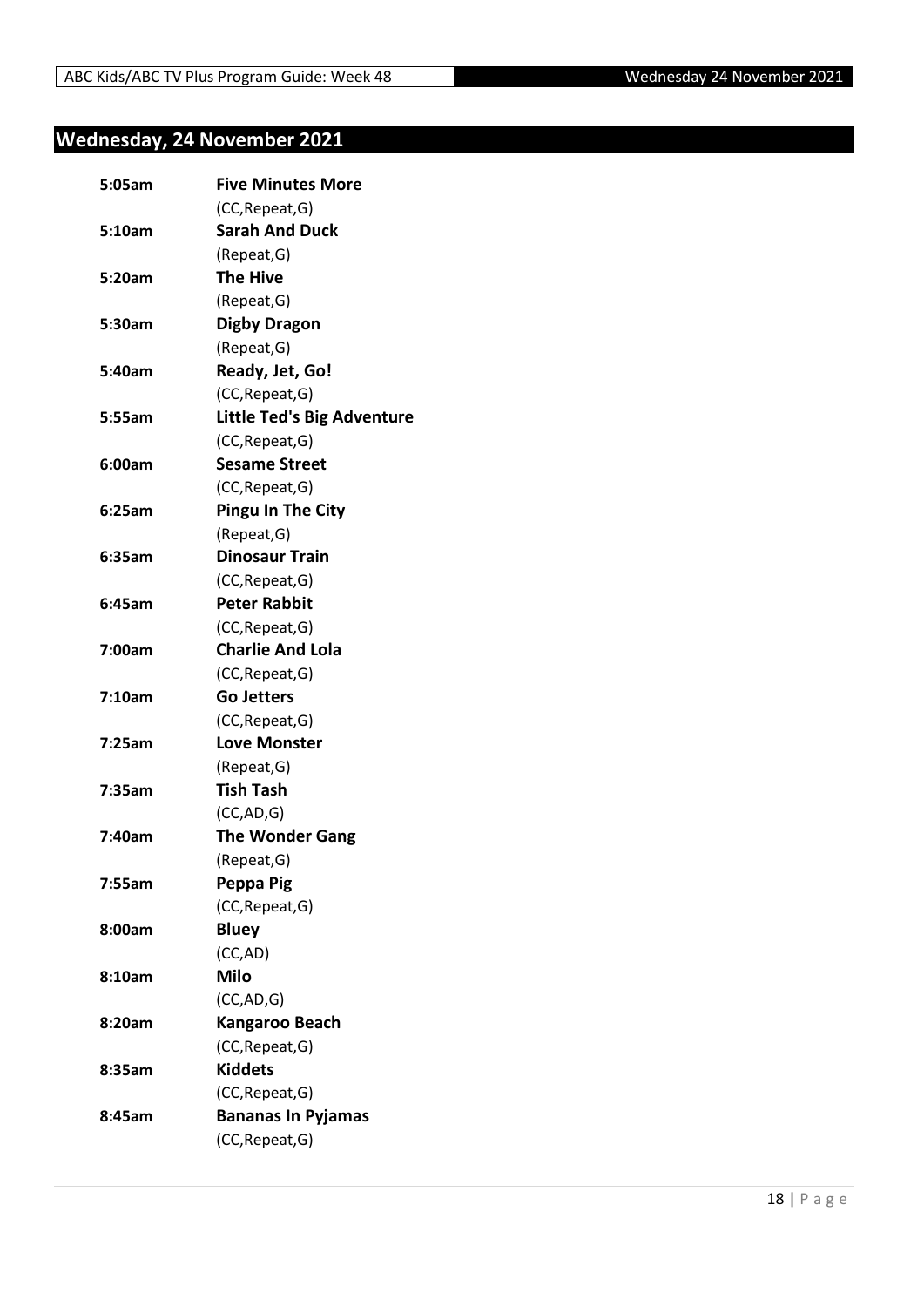| 9:00am             | <b>Play School</b>                        |
|--------------------|-------------------------------------------|
|                    | (CC,AD, Repeat, G)                        |
| 9:30am             | <b>Sesame Street</b>                      |
|                    | (CC, Repeat, G)                           |
| 10:00am            | Emma!                                     |
|                    | (CC, Repeat, G)                           |
| 10:15am            | Pablo                                     |
|                    | (CC, Repeat, G)                           |
| 10:30am            | <b>Becca's Bunch</b>                      |
|                    | (CC, Repeat, G)                           |
| 10:40am            | hoopla doopla!                            |
|                    | (CC, Repeat, G)                           |
| 10:55am            | <b>Daniel Tiger's Neighbourhood</b>       |
|                    | (Repeat, G)                               |
| 11:05am            | <b>Baby Jake</b>                          |
|                    | (CC, Repeat, G)                           |
| 11:20am            | Twirlywoos                                |
|                    | (Repeat, G)                               |
| 11:30am            | <b>Play School</b>                        |
|                    | (CC,AD, Repeat, G)                        |
| 12:00pm            | <b>Teletubbies</b>                        |
|                    | (CC, Repeat, G)                           |
| 12:10pm            | <b>Pins And Nettie</b>                    |
|                    | (CC, Repeat, G)                           |
| 12:20pm            | <b>Moon and Me</b>                        |
|                    | (AD, Repeat, G)                           |
| 12:40pm            | <b>Tik Tak</b>                            |
|                    | (G)                                       |
| 12:45pm            | <b>Guess How Much I Love You</b>          |
|                    | (CC, Repeat, G)                           |
| 1:05pm             | <b>Buddi</b>                              |
|                    | (AD, Repeat, G)                           |
| 1:10pm             | <b>Hoot Hoot Go!</b>                      |
|                    | (CC, Repeat, G)                           |
| 1:15pm             | <b>Bing</b>                               |
|                    | (CC, Repeat, G)                           |
| 1:25 <sub>pm</sub> | Miffy's Adventures Big and Small          |
|                    | (Repeat, G)                               |
| 1:35pm             | <b>Mister Maker</b>                       |
|                    | (CC, Repeat, G)                           |
|                    |                                           |
| 1:55pm             | <b>Rusty Rivets</b>                       |
|                    | (CC, Repeat, G)<br><b>Bob The Builder</b> |
| 2:05pm             |                                           |
|                    | (CC, Repeat, G)                           |
| 2:20pm             | dirtgirlworld                             |
|                    | (CC, Repeat, G)                           |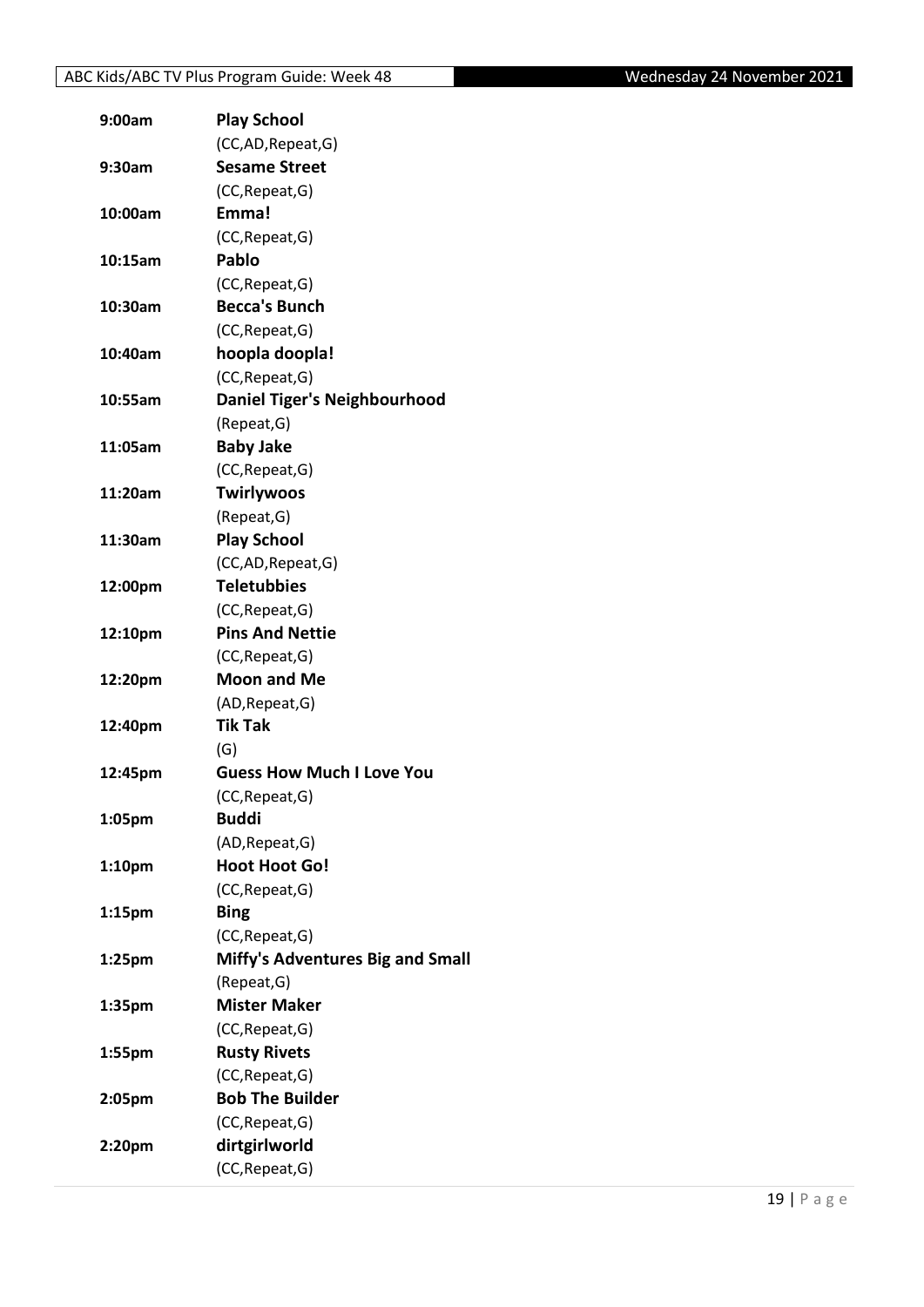| 2:30 <sub>pm</sub> | Wallykazam!                                                                                 |
|--------------------|---------------------------------------------------------------------------------------------|
|                    | (Repeat, G)                                                                                 |
| 2:55pm             | <b>Cookie Monster's Foodie Truck</b>                                                        |
|                    | (Repeat, G)                                                                                 |
| 3:05pm             | <b>Curious George</b>                                                                       |
|                    | (CC, Repeat, G)                                                                             |
| 3:30pm             | <b>Play School</b>                                                                          |
|                    | (CC,AD,Repeat,G)                                                                            |
| 4:00pm             | <b>Bananas In Pyjamas</b>                                                                   |
|                    | (CC, Repeat, G)                                                                             |
| 4:10pm             | Ready, Steady, Wiggle!                                                                      |
|                    | (CC, Repeat, G)                                                                             |
| 4:25pm             | <b>Thomas And Friends</b>                                                                   |
|                    | (CC, Repeat, G)                                                                             |
| 4:35pm             | <b>Book Hungry Bears</b>                                                                    |
|                    | (Repeat, G)                                                                                 |
| 4:45pm             | <b>Big Words Small Stories</b>                                                              |
|                    | (Repeat, G)                                                                                 |
| 4:55pm             | <b>Play School Art Crew</b>                                                                 |
|                    | (CC, Repeat, G)                                                                             |
| 5:05pm             | Remy & Boo                                                                                  |
|                    | (CC,AD,Repeat,G)                                                                            |
| 5:15pm             | Dog Loves Books                                                                             |
|                    | (CC, Repeat, G)                                                                             |
| 5:20pm             | <b>PJ Masks</b>                                                                             |
|                    | (CC, Repeat, G)                                                                             |
| 5:35pm             | <b>Nella the Princess Knight</b>                                                            |
|                    | (Repeat, G)                                                                                 |
| 5:50pm             | Peppa Pig                                                                                   |
|                    | (CC, Repeat, G)                                                                             |
| 5:55pm             | <b>Fireman Sam</b>                                                                          |
|                    | (CC,AD,Repeat,G)                                                                            |
| 6:10pm             | <b>Hey Duggee: The Wedding Badge</b>                                                        |
|                    | (CC, Repeat, G)                                                                             |
|                    | The squirrels are playing at the clubhouse when there is a knock at the door. It's Delivery |
|                    | Chipmunk with a special delivery for Duggee and the squirrels.                              |
| 6:20pm             | <b>Bluey</b>                                                                                |
|                    | (CC,AD,Repeat)                                                                              |
|                    | Bluey is an inexhaustible six year-old Blue Heeler dog, who loves to play and turns         |
|                    | everyday family life into extraordinary adventures, developing her imagination as well as   |
|                    | her mental, physical and emotional resilience.                                              |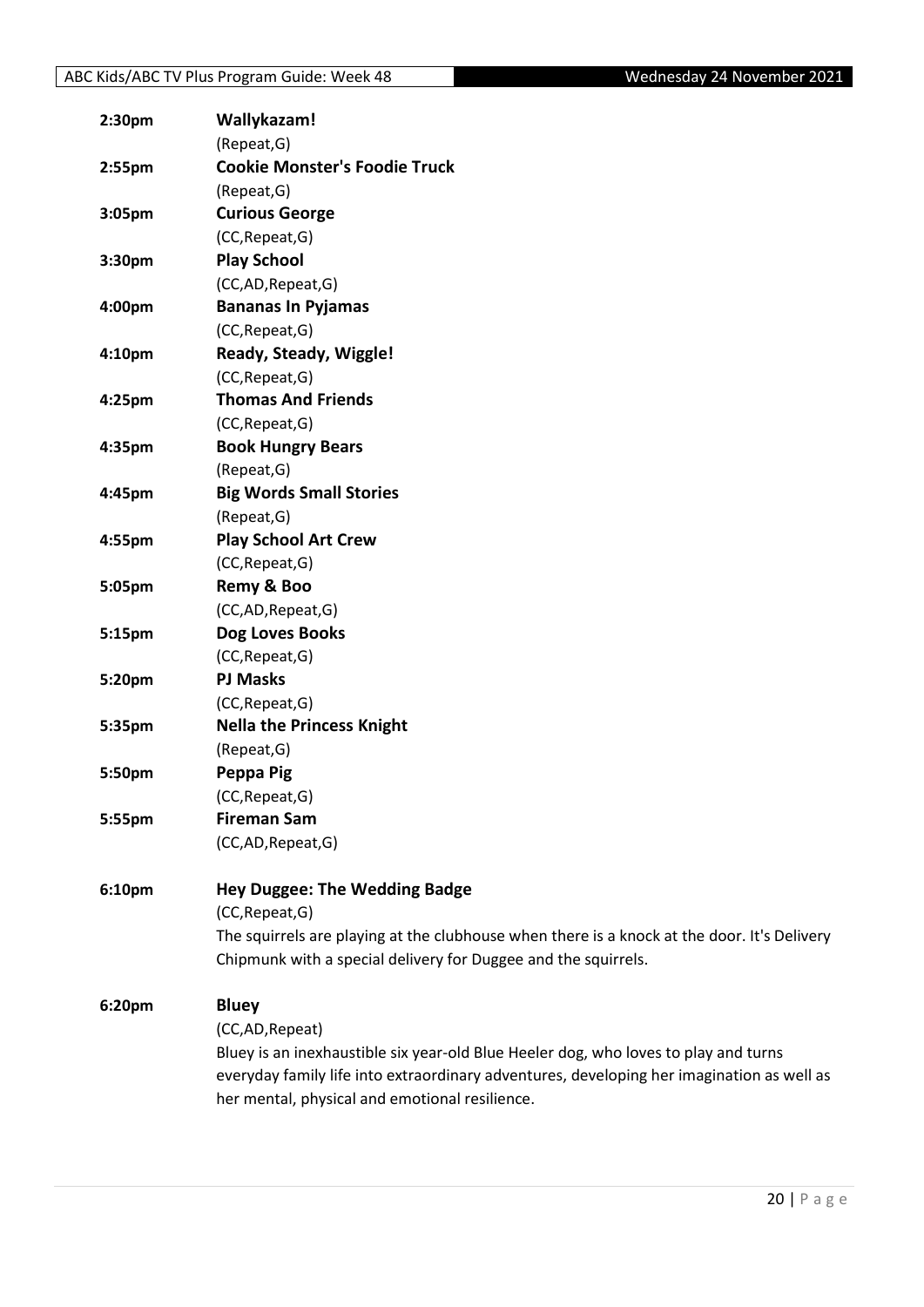| ABC Kids/ABC TV Plus Program Guide: Week 48 |                                                         | Wednesday 24 November 2021                                                                                                                                                  |
|---------------------------------------------|---------------------------------------------------------|-----------------------------------------------------------------------------------------------------------------------------------------------------------------------------|
|                                             |                                                         |                                                                                                                                                                             |
| 6:25pm                                      | <b>Shaun The Sheep: The Kite</b>                        |                                                                                                                                                                             |
|                                             | (CC, Repeat, G)                                         |                                                                                                                                                                             |
|                                             |                                                         | The flock think they're in for fun when a kite blows into their field. But it gets stuck in a                                                                               |
|                                             | tree, so it's up to Shaun to find a way to get it down. |                                                                                                                                                                             |
| 6:40pm                                      |                                                         | Andy's Safari Adventures: Andy And The Jackson's Widowbird                                                                                                                  |
|                                             | (CC, Repeat, G)                                         |                                                                                                                                                                             |
|                                             |                                                         | When Andy accidentally records himself instead of the courtship dance of the male                                                                                           |
|                                             |                                                         | Jackson's widowbird back at Safari world, Andy takes to the skies in search of another                                                                                      |
|                                             | widowbird he can film instead.                          |                                                                                                                                                                             |
|                                             |                                                         |                                                                                                                                                                             |
| 7:00pm                                      | Dino Dana: Prehistoric Hospital                         |                                                                                                                                                                             |
|                                             | (CC,AD,Repeat,G)                                        |                                                                                                                                                                             |
|                                             |                                                         | Grandma is in the hospital with a hurt knee. Meanwhile, Dana wants to help and goes                                                                                         |
|                                             |                                                         | outside to see how dinosaurs and other prehistoric creatures took care of their sick and                                                                                    |
|                                             | injured.                                                |                                                                                                                                                                             |
|                                             |                                                         |                                                                                                                                                                             |
| 7:15pm                                      | <b>Odd Squad: Odds And Ends Part 2</b>                  |                                                                                                                                                                             |
|                                             | (Repeat, G)                                             |                                                                                                                                                                             |
|                                             | The agents must come together to battle a common enemy. |                                                                                                                                                                             |
| 7:30pm                                      |                                                         | Spicks And Specks: Jim Keays, Geraldine Quinn, Wes Carr, Hamish Blake                                                                                                       |
|                                             | (CC, Repeat, PG)                                        |                                                                                                                                                                             |
|                                             |                                                         | Adam, Myf and Alan are joined by Wes Carr, Jim Keays, Geraldine Quinn and Hamish                                                                                            |
|                                             | Blake.                                                  |                                                                                                                                                                             |
|                                             |                                                         |                                                                                                                                                                             |
| 8:00pm                                      |                                                         | Would I Lie To You?: Jamelia, Marcus Brigstocke, Jimmy Carr, Terry Christian                                                                                                |
|                                             | (CC, Repeat, PG)                                        |                                                                                                                                                                             |
|                                             |                                                         | Jimmy Carr and Marcus Brigstocke, TV presenter Terry Christian and singer Jamelia join<br>team captains David Mitchell and Lee Mack to hoodwink their opponents with absurd |
|                                             | facts and plausible lies about themselves.              |                                                                                                                                                                             |
|                                             |                                                         |                                                                                                                                                                             |
| 8:30pm                                      | <b>Art Works</b>                                        |                                                                                                                                                                             |
|                                             | (CC)                                                    |                                                                                                                                                                             |
| *New                                        |                                                         | Art Works is dedicated to exploring the full spectrum of the arts in Australia. Hosted by                                                                                   |
| Episode*                                    |                                                         | arts broadcaster Namila Benson, Art Works will reset the national artistic conversation                                                                                     |
|                                             | featuring a palette of ideas for everyone.              |                                                                                                                                                                             |
|                                             |                                                         |                                                                                                                                                                             |
| 9:00pm                                      | Jaimen Hudson: From Sky To Sea                          |                                                                                                                                                                             |
| *Australian                                 |                                                         | Challenging stereotypes, this inspiring film combines a profoundly moving human                                                                                             |
| Premiere*                                   | interest story with adventure and stunning wildlife.    |                                                                                                                                                                             |
| 10:05pm                                     | <b>The Sound</b>                                        |                                                                                                                                                                             |
|                                             | (CC, Repeat)                                            |                                                                                                                                                                             |
|                                             |                                                         | Celebrating the movers and shakers of the Australian music scene, showcasing some of                                                                                        |
|                                             |                                                         | the country's best musicians with exclusive live performances and interviews.                                                                                               |
|                                             |                                                         |                                                                                                                                                                             |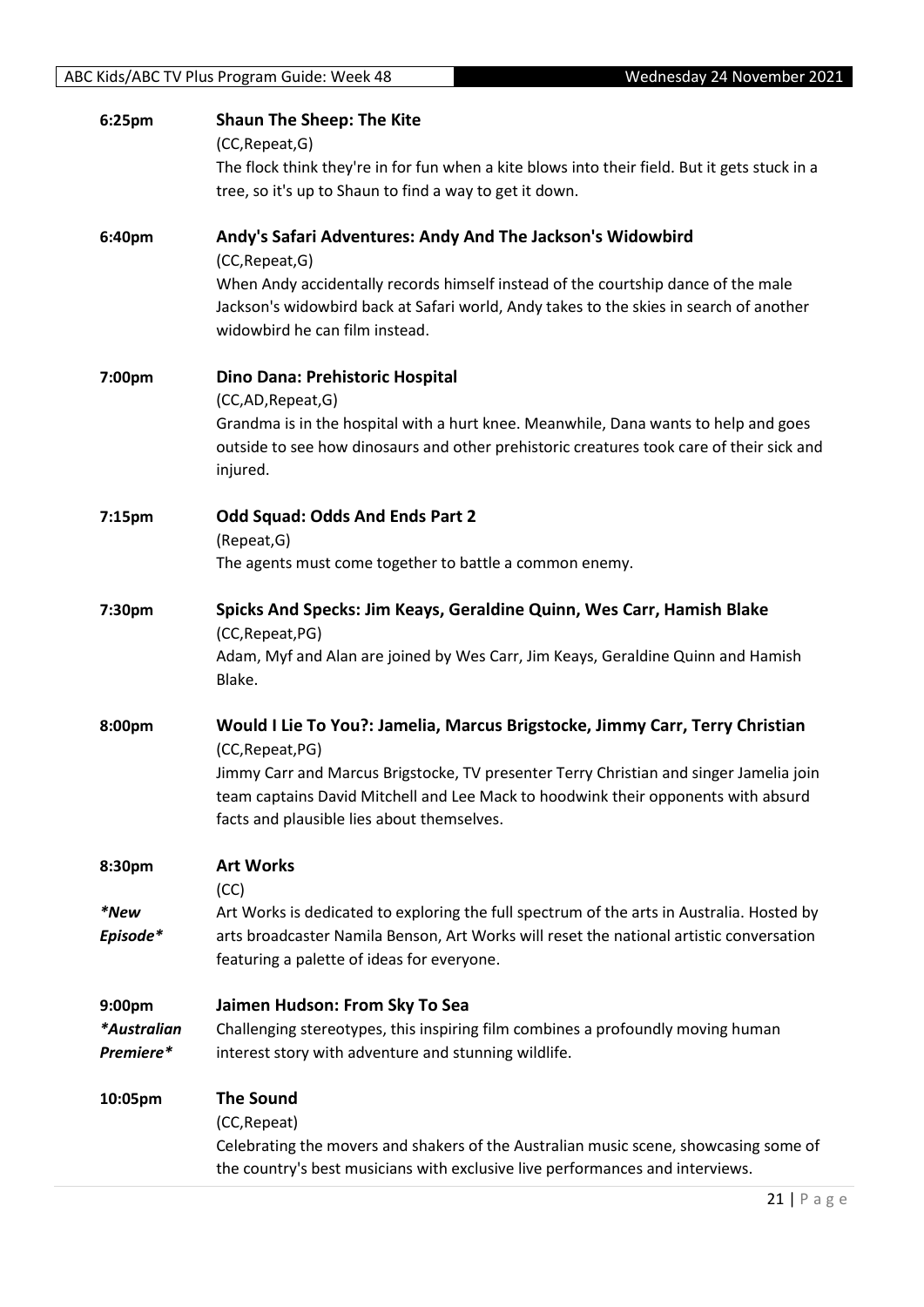| 10:35pm | Doctor Who: Cold War                                                                                 |
|---------|------------------------------------------------------------------------------------------------------|
|         | (CC,AD,Repeat,PG,This program is rated PG, parental guidance is recommended for                      |
|         | viewers under fifteen years.)                                                                        |
|         | On a Russian submarine in 1983, a frozen alien warrior is waking up, just as the TARDIS              |
|         | materialises.                                                                                        |
|         |                                                                                                      |
| 11:15pm | <b>Books That Made Us: People</b>                                                                    |
|         |                                                                                                      |
|         | (CC, Repeat, M, Adult Themes, Coarse Language, Violence)                                             |
|         | Claudia Karvan discovers how Australia the place has set the stage for our great stories.            |
|         |                                                                                                      |
| 12:15am | Love On The Spectrum                                                                                 |
|         | (CC,AD,Repeat,PG)                                                                                    |
|         | Having found a match at speed dating, Michael succeeds in setting up a dinner                        |
|         | rendezvous. With hopes of finding love, Ronan steps out on the very first date of his life.          |
|         | Plus Mark is back, continuing his search for love.                                                   |
|         |                                                                                                      |
| 1:10am  | <b>Louis Theroux: Transgender Kids</b>                                                               |
|         | (CC,AD, Repeat, M, Adult Themes, Nudity)                                                             |
|         | Award-winning journalist Louis Theroux travels to San Francisco where medical                        |
|         | professionals are helping kids who say they were born in the wrong body to transition                |
|         | from boy to girl or girl to boy at younger ages.                                                     |
|         |                                                                                                      |
| 2:10am  | <b>Community: Basic Genealogy</b>                                                                    |
|         | (CC, Repeat, PG)                                                                                     |
|         | As the college's Family Day lands Jeff in the middle of an affair with Pierce's sexy ex-             |
|         | stepdaughter, Shirley's unruly sons help liberate Abed's Afghani cousin while Britta looks           |
|         | to befriend Troy's cranky grandmother.                                                               |
|         |                                                                                                      |
| 2:30am  | <b>Parks and Recreation: Woman Of The Year</b>                                                       |
|         | (Repeat, PG)                                                                                         |
|         | Leslie is outraged when Ron wins a "Woman of the Year" award for a project she started.              |
|         | Meanwhile, Tom is desperate to find some money to invest in a local Pawnee club.                     |
|         |                                                                                                      |
| 2:55am  | Reno 911!: Getaway Trailer                                                                           |
|         | (Repeat, M, Adult Themes, Coarse Language, Sexual References)                                        |
|         |                                                                                                      |
|         | Wiegel and Rizzo get to know each other better while trapped in a fleeing criminal's<br>mobile home. |
|         |                                                                                                      |
|         |                                                                                                      |
| 3:15am  | <b>ABC News Update</b>                                                                               |
|         | (Repeat)                                                                                             |
|         | The headlines from ABC News, updating you on the day's top stories from across                       |
|         | Australia and around the world.                                                                      |
|         |                                                                                                      |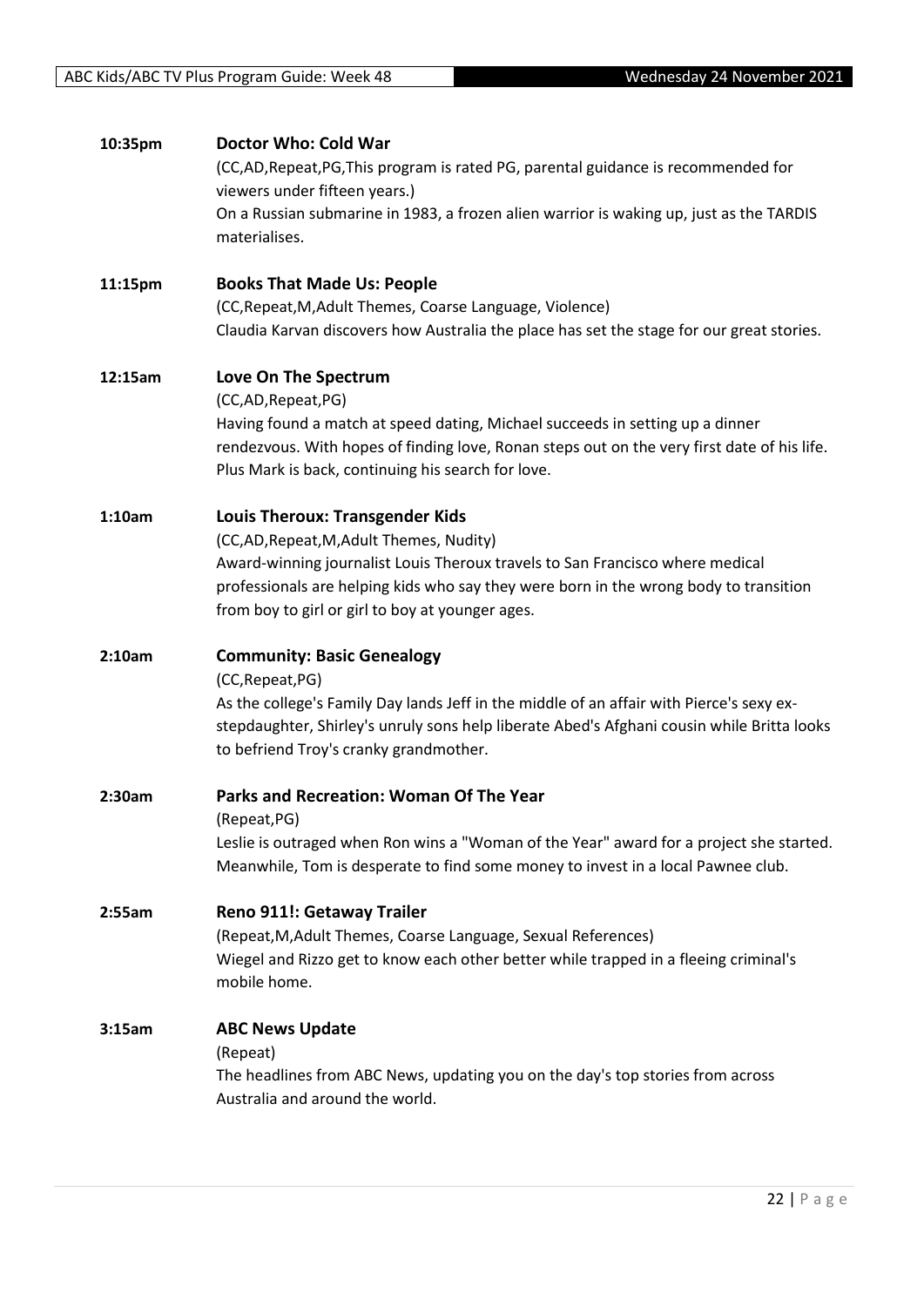#### ABC Kids/ABC TV Plus Program Guide: Week 48 Wednesday 24 November 2021

#### **3:20am ABC TV Plus Programs Resume At 7.30pm**

ABC TV Plus programs resume at 7.30pm, offering an unrivalled mix of scripted and nonscripted comedy and entertainment shows every night. (Soundtrack provided by ABC Jazz. Playlist details at abc.net.au/jazz).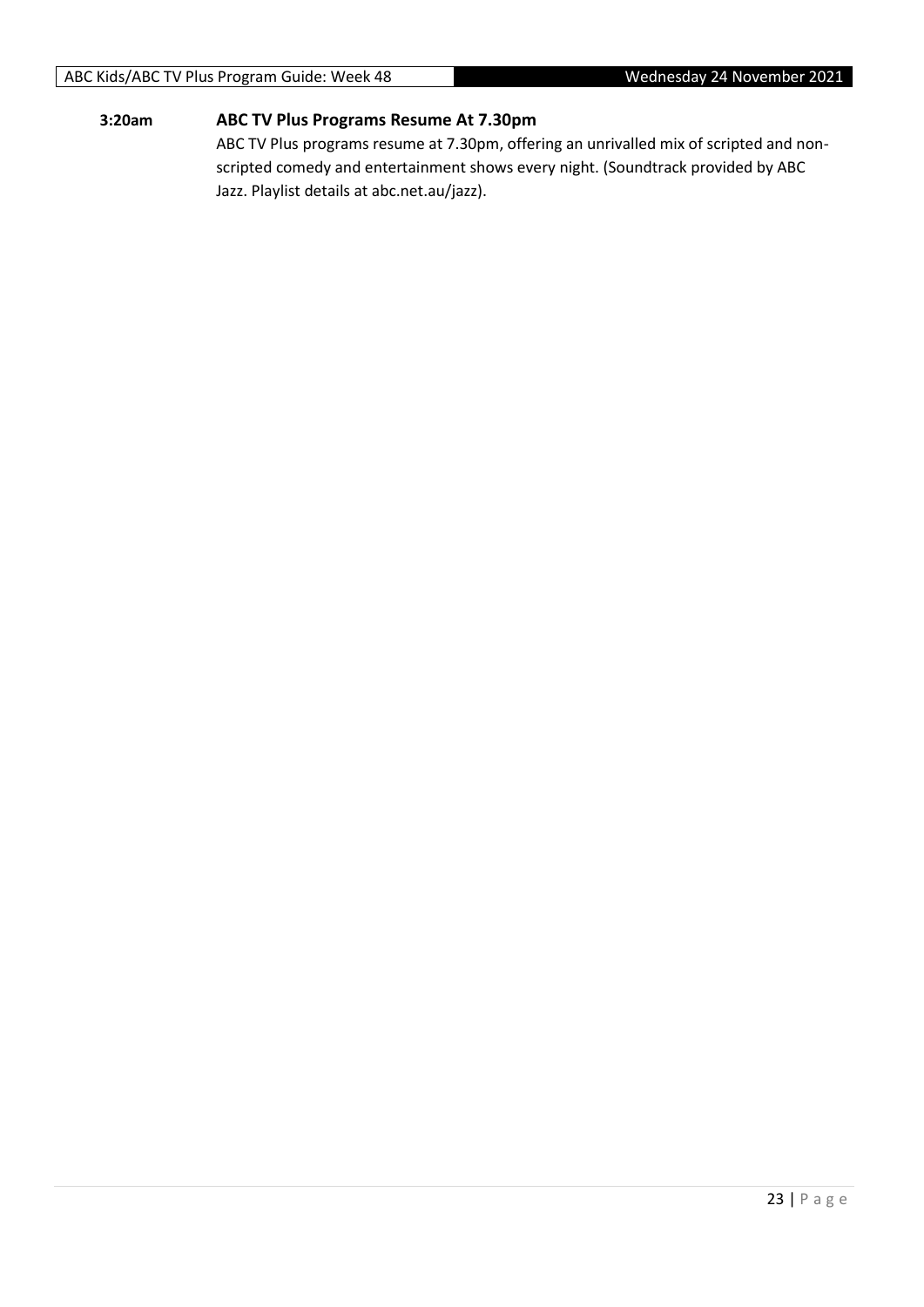## <span id="page-23-0"></span>**Thursday, 25 November 2021**

| 5:05am | <b>Five Minutes More</b>          |
|--------|-----------------------------------|
|        | (CC, Repeat, G)                   |
| 5:10am | <b>Sarah And Duck</b>             |
|        | (Repeat, G)                       |
| 5:20am | <b>The Hive</b>                   |
|        | (Repeat, G)                       |
| 5:30am | <b>Digby Dragon</b>               |
|        | (Repeat, G)                       |
| 5:40am | Ready, Jet, Go!                   |
|        | (CC, Repeat, G)                   |
| 5:55am | <b>Little Ted's Big Adventure</b> |
|        | (CC, Repeat, G)                   |
| 6:00am | <b>Sesame Street</b>              |
|        | (CC, Repeat, G)                   |
| 6:25am | <b>Pingu In The City</b>          |
|        | (Repeat, G)                       |
| 6:35am | <b>Dinosaur Train</b>             |
|        | (CC, Repeat, G)                   |
| 6:45am | <b>Peter Rabbit</b>               |
|        | (CC, Repeat, G)                   |
| 7:00am | <b>Charlie And Lola</b>           |
|        | (CC, Repeat, G)                   |
| 7:10am | <b>Go Jetters</b>                 |
|        | (CC, Repeat, G)                   |
| 7:25am | <b>Love Monster</b>               |
|        | (Repeat, G)                       |
| 7:35am | <b>Tish Tash</b>                  |
|        | (CC, AD, G)                       |
| 7:40am | <b>The Wonder Gang</b>            |
|        | (Repeat, G)                       |
| 7:55am | Peppa Pig                         |
|        | (CC, Repeat, G)                   |
| 8:00am | <b>Bluey</b>                      |
|        | (CC, AD, G)                       |
| 8:10am | <b>Milo</b>                       |
|        | (CC,AD,G)                         |
| 8:20am | <b>Kangaroo Beach</b>             |
|        | (CC, Repeat, G)                   |
| 8:35am | <b>Kiddets</b>                    |
|        | (CC, Repeat, G)                   |
| 8:45am | <b>Bananas In Pyjamas</b>         |
|        | (CC, Repeat, G)                   |
|        |                                   |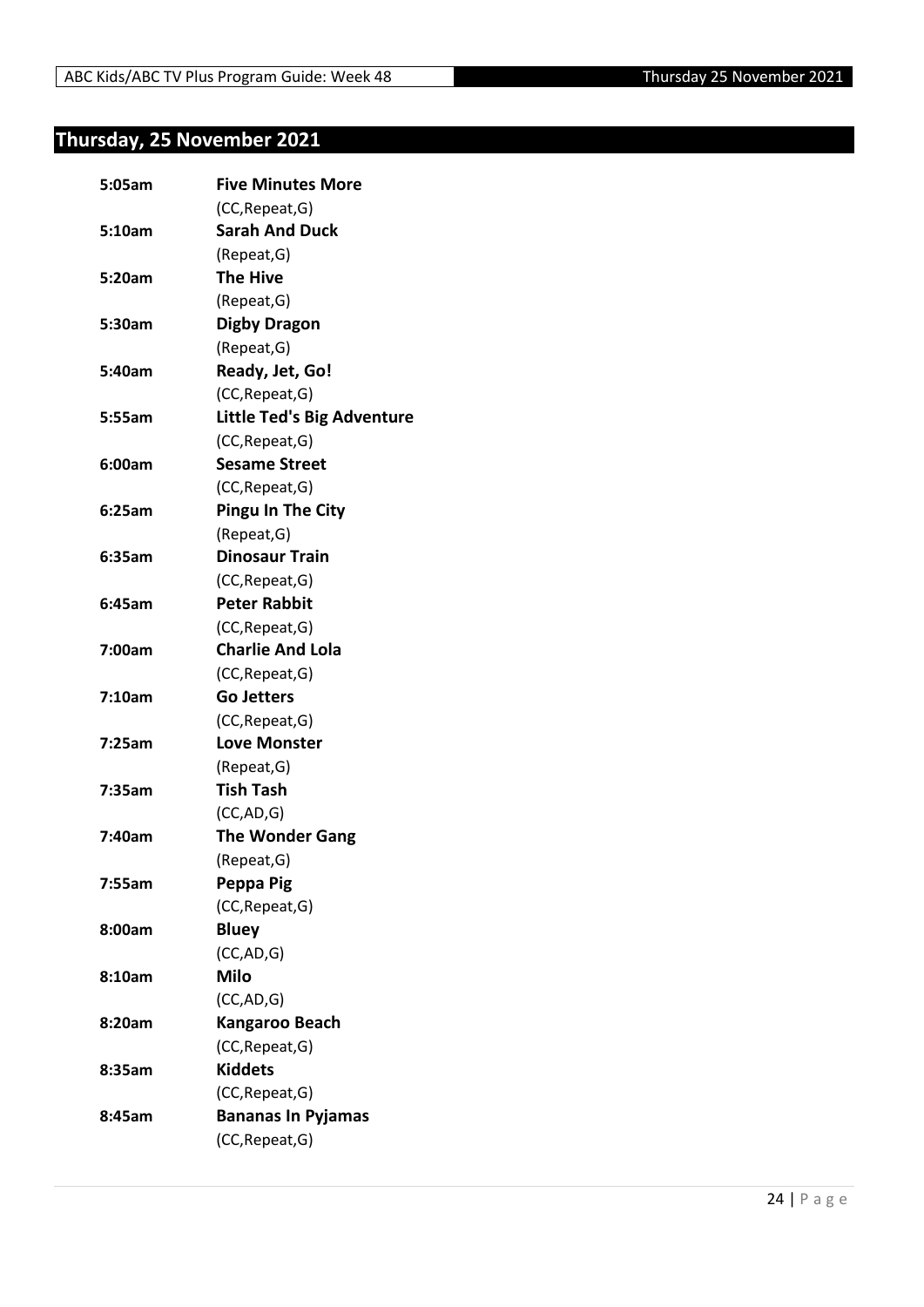| 9:00am             | <b>Play School</b>                      |
|--------------------|-----------------------------------------|
|                    | (CC,AD, Repeat, G)                      |
| 9:30am             | <b>Sesame Street</b>                    |
|                    | (CC, Repeat, G)                         |
| 10:00am            | Ready, Steady, Wiggle!                  |
|                    | (CC, Repeat, G)                         |
| 10:15am            | Pablo                                   |
|                    | (CC, Repeat, G)                         |
| 10:30am            | <b>Becca's Bunch</b>                    |
|                    | (CC, Repeat, G)                         |
| 10:40am            | hoopla doopla!                          |
|                    | (CC, Repeat, G)                         |
| 10:55am            | <b>Daniel Tiger's Neighbourhood</b>     |
|                    | (Repeat, G)                             |
| 11:05am            | <b>Baby Jake</b>                        |
|                    | (CC, Repeat, G)                         |
| 11:20am            | <b>Twirlywoos</b>                       |
|                    | (Repeat, G)                             |
| 11:30am            | <b>Play School</b>                      |
|                    | (CC,AD, Repeat, G)                      |
| 12:00pm            | <b>Teletubbies</b>                      |
|                    | (CC, Repeat, G)                         |
| 12:10pm            | <b>Pins And Nettie</b>                  |
|                    | (CC, Repeat, G)                         |
| 12:20pm            | <b>Moon and Me</b>                      |
|                    | (AD, Repeat, G)                         |
| 12:40pm            | Tik Tak                                 |
|                    | (G)                                     |
| 12:45pm            | <b>Guess How Much I Love You</b>        |
|                    | (CC, Repeat, G)                         |
| 1:05pm             | <b>Buddi</b>                            |
|                    | (AD, Repeat, G)                         |
| 1:10pm             | <b>Hoot Hoot Go!</b>                    |
|                    | (CC, Repeat, G)                         |
| 1:15 <sub>pm</sub> | <b>Bing</b>                             |
|                    | (CC, Repeat, G)                         |
| 1:25 <sub>pm</sub> | <b>Miffy's Adventures Big and Small</b> |
|                    | (Repeat, G)                             |
| 1:35pm             | <b>Mister Maker</b>                     |
|                    | (CC, Repeat, G)                         |
| 1:55pm             | <b>Rusty Rivets</b>                     |
|                    | (CC, Repeat, G)                         |
| 2:05pm             | <b>Bob The Builder</b>                  |
|                    | (CC, Repeat, G)                         |
| 2:20pm             | dirtgirlworld                           |
|                    | (CC, Repeat, G)                         |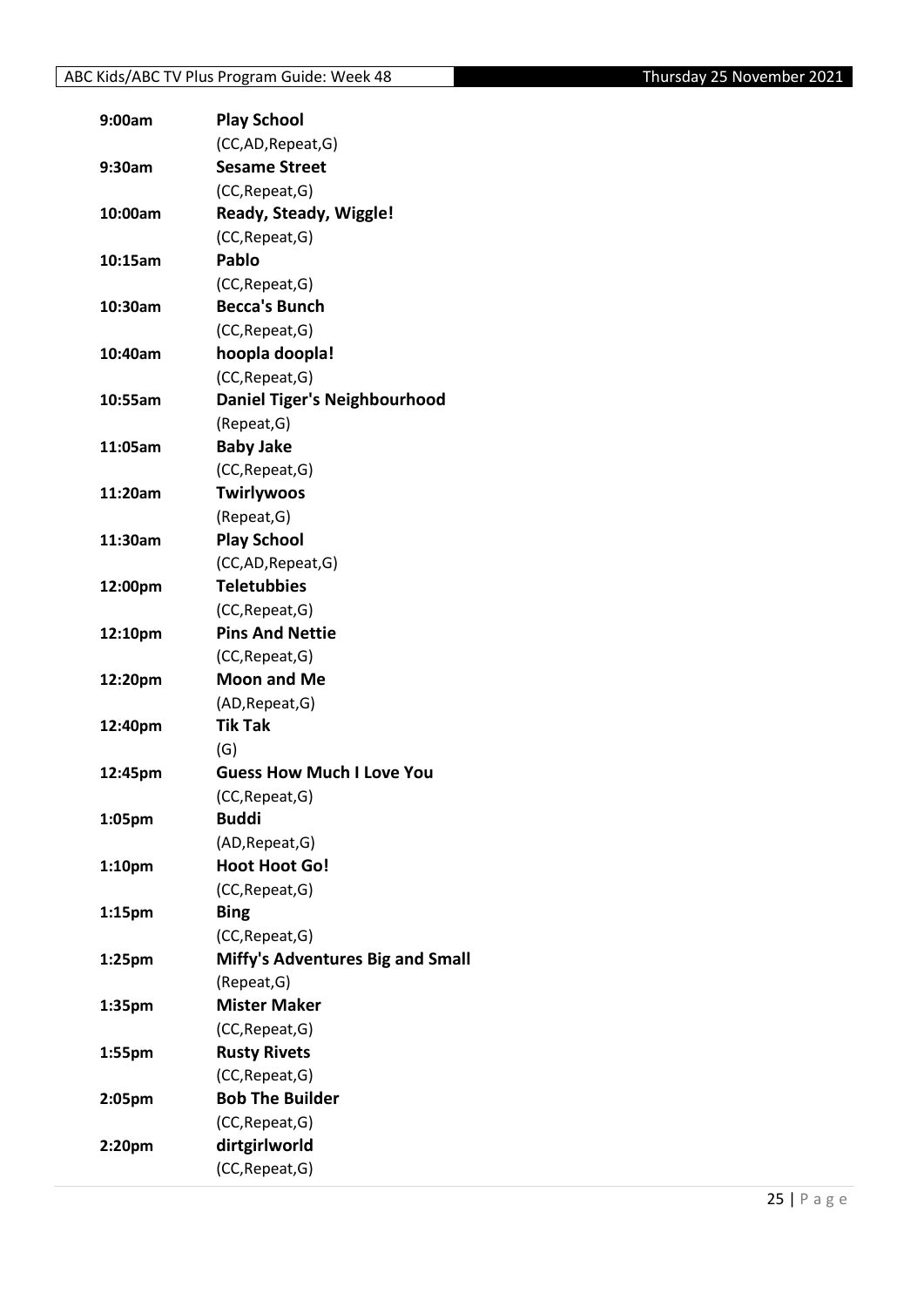| 2:30 <sub>pm</sub> | Wallykazam!                                                                               |
|--------------------|-------------------------------------------------------------------------------------------|
|                    | (Repeat, G)                                                                               |
| 2:55 <sub>pm</sub> | <b>Cookie Monster's Foodie Truck</b>                                                      |
|                    | (Repeat, G)                                                                               |
| 3:05pm             | <b>Curious George</b>                                                                     |
|                    | (Repeat, G)                                                                               |
| 3:30pm             | <b>Play School</b>                                                                        |
|                    | (CC,AD,Repeat,G)                                                                          |
| 4:00pm             | <b>Bananas In Pyjamas</b>                                                                 |
|                    | (CC, Repeat, G)                                                                           |
| 4:10pm             | Ready, Steady, Wiggle!                                                                    |
|                    | (CC, Repeat, G)                                                                           |
| 4:25pm             | <b>Thomas And Friends</b>                                                                 |
|                    | (CC, Repeat, G)                                                                           |
| 4:35pm             | <b>Book Hungry Bears</b>                                                                  |
|                    | (Repeat, G)                                                                               |
| 4:45pm             | <b>Big Words Small Stories</b>                                                            |
|                    | (Repeat, G)                                                                               |
| 4:55pm             | <b>Play School Story Time</b>                                                             |
|                    | (CC, Repeat, G)                                                                           |
| 5:05pm             | Remy & Boo                                                                                |
|                    | (CC,AD,Repeat,G)                                                                          |
| 5:15pm             | Dog Loves Books                                                                           |
|                    | (CC, Repeat, G)                                                                           |
| 5:20pm             | <b>PJ Masks</b>                                                                           |
|                    | (CC, Repeat, G)                                                                           |
| 5:35pm             | <b>Nella the Princess Knight</b>                                                          |
|                    | (Repeat, G)                                                                               |
| 5:50pm             | Peppa Pig                                                                                 |
|                    | (CC, Repeat, G)                                                                           |
| 5:55pm             | <b>Fireman Sam</b>                                                                        |
|                    | (CC,AD,Repeat,G)                                                                          |
| 6:10pm             | <b>Hey Duggee: The Grandparents Badge</b>                                                 |
|                    | (CC, Repeat, G)                                                                           |
|                    | Duggee and the squirrels are tidying up because it's 'Bring your Grandparents to Squirrel |
|                    | Club Day'.                                                                                |
| 6:20pm             | <b>Bluey: Omelette</b>                                                                    |
|                    | (CC,AD,Repeat,G)                                                                          |
|                    | Bluey is an inexhaustible six year-old Blue Heeler dog, who loves to play and turns       |
|                    | everyday family life into extraordinary adventures, developing her imagination as well as |
|                    | her mental, physical and emotional resilience.                                            |
|                    |                                                                                           |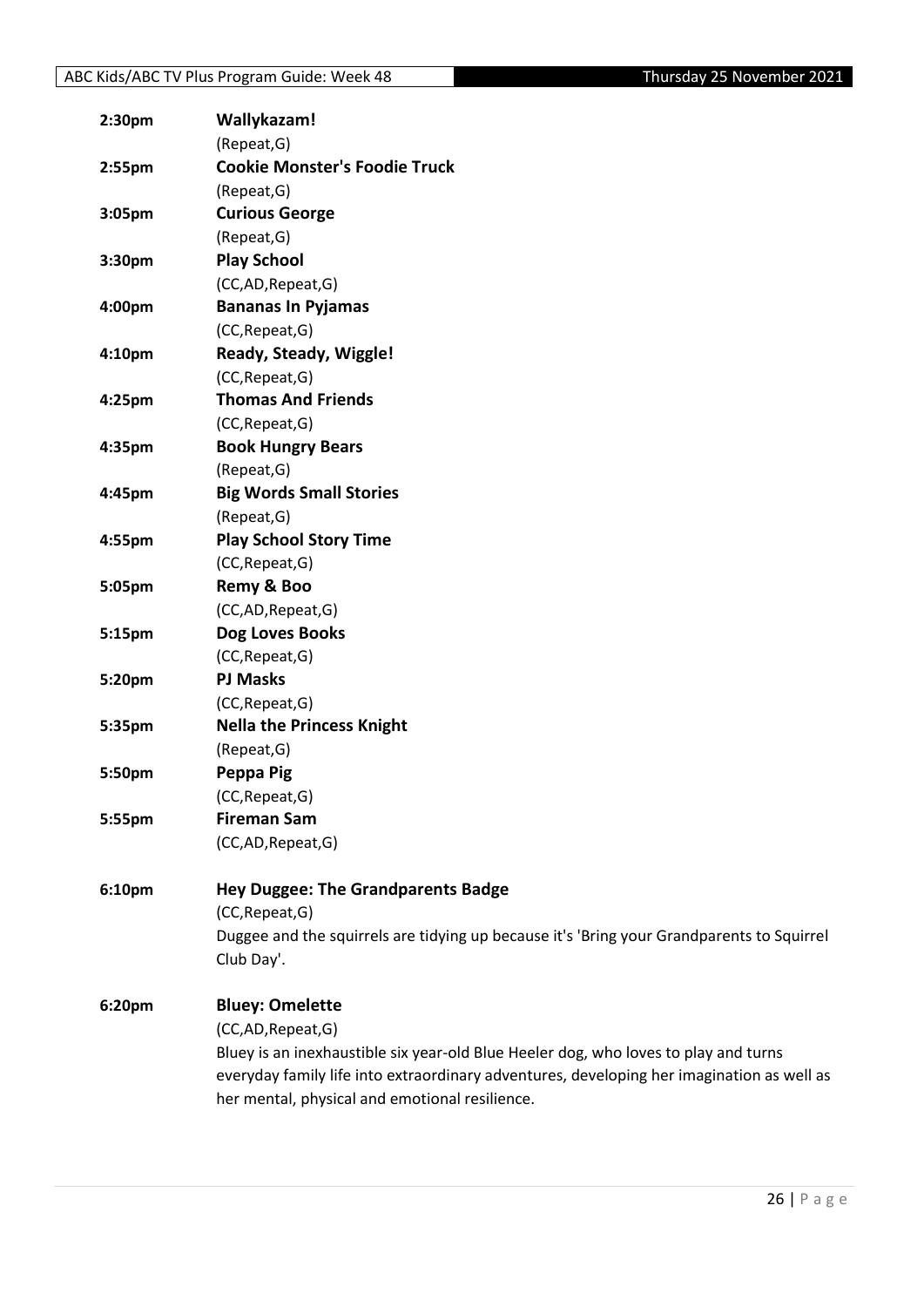| 6:25pm | <b>Shaun The Sheep: Shape Up With Shaun</b><br>(CC, Repeat, G)<br>Shirley The Sheep has put on even more weight than usual, so Shaun decides to help her<br>get in shape with a rigorous exercise regime.                                                                                       |
|--------|-------------------------------------------------------------------------------------------------------------------------------------------------------------------------------------------------------------------------------------------------------------------------------------------------|
| 6:40pm | Andy's Safari Adventures: Andy And The Asian Elephants<br>(CC, Repeat, G)<br>When Jen notices a herd of Asian elephants are caught in a flood in Bangladesh, it's up to<br>Andy to help them. He heads to Bangladesh in a race against time to help the elephants<br>reach higher ground.       |
| 7:00pm | <b>Dino Dana: Bugasaurus</b><br>(CC,AD, Repeat, G)<br>Dad is trying to have a nap after a long night up with Dexter before he has to go to work.<br>However a fly is in the apartment and is driving him crazy.                                                                                 |
| 7:15pm | <b>Odd Squad: Odd Beginnings Part One</b><br>(Repeat, G)<br>Opal thinks she has uncovered the location of a legendary Odd Artifact: a 44-leaf clover.<br>In the wrong hands, the clover could cause worldwide, catastrophic oddness! Opal must<br>find the 44-leaf clover before it's too late. |
| 7:30pm | Spicks And Specks: Carl Cox, Neko Case, Rusty Bertha & Dave O'Neil<br>(CC, Repeat, PG)<br>Joining Adam, Myf and Alan tonight are renowned DJ Carl Cox and singer Neko Case,<br>performer Rusty Bertha and comedian Dave O'Neil, with music provided by Neko Case<br>and band.                   |
| 8:00pm | Spicks And Specks: Suze DeMarchi, Chip Monck, Rich Hall & Russell Kane.<br>(CC, Repeat, PG)<br>Adam, Myf and Alan are joined by Suze DeMarchi, Chip Monck, Rich Hall and Russell<br>Kane.                                                                                                       |
| 8:30pm | <b>Mock The Week</b><br>(CC, Repeat, M, Sexual References)<br>Dara O'Briain and Hugh Dennis pan through the last week and extract nuggets of comedy<br>gold with guests Maisie Adam, Angela Barnes, Ed Byrne, Glenn Moore and Evelyn Mok.                                                       |
| 9:00pm | <b>Hard Quiz</b><br>(CC, Repeat, PG)<br>Tom Gleeson is grumpier, the questions are harder, and our everyday experts are more<br>determined than ever to test their knowledge and come away victorious with the Big<br>Brass Mug.                                                                |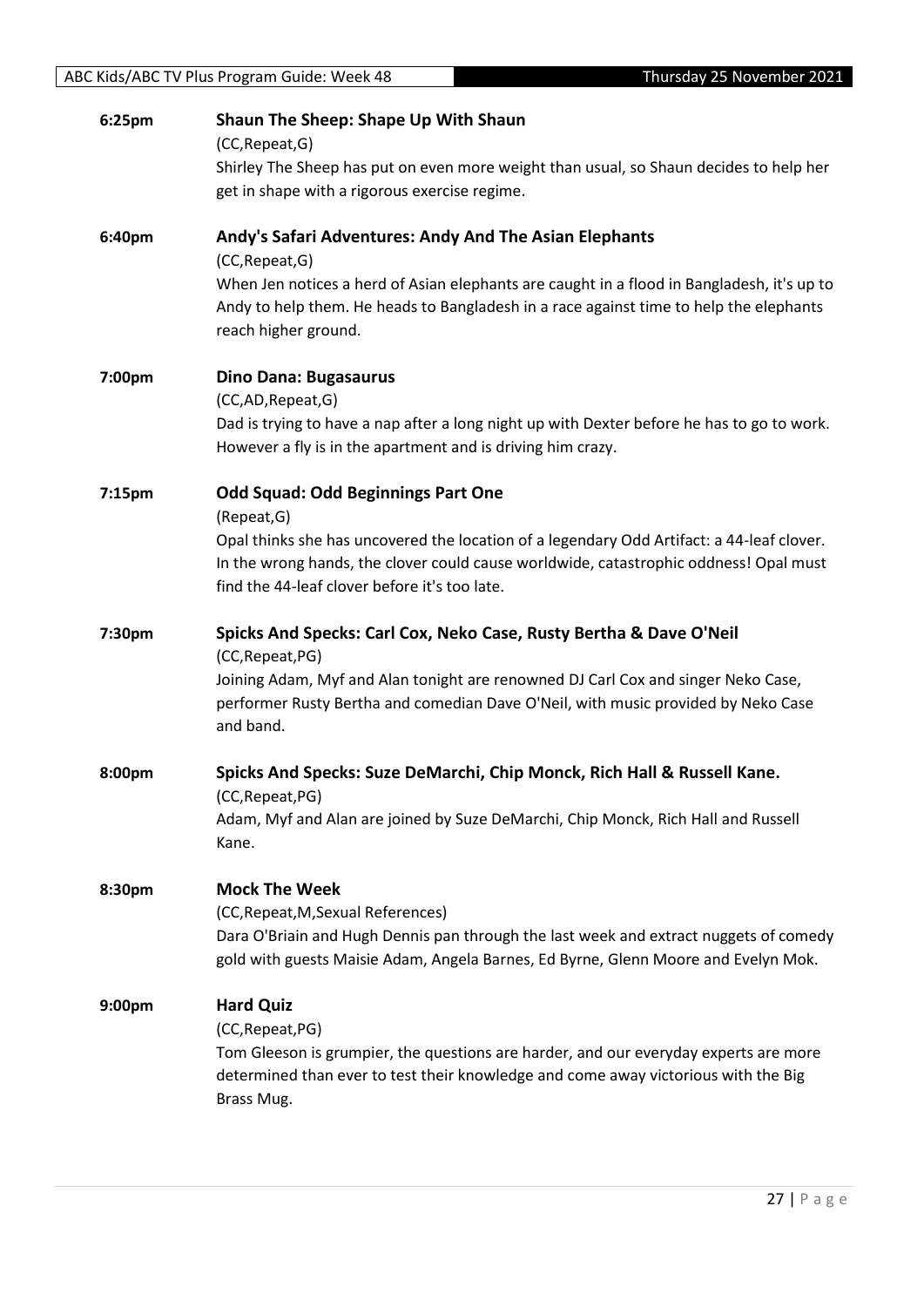| 9:30pm  | Gruen                                                                                                                                                                        |
|---------|------------------------------------------------------------------------------------------------------------------------------------------------------------------------------|
|         | (CC, Repeat)                                                                                                                                                                 |
|         | The Gruen team decode and expose all the messaging we fall for. Whether it's a juice                                                                                         |
|         | label that thinks it's your long lost best friend or a gorgeous white line design on a Kmart                                                                                 |
|         | plate, nothing will escape the Gruen gaze.                                                                                                                                   |
| 10:10pm | <b>Doctor Who: Hide</b>                                                                                                                                                      |
|         | (CC,AD,Repeat,PG,This program is rated PG, parental guidance is recommended for                                                                                              |
|         | viewers under fifteen years.)                                                                                                                                                |
|         | Something terrifying is hiding in Caliburn House, and the Doctor finds himself part of the                                                                                   |
|         | ghost hunt.                                                                                                                                                                  |
| 10:55pm | You Can't Ask That: Olympic and Paralympic Gold Medallists                                                                                                                   |
|         | (CC, Repeat, PG)                                                                                                                                                             |
|         | We ask six Olympic gold medallists and one Paralympic gold medallist about winning. Is it                                                                                    |
|         | all it's cracked up to be? What does it take to be the best in the world? Determination?                                                                                     |
|         | Obsession? Money? Sacrifice?                                                                                                                                                 |
| 11:25pm | <b>David Attenborough's Galapagos: Evolution</b>                                                                                                                             |
|         | (CC,AD, Repeat, G) Final                                                                                                                                                     |
|         | David Attenborough explores evolution in Galapagos and discovers how even today new                                                                                          |
|         | species are being discovered.                                                                                                                                                |
|         |                                                                                                                                                                              |
| 12:20am | Tick F***ing Tock                                                                                                                                                            |
|         | (CC, Repeat, M, Adult Themes, Coarse Language, Nudity, Sexual References)                                                                                                    |
|         | Tim Ferguson's diagnosis of Multiple Sclerosis prompted the Doug Anthony Allstars to                                                                                         |
|         | break up. Thirty years later it has also given the comedy superstars the impetus to                                                                                          |
|         | reform.                                                                                                                                                                      |
| 1:15am  |                                                                                                                                                                              |
|         | <b>Community: Beginner Pottery</b><br>(CC, Repeat, PG)                                                                                                                       |
|         | As a pottery class he takes for an easy 'A' reveals Jeff's deep-seated need to succeed,                                                                                      |
|         | Shirley's kindly nature is challenged by a crisis during a beginning sailing course.                                                                                         |
| 1:35am  | <b>Parks and Recreation: The Possum</b>                                                                                                                                      |
|         | (Repeat, PG)                                                                                                                                                                 |
|         | When a possum bites the mayor's dog on a golf course, Leslie is asked to form a task                                                                                         |
|         | force to catch the pesky animal. Meanwhile, Ron is upset when Mark refuses to bend the                                                                                       |
|         | rules for him.                                                                                                                                                               |
| 2:00am  | Reno 911!: Jesus Christ Superstar                                                                                                                                            |
|         | (Repeat, M, Coarse Language, Sexual References)                                                                                                                              |
|         | As a drug-addled touring company of "Jesus Christ Superstar" causes trouble in Reno, Lt.<br>Dangle finally stages his very belated 10th Year Anniversary tribute to Lady Di. |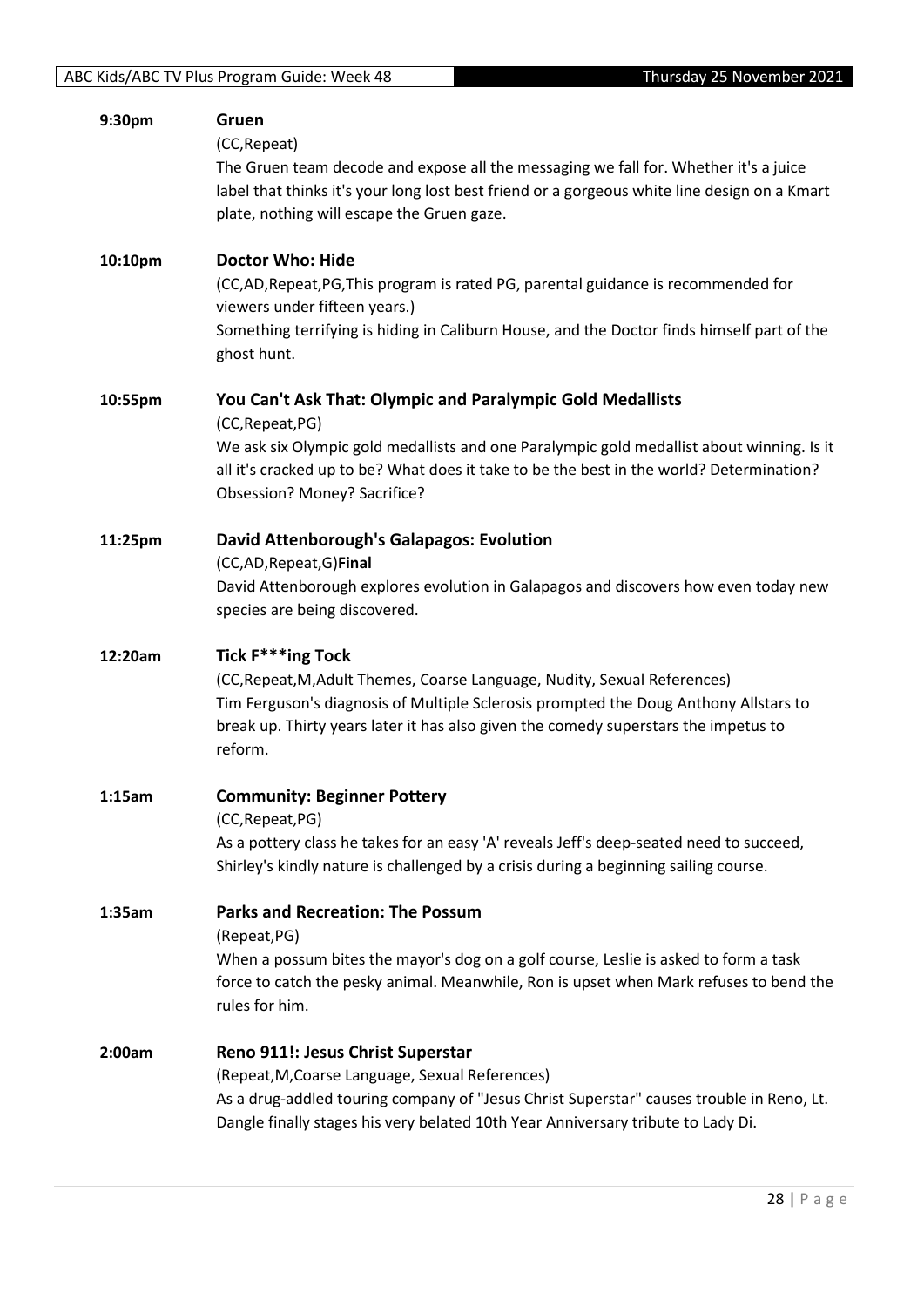#### **2:20am ABC News Update**

#### (Repeat)

The headlines from ABC News, updating you on the day's top stories from across Australia and around the world.

#### **2:25am ABC TV Plus Programs Resume At 7.30pm**

ABC TV Plus programs resume at 7.30pm, offering an unrivalled mix of scripted and nonscripted comedy and entertainment shows every night. (Soundtrack provided by ABC Jazz. Playlist details at abc.net.au/jazz).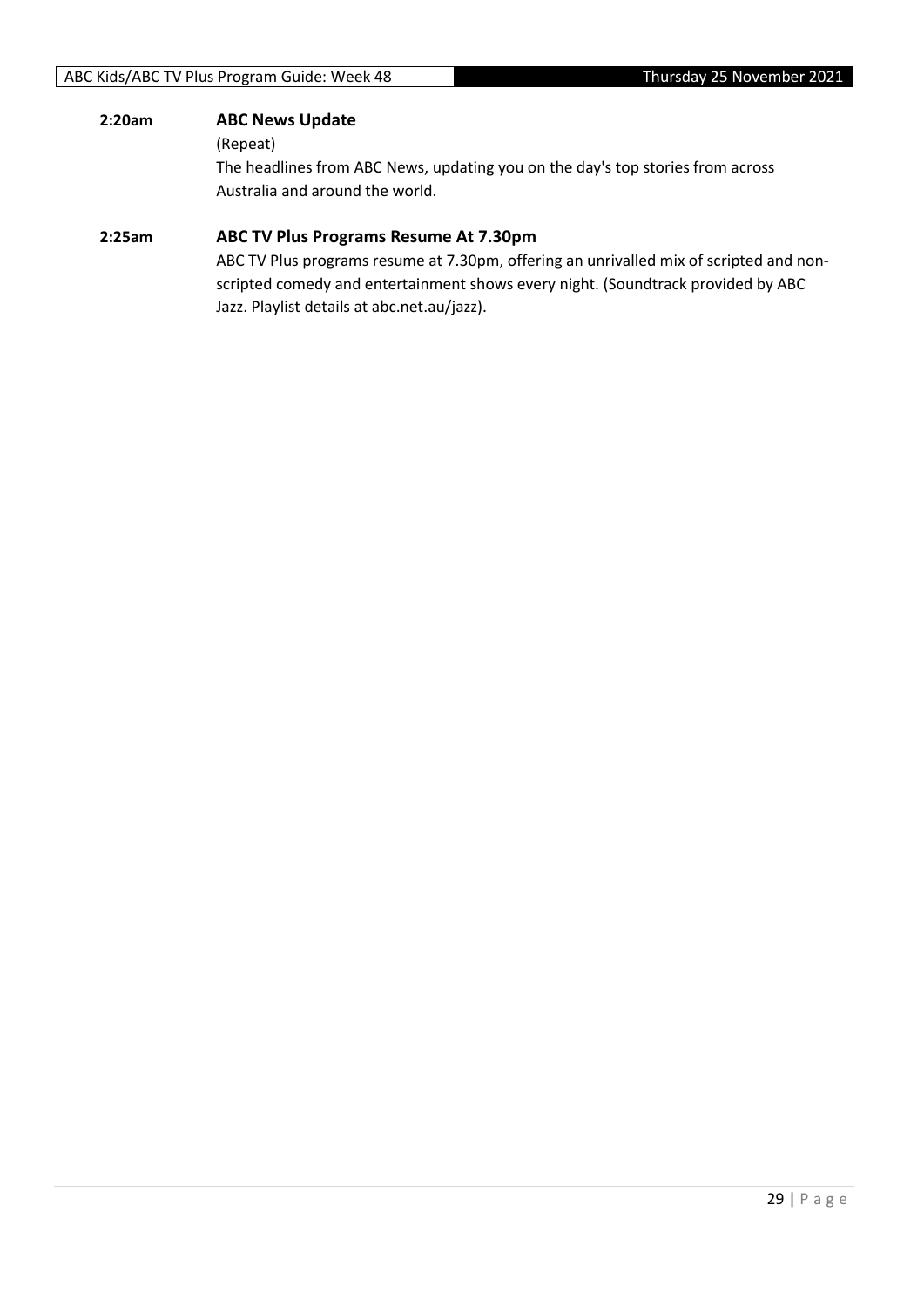## <span id="page-29-0"></span>**Friday, 26 November 2021**

| 5:05am | <b>Five Minutes More</b>          |
|--------|-----------------------------------|
|        | (CC, Repeat, G)                   |
| 5:10am | <b>Sarah And Duck</b>             |
|        | (Repeat, G)                       |
| 5:20am | <b>The Hive</b>                   |
|        | (Repeat, G)                       |
| 5:30am | <b>Digby Dragon</b>               |
|        | (Repeat, G)                       |
| 5:40am | Ready, Jet, Go!                   |
|        | (CC, Repeat, G)                   |
| 5:55am | <b>Little Ted's Big Adventure</b> |
|        | (CC, Repeat, G)                   |
| 6:00am | <b>Sesame Street</b>              |
|        | (CC, Repeat, G)                   |
| 6:25am | <b>Pingu In The City</b>          |
|        | (Repeat, G)                       |
| 6:35am | <b>Dinosaur Train</b>             |
|        | (CC, Repeat, G)                   |
| 6:45am | <b>Peter Rabbit</b>               |
|        | (CC, Repeat, G)                   |
| 7:00am | <b>Charlie And Lola</b>           |
|        | (CC, Repeat, G)                   |
| 7:10am | <b>Go Jetters</b>                 |
|        | (CC, Repeat, G)                   |
| 7:25am | <b>Love Monster</b>               |
|        | (Repeat, G)                       |
| 7:35am | <b>Tish Tash</b>                  |
|        | (CC, AD, G)                       |
| 7:40am | <b>The Wonder Gang</b>            |
|        | (Repeat, G)                       |
| 7:55am | Peppa Pig                         |
|        | (CC, Repeat, G)                   |
| 8:00am | <b>Bluey</b>                      |
|        | (CC,AD)                           |
| 8:10am | <b>Milo</b>                       |
|        | (CC,AD,G)                         |
| 8:20am | Kangaroo Beach                    |
|        | (CC, Repeat, G)                   |
| 8:35am | <b>Kiddets</b>                    |
|        | (CC, Repeat, G)                   |
| 8:45am | <b>Bananas In Pyjamas</b>         |
|        | (CC, Repeat, G)                   |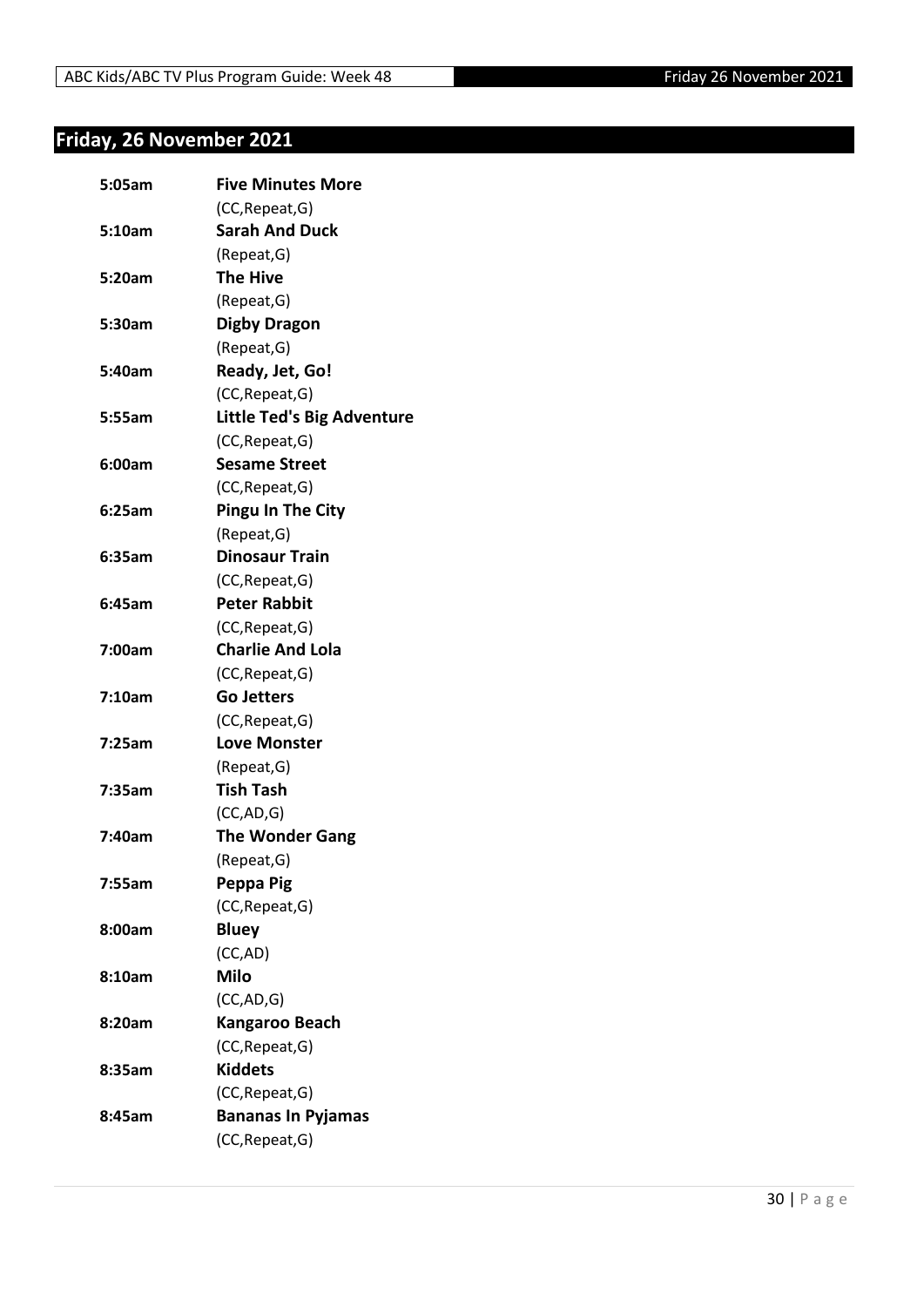| 9:00am             | <b>Play School</b>                      |
|--------------------|-----------------------------------------|
|                    | (CC,AD, Repeat, G)                      |
| 9:30am             | <b>Sesame Street</b>                    |
|                    | (CC, Repeat, G)                         |
| 10:00am            | Ready, Steady, Wiggle!                  |
|                    | (CC, Repeat, G)                         |
| 10:15am            | Pablo                                   |
|                    | (CC, Repeat, G)                         |
| 10:30am            | <b>Becca's Bunch</b>                    |
|                    | (CC, Repeat, G)                         |
| 10:40am            | hoopla doopla!                          |
|                    | (CC, Repeat, G)                         |
| 10:55am            | Daniel Tiger's Neighbourhood            |
|                    | (Repeat, G)                             |
| 11:05am            | <b>Baby Jake</b>                        |
|                    | (CC, Repeat, G)                         |
| 11:20am            | <b>Twirlywoos</b>                       |
|                    | (Repeat, G)                             |
| 11:30am            | <b>Play School</b>                      |
|                    | (CC,AD, Repeat, G)                      |
| 12:00pm            | <b>Teletubbies</b>                      |
|                    | (CC, Repeat, G)                         |
| 12:10pm            | <b>Pins And Nettie</b>                  |
|                    | (CC, Repeat, G)                         |
| 12:20pm            | <b>Moon and Me</b>                      |
|                    | (AD, Repeat, G)                         |
| 12:40pm            | <b>Tik Tak</b>                          |
|                    | (G)                                     |
| 12:45pm            | <b>Guess How Much I Love You</b>        |
|                    | (CC, Repeat, G)                         |
| 1:05pm             | <b>Buddi</b>                            |
|                    | (AD, Repeat, G)                         |
| 1:10 <sub>pm</sub> | <b>Hoot Hoot Go!</b>                    |
|                    | (CC, Repeat, G)                         |
| 1:15 <sub>pm</sub> | <b>Bing</b>                             |
|                    | (CC, Repeat, G)                         |
| 1:25 <sub>pm</sub> | <b>Miffy's Adventures Big and Small</b> |
|                    | (Repeat, G)                             |
| 1:35pm             | <b>Mister Maker</b>                     |
|                    | (CC, Repeat, G)                         |
| 1:55pm             | <b>Rusty Rivets</b>                     |
|                    | (CC, Repeat, G)                         |
| 2:05pm             | <b>Bob The Builder</b>                  |
|                    | (CC, Repeat, G)                         |
| 2:20pm             | dirtgirlworld                           |
|                    | (CC, Repeat, G)                         |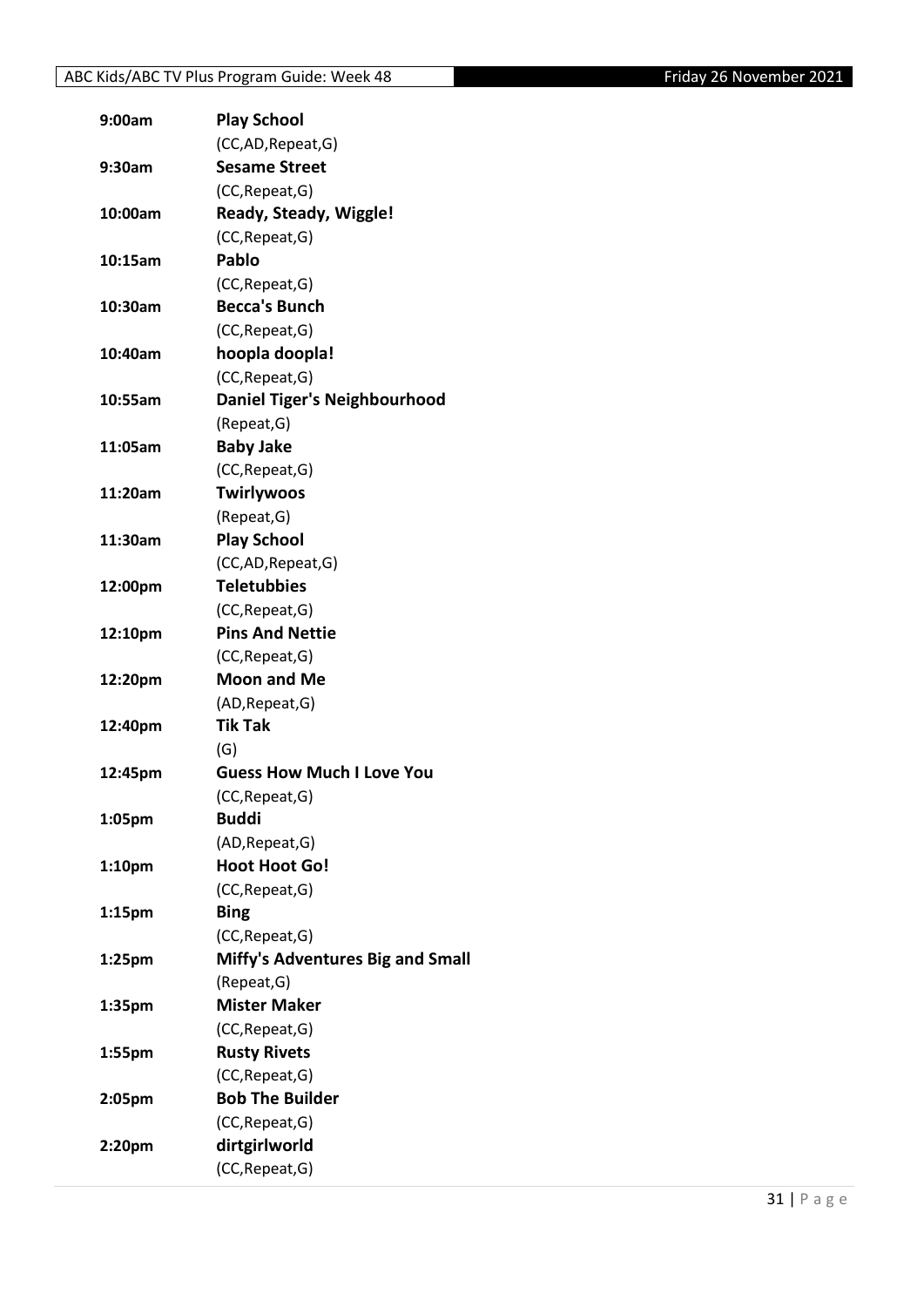| 2:30 <sub>pm</sub> | Wallykazam!                                                                                |
|--------------------|--------------------------------------------------------------------------------------------|
|                    | (Repeat, G)                                                                                |
| 2:55pm             | <b>Cookie Monster's Foodie Truck</b>                                                       |
|                    | (Repeat, G)                                                                                |
| 3:05pm             | <b>Curious George</b>                                                                      |
|                    | (Repeat, G)                                                                                |
| 3:30 <sub>pm</sub> | <b>Play School</b>                                                                         |
|                    | (CC,AD,Repeat,G)                                                                           |
| 4:00pm             | <b>Bananas In Pyjamas</b>                                                                  |
|                    | (CC, Repeat, G)                                                                            |
| 4:10pm             | Ready, Steady, Wiggle!                                                                     |
|                    | (CC, Repeat, G)                                                                            |
| 4:25pm             | <b>Thomas And Friends</b>                                                                  |
|                    | (CC, Repeat, G)                                                                            |
| 4:35pm             | <b>Book Hungry Bears</b>                                                                   |
|                    | (Repeat, G)                                                                                |
| 4:45pm             | <b>Big Words Small Stories</b>                                                             |
|                    | (Repeat, G)                                                                                |
| 4:55pm             | <b>Play School Story Time</b>                                                              |
|                    | (CC, Repeat, G)                                                                            |
| 5:05pm             | Remy & Boo                                                                                 |
|                    | (CC,AD,Repeat,G)                                                                           |
| 5:15pm             | Dog Loves Books                                                                            |
|                    | (CC, Repeat, G)                                                                            |
| 5:20pm             | <b>PJ Masks</b>                                                                            |
|                    | (CC, Repeat, G)                                                                            |
| 5:35pm             | <b>Nella the Princess Knight</b>                                                           |
|                    | (Repeat, G)                                                                                |
| 5:50pm             | Peppa Pig                                                                                  |
|                    | (CC, Repeat, G)                                                                            |
| 5:55pm             | <b>Fireman Sam</b>                                                                         |
|                    | (CC,AD,Repeat,G)                                                                           |
|                    |                                                                                            |
| 6:10pm             | <b>Hey Duggee: The Organising Badge</b>                                                    |
|                    | (CC, Repeat, G)                                                                            |
|                    | The squirrels decide it is time to tidy up. Luckily Duggee has his Organising Badge, and   |
|                    | with the help of the Squirrels they reorganise everything in the clubhouse. Once finished, |
|                    | they head outside to organise the animals.                                                 |
| 6:20pm             | <b>Bluey: Born Yesterday</b>                                                               |
|                    | (CC,AD, Repeat)                                                                            |
|                    | Bluey is an inexhaustible six year-old Blue Heeler dog, who loves to play and turns        |
|                    | everyday family life into extraordinary adventures, developing her imagination as well as  |
|                    | her mental, physical and emotional resilience.                                             |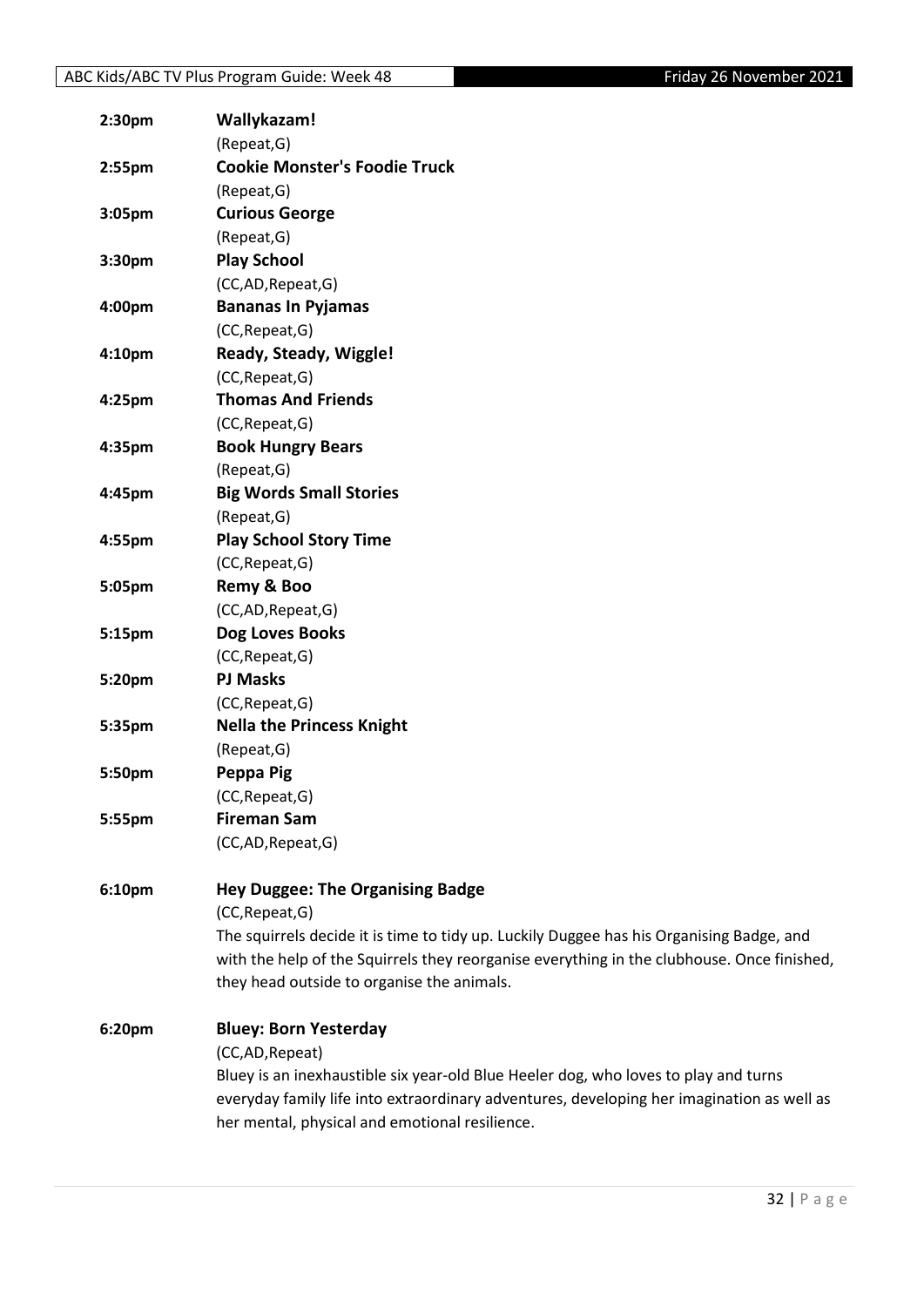| 6:25pm             | <b>Shaun The Sheep: Buzz Off Bees</b>                                                                                                                 |
|--------------------|-------------------------------------------------------------------------------------------------------------------------------------------------------|
|                    | (CC, Repeat, G)                                                                                                                                       |
|                    | The sheep discover a mysterious buzzing object in their field. Shaun investigates and<br>finds it's full of bees, who make the flock's life a misery. |
|                    |                                                                                                                                                       |
| 6:40pm             | Andy's Safari Adventures: Andy and the Weaver Ants                                                                                                    |
|                    | (CC, Repeat, G)                                                                                                                                       |
|                    | When a weaver ant nest arrives damaged, Andy must stick it back together, but doesn't                                                                 |
|                    | know how to. He jets off to Australia, discovering how weaver ants build their nest and                                                               |
|                    | what they use to stick the leaves together.                                                                                                           |
| 7:00pm             | Dino Dana: Dinosauroid                                                                                                                                |
|                    | (CC,AD,Repeat,G)                                                                                                                                      |
|                    | When Dana and Saara discover how Troodon could have evolved to become a human-                                                                        |
|                    | like dinosaur called a "Dinosauroid", the two sisters imagine a series of competitions to                                                             |
|                    | determine who was better: Humanoid or Dinosauroid.                                                                                                    |
| 7:15 <sub>pm</sub> | <b>Odd Squad: Odd Beginnings Part Two</b>                                                                                                             |
|                    | (Repeat, G)                                                                                                                                           |
|                    | Opal thinks she has uncovered the location of a legendary Odd Artifact: a 44-leaf clover.                                                             |
|                    | In the wrong hands, the clover could cause worldwide, catastrophic oddness! Opal must                                                                 |
|                    | find the 44-leaf clover before it's too late.                                                                                                         |
| 7:30pm             | Spicks And Specks: Courtney Taylor-Taylor, Geraldine Quinn, Scott Edgar & Pete                                                                        |
|                    | <b>Helliar</b>                                                                                                                                        |
|                    | (CC, Repeat, PG)                                                                                                                                      |
|                    | Joining Adam, Myf and Alan are Dandy Warhol, Courtney Taylor-Taylor, rock comedy,                                                                     |
|                    | diva Geraldine Quinn, musical comedian Scott Edgar and general larrikin Pete Helliar.                                                                 |
| 8:00pm             | <b>Hard Quiz</b>                                                                                                                                      |
|                    | (CC, Repeat, PG)                                                                                                                                      |
|                    | Battle of the Duds: Four returning favourites get another shot at becoming #HardQuiz                                                                  |
|                    | champion. Getting their second chance are Jim (expert topic: skateboarding), Conan                                                                    |
|                    | (George Orwell), Winnie (origami) and Walter (Friends).                                                                                               |
| 8:30pm             | <b>TBA</b>                                                                                                                                            |
|                    |                                                                                                                                                       |
|                    |                                                                                                                                                       |
| 10:15pm            | Doctor Who: Journey To The Centre Of The TARDIS                                                                                                       |
|                    | (CC,AD,Repeat,PG,This program is rated PG, parental guidance is recommended for<br>viewers under fifteen years.)                                      |
|                    | The TARDIS has crashed, Clara is lost inside, and the Doctor has 30 minutes before his                                                                |
|                    | ship explodes.                                                                                                                                        |
|                    |                                                                                                                                                       |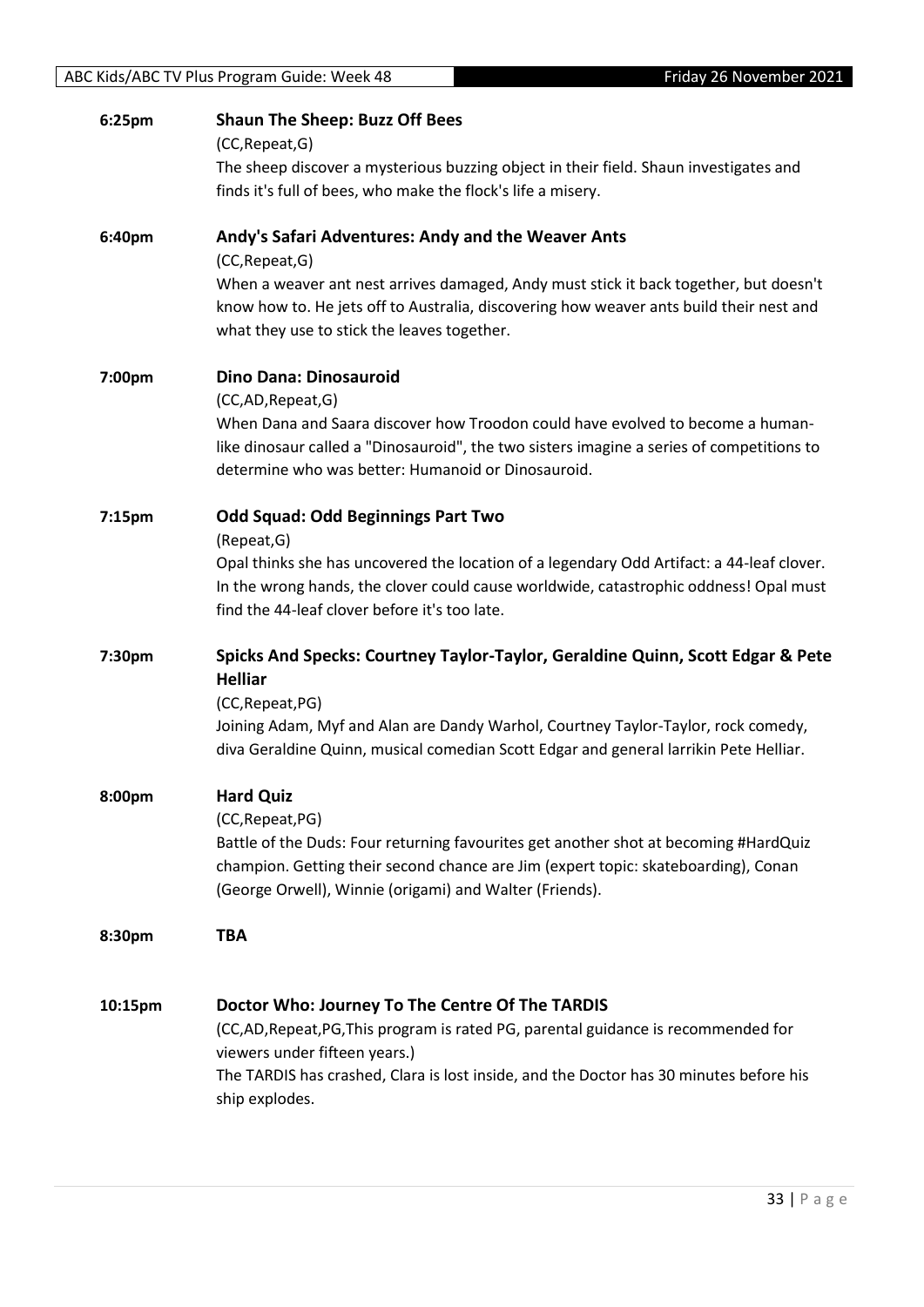| 11:00pm | <b>Art Works</b><br>(CC, Repeat)<br>Art Works is dedicated to exploring the full spectrum of the arts in Australia. Hosted by<br>arts broadcaster Namila Benson, Art Works will reset the national artistic conversation<br>featuring a palette of ideas for everyone.                                                                                                                                                             |
|---------|------------------------------------------------------------------------------------------------------------------------------------------------------------------------------------------------------------------------------------------------------------------------------------------------------------------------------------------------------------------------------------------------------------------------------------|
| 11:30pm | Anh's Brush With Fame: Archie Roach<br>(CC, Repeat, PG, Aboriginal and Torres Strait Islander viewers are advised that the<br>following program contains images and voices of people who have died)<br>Anh invites ground-breaking singer/songwriter Archie Roach to the studio to tell his story<br>as a member of the Stolen Generation. He shares how music and soulmate Ruby saved<br>him from a life of anger on the streets. |
| 12:00am | Live At The Apollo<br>(CC, Repeat, M, Coarse Language, Sexual References)<br>Hosted by the critically-acclaimed Jamali Maddix, as he introduces the impressive<br>comedy talents of rising stars Fern Brady and Sindhu Vee to the stage.                                                                                                                                                                                           |
| 12:45am | Would I Lie To You?: Jamelia, Marcus Brigstocke, Jimmy Carr, Terry Christian<br>(CC, Repeat, PG)<br>Jimmy Carr and Marcus Brigstocke, TV presenter Terry Christian and singer Jamelia join<br>team captains David Mitchell and Lee Mack to hoodwink their opponents with absurd<br>facts and plausible lies about themselves.                                                                                                      |
| 1:15am  | Sick of It<br>(CC, Repeat, M, Coarse Language)<br>Karl's doctor tells him he needs to get over Zoe and start dating again to cure his<br>constipation, but he finds himself constantly saying the wrong things.                                                                                                                                                                                                                    |
| 1:40am  | <b>Community: The Science Of Illusion</b><br>(CC, Repeat, PG)<br>When her April Fool's Day prank inadvertently sends a human cadaver out the anatomy<br>lab window, Britta looks to place the blame on Jeff.                                                                                                                                                                                                                       |
| 2:00am  | <b>Parks and Recreation: Park Safety</b><br>(Repeat, PG)<br>After Jerry gets mugged by a bunch of kids, Leslie meets with the head park ranger in<br>hopes of improving park safety. Meanwhile, everyone tries to be nicer to Jerry once he<br>returns to the office.                                                                                                                                                              |
| 2:25am  | <b>Reno 911!: Deputy Dance</b><br>(Repeat, M, Adult Themes, Sexual References)<br>The Sheriff's Department hires Reno's finest director, Levon French, to help them make a<br>new recruitment commercial.                                                                                                                                                                                                                          |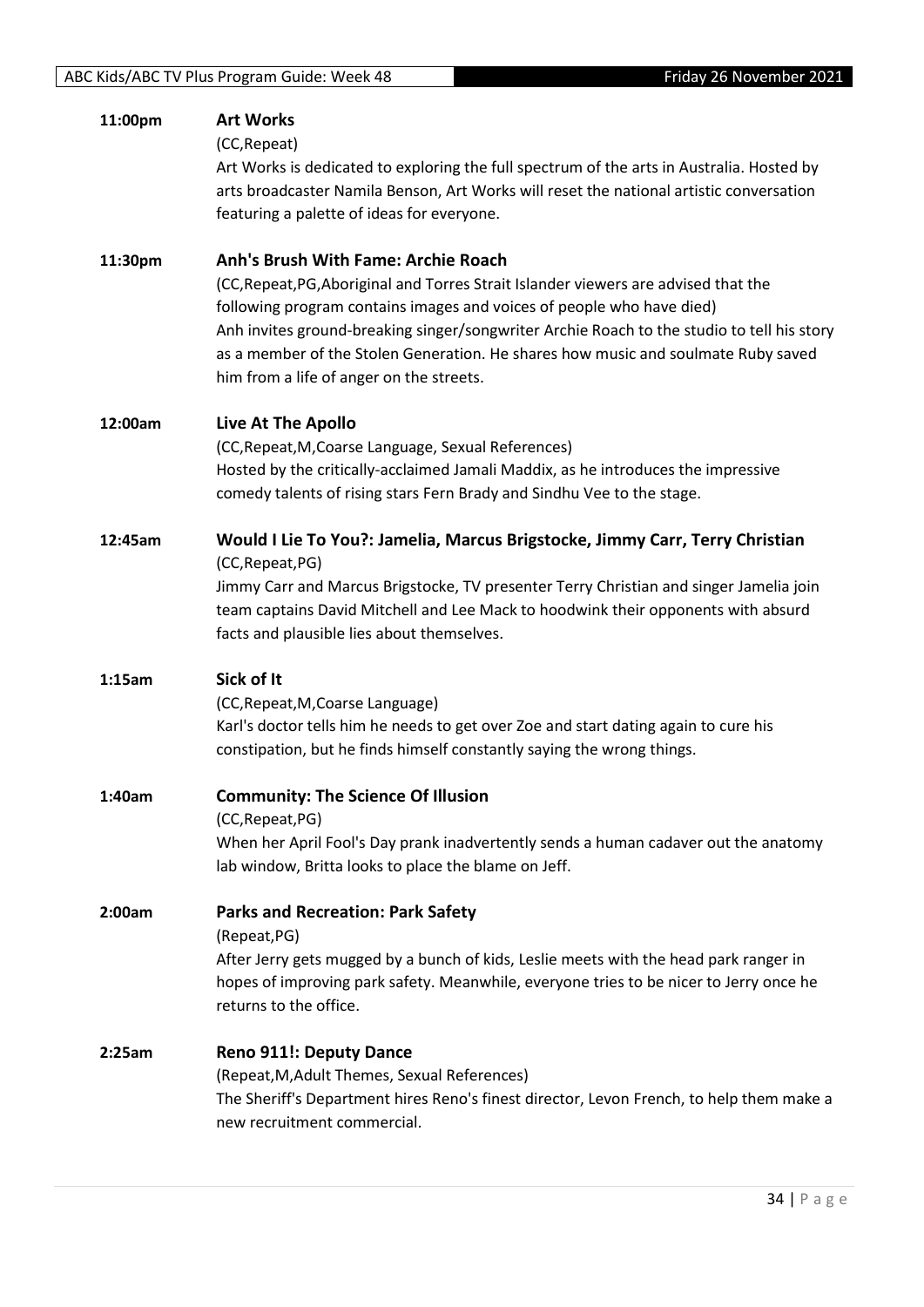#### **2:45am ABC News Update**

(Repeat)

The headlines from ABC News, updating you on the day's top stories from across Australia and around the world.

#### **2:50am ABC TV Plus Programs Resume At 7.30pm**

ABC TV Plus programs resume at 7.30pm, offering an unrivalled mix of scripted and nonscripted comedy and entertainment shows every night. (Soundtrack provided by ABC Jazz. Playlist details at abc.net.au/jazz).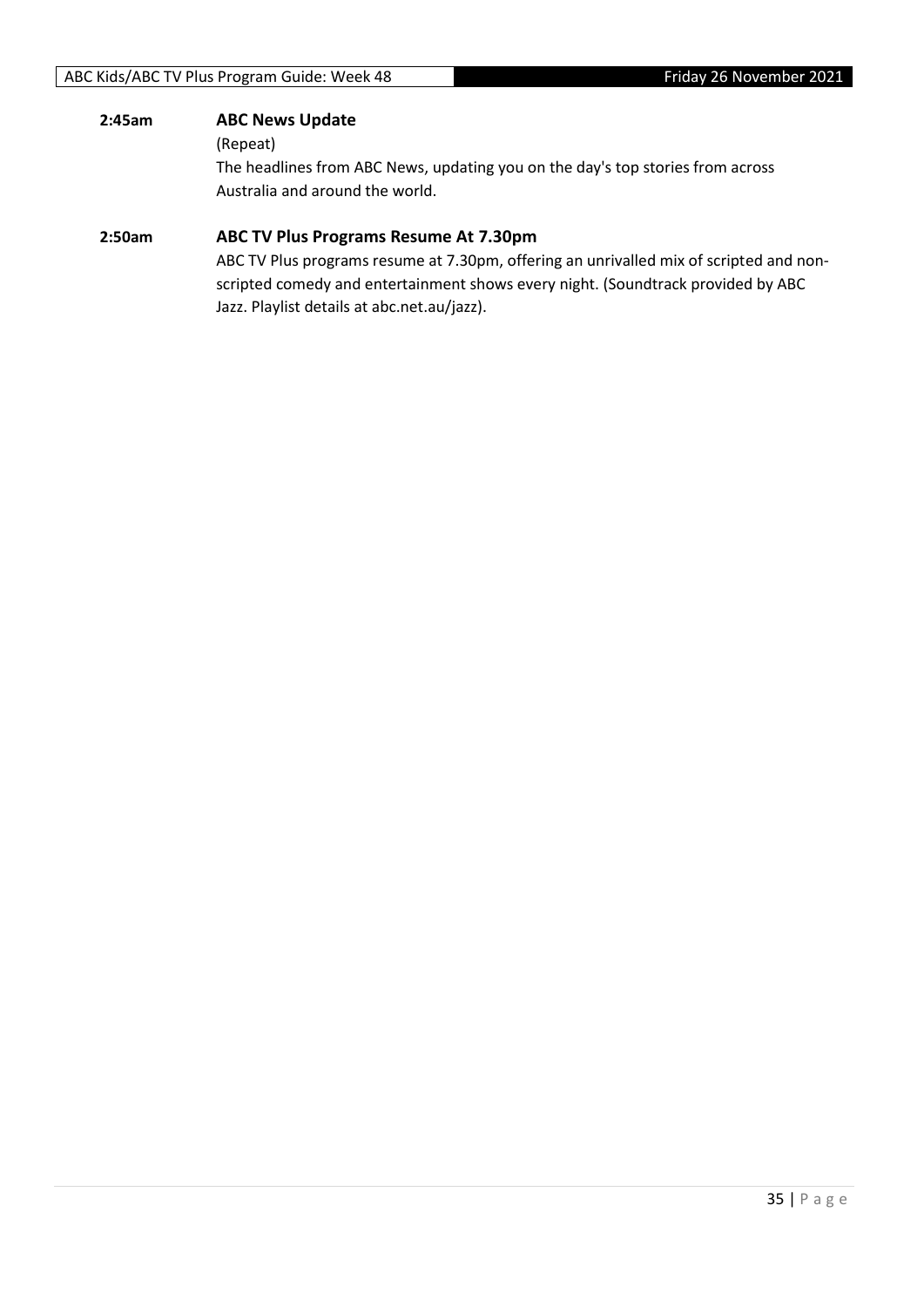## <span id="page-35-0"></span>**Saturday, 27 November 2021**

| 5:05am | <b>Five Minutes More</b>          |
|--------|-----------------------------------|
|        | (CC, Repeat, G)                   |
| 5:10am | <b>Sarah And Duck</b>             |
|        | (Repeat, G)                       |
| 5:20am | <b>The Hive</b>                   |
|        | (Repeat, G)                       |
| 5:30am | <b>Digby Dragon</b>               |
|        | (Repeat, G)                       |
| 5:40am | Ready, Jet, Go!                   |
|        | (CC, Repeat, G)                   |
| 5:55am | <b>Little Ted's Big Adventure</b> |
|        | (CC, Repeat, G)                   |
| 6:00am | <b>Sesame Street</b>              |
|        | (CC, Repeat, G)                   |
| 6:25am | <b>Pingu In The City</b>          |
|        | (Repeat, G)                       |
| 6:35am | <b>Dinosaur Train</b>             |
|        | (Repeat, G)                       |
| 6:45am | <b>Peter Rabbit</b>               |
|        | (CC, Repeat, G)                   |
| 7:00am | <b>Charlie And Lola</b>           |
|        | (CC, Repeat, G)                   |
| 7:10am | <b>Go Jetters</b>                 |
|        | (CC, Repeat, G)                   |
| 7:25am | <b>Love Monster</b>               |
|        | (Repeat, G)                       |
| 7:35am | <b>Tish Tash</b>                  |
|        | (CC, AD, G)                       |
| 7:40am | <b>The Wonder Gang</b>            |
|        | (Repeat, G)                       |
| 7:55am | Peppa Pig                         |
|        | (CC, Repeat, G)                   |
| 8:00am | <b>Bluey</b>                      |
|        | (CC, AD)                          |
| 8:10am | <b>Milo</b>                       |
|        | (CC, AD, G)                       |
| 8:20am | The Adventures Of Paddington      |
|        | (CC,AD,Repeat,G)                  |
| 8:35am | <b>Kiddets</b>                    |
|        | (CC, Repeat, G)                   |
| 8:45am | <b>Bananas In Pyjamas</b>         |
|        | (CC, Repeat, G)                   |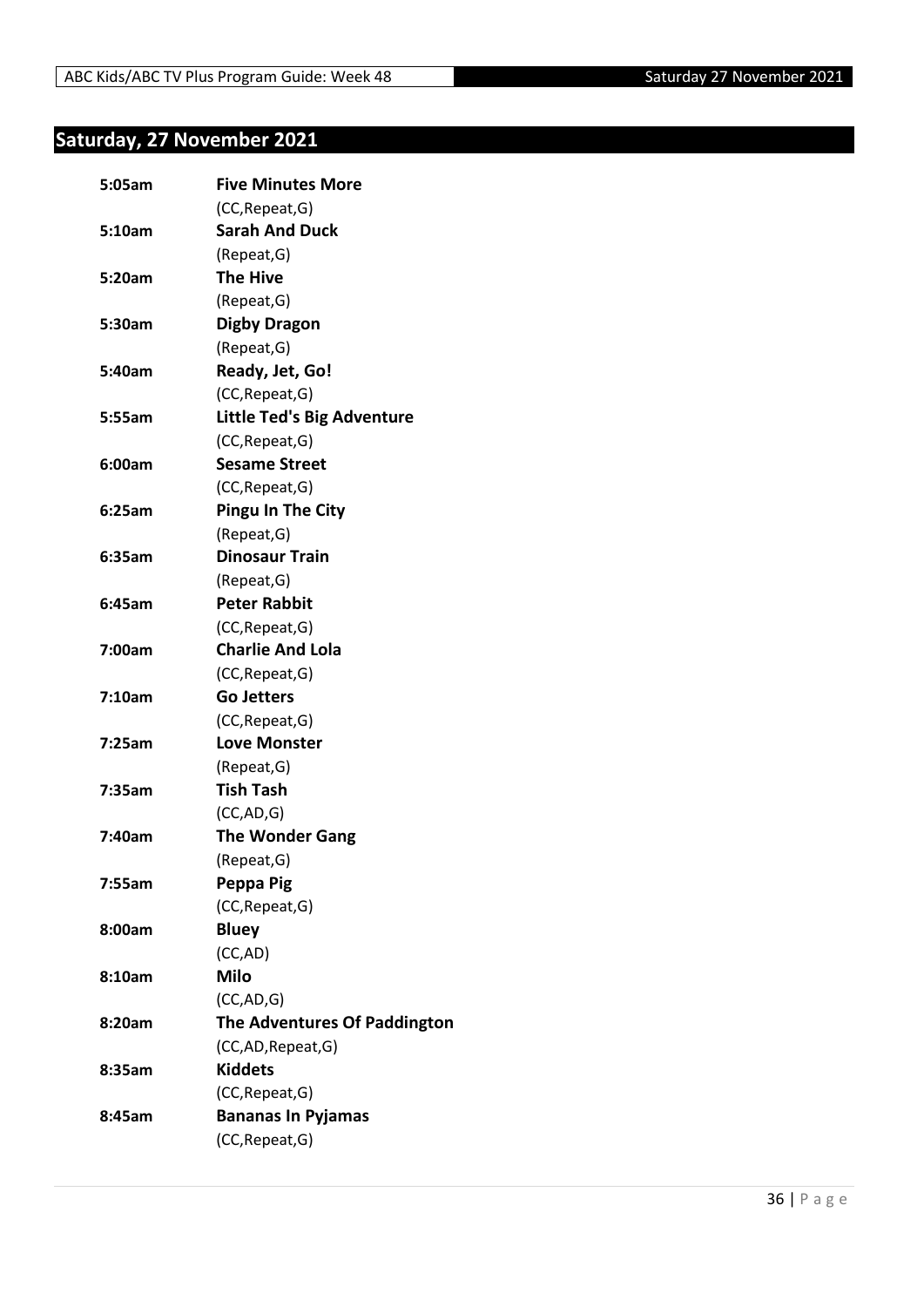| 9:00am             | <b>Play School</b>                      |
|--------------------|-----------------------------------------|
|                    | (CC,AD, Repeat, G)                      |
| 9:30am             | <b>Sesame Street</b>                    |
|                    | (CC, Repeat, G)                         |
| 10:00am            | Ready, Steady, Wiggle!                  |
|                    | (CC, Repeat, G)                         |
| 10:15am            | Pablo                                   |
|                    | (CC, Repeat, G)                         |
| 10:30am            | <b>Becca's Bunch</b>                    |
|                    | (CC, Repeat, G)                         |
| 10:40am            | hoopla doopla!                          |
|                    | (CC, Repeat, G)                         |
| 10:55am            | <b>Daniel Tiger's Neighbourhood</b>     |
|                    | (Repeat, G)                             |
| 11:05am            | <b>Baby Jake</b>                        |
|                    | (CC, Repeat, G)                         |
| 11:20am            | Twirlywoos                              |
|                    | (Repeat, G)                             |
| 11:35am            | <b>Big Words Small Stories</b>          |
|                    | (Repeat, G)                             |
| 11:40am            | <b>Sally &amp; Possum</b>               |
|                    | (CC, Repeat, G)                         |
| 12:00pm            | <b>Teletubbies</b>                      |
|                    | (CC, Repeat, G)                         |
| 12:10pm            | In The Night Garden                     |
|                    | (CC, Repeat, G)                         |
| 12:40pm            | <b>Tik Tak</b>                          |
|                    | (G)                                     |
| 12:45pm            | <b>Guess How Much I Love You</b>        |
|                    | (CC, Repeat, G)                         |
| 1:05pm             | <b>Buddi</b>                            |
|                    | (AD, Repeat, G)                         |
| 1:10 <sub>pm</sub> | <b>Hoot Hoot Go!</b>                    |
|                    | (CC, Repeat, G)                         |
| 1:15 <sub>pm</sub> | <b>Bing</b>                             |
|                    | (CC, Repeat, G)                         |
| 1:25pm             | <b>Miffy's Adventures Big and Small</b> |
|                    | (Repeat, G)                             |
| 1:40pm             | <b>Noddy Toyland Detective</b>          |
|                    | (CC, Repeat, G)                         |
| 1:55pm             | <b>Rusty Rivets</b>                     |
|                    | (CC, Repeat, G)                         |
| 2:05pm             | <b>Bob The Builder</b>                  |
|                    | (CC, Repeat, G)                         |
| 2:20pm             | <b>Get Grubby TV</b>                    |
|                    | (CC, Repeat, G)                         |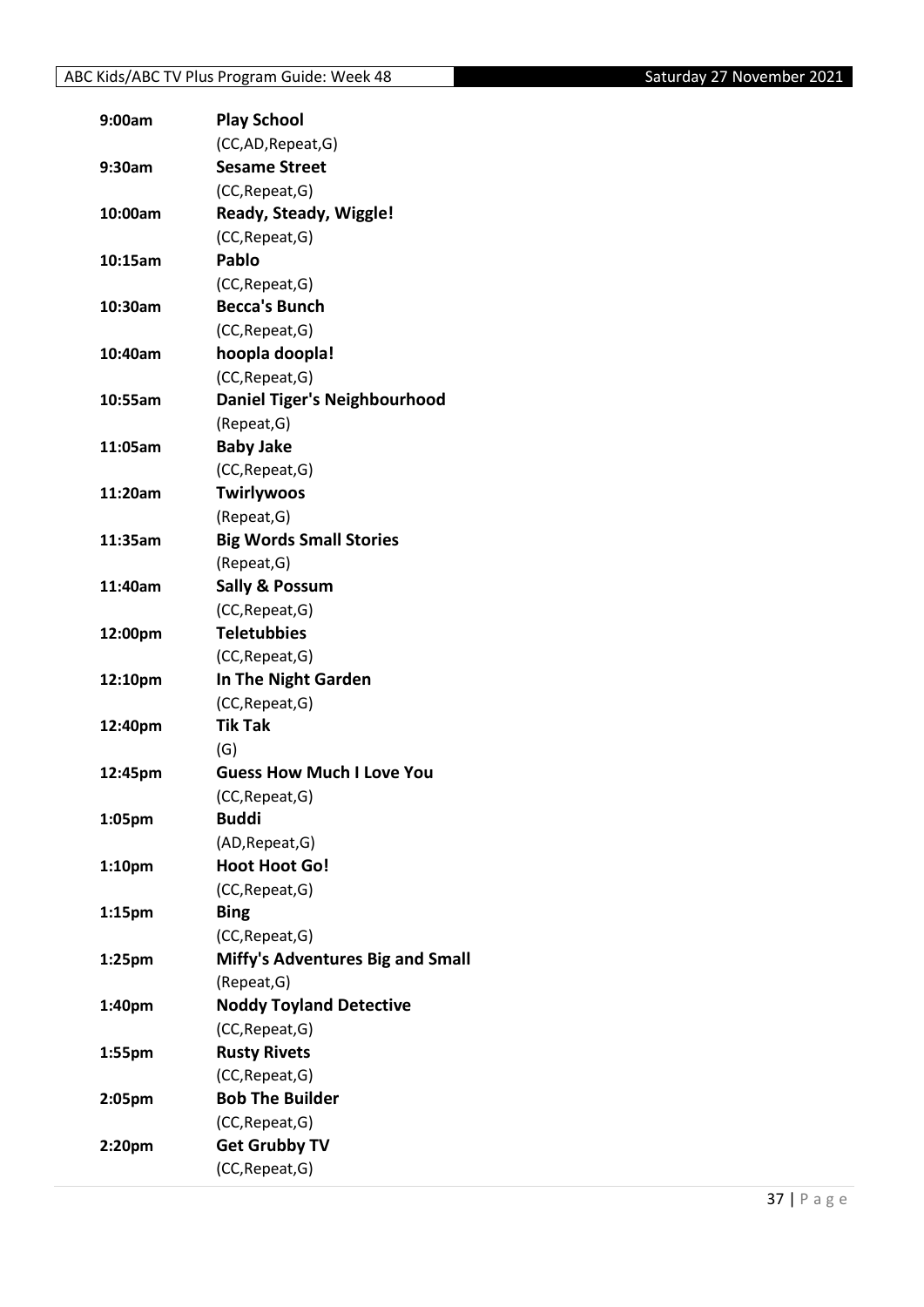| 2:30 <sub>pm</sub> | Wallykazam!                                                                                 |
|--------------------|---------------------------------------------------------------------------------------------|
|                    | (Repeat, G)                                                                                 |
| 2:55pm             | <b>Cookie Monster's Foodie Truck</b>                                                        |
|                    | (Repeat, G)                                                                                 |
| 3:00pm             | <b>Arthur</b>                                                                               |
|                    | (Repeat, G)                                                                                 |
| 3:30pm             | <b>Play School</b>                                                                          |
|                    | (CC,AD,Repeat,G)                                                                            |
| 4:00pm             | <b>Bananas In Pyjamas</b>                                                                   |
|                    | (CC, Repeat, G)                                                                             |
| 4:10pm             | Ready, Steady, Wiggle!                                                                      |
|                    | (CC, Repeat, G)                                                                             |
| 4:25pm             | <b>Thomas And Friends</b>                                                                   |
|                    | (CC, Repeat, G)                                                                             |
| 4:35pm             | <b>Book Hungry Bears</b>                                                                    |
|                    | (Repeat, G)                                                                                 |
| 4:45pm             | <b>Big Words Small Stories</b>                                                              |
|                    | (Repeat, G)                                                                                 |
| 4:55pm             | <b>Play School Story Time</b>                                                               |
|                    | (CC, Repeat, G)                                                                             |
| 5:05pm             | Remy & Boo                                                                                  |
|                    | (CC,AD,Repeat,G)                                                                            |
| 5:15pm             | <b>Dog Loves Books</b>                                                                      |
|                    | (CC, Repeat, G)                                                                             |
| 5:20pm             | <b>PJ Masks</b>                                                                             |
|                    | (CC, Repeat, G)                                                                             |
| 5:35pm             | <b>Nella the Princess Knight</b>                                                            |
|                    | (Repeat, G)                                                                                 |
| 5:50pm             | Peppa Pig                                                                                   |
|                    | (CC, Repeat, G)                                                                             |
| 5:55pm             | <b>Fireman Sam</b>                                                                          |
|                    | (CC,AD,Repeat,G)                                                                            |
|                    |                                                                                             |
| 6:10pm             | <b>Hey Duggee: The Looking After Badge</b>                                                  |
|                    | (CC, Repeat, G)                                                                             |
|                    | Phileas Frog and Flea start their expedition around the world in a hot air balloon, leaving |
|                    | behind Pippin, their potted plant! But how will the squirrels look after the plant? Don't   |
|                    | worry Duggee has his Looking After badge.                                                   |
| 6:20pm             | <b>Bluey</b>                                                                                |
|                    | (CC,AD, Repeat)                                                                             |
|                    | Bluey is an inexhaustible six year-old Blue Heeler dog, who loves to play and turns         |
|                    | everyday family life into extraordinary adventures, developing her imagination as well as   |
|                    | her mental, physical and emotional resilience.                                              |
|                    |                                                                                             |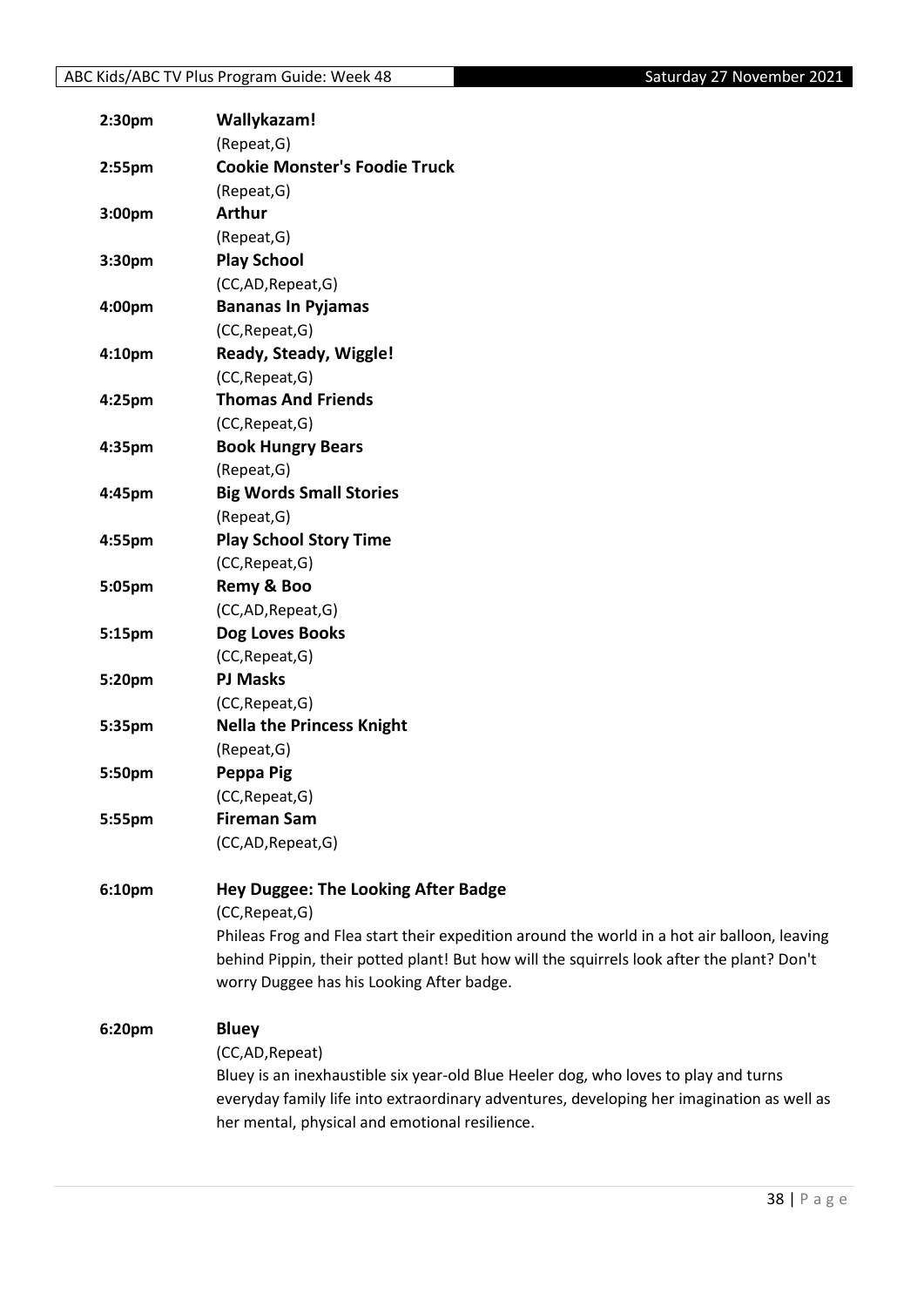| 6:30pm             | <b>Thomas And Friends: World Of Tomorrow</b>                                               |
|--------------------|--------------------------------------------------------------------------------------------|
|                    | (Repeat, G)                                                                                |
|                    | When a pair of crooks steal the plans for a great new invention, there is a high-speed     |
|                    | chase to try and get them back.                                                            |
| 7:00pm             | <b>Grace's Amazing Machines: Rail Machines</b>                                             |
|                    | (CC,AD, Repeat, G)                                                                         |
|                    | Motorbike rider Grace shows off three machines that run on rails.                          |
| 7:15 <sub>pm</sub> | <b>Sir Mouse: Mouse's Touch</b>                                                            |
|                    | (CC,AD,Repeat,G)                                                                           |
|                    | Mr Witch has bewitched Mouse. Everything she touches now turns to gold. It is a            |
|                    | fantastic gift that soon becomes a burden.                                                 |
| 7:30pm             | Spicks And Specks: Alex Lahey, Claire Hooper, Quan Yeomans & Anne Edmonds                  |
|                    | (CC, Repeat, PG)                                                                           |
|                    | Adam, Myf and Alan are joined by Alex Lahey, Quan Yeomans, Claire Hooper and Anne          |
|                    | Edmonds and find out why Bruno Mars quit his job as a 4-year-old Elvis impersonator        |
|                    | and what advice Cyndi Lauper gives to young musicians.                                     |
| 8:15pm             | Live At The Apollo                                                                         |
|                    | (CC, Repeat, M, Coarse Language, Sexual References)                                        |
|                    | In this special festive edition, the funny and fabulous Sarah Millican introduces king of  |
|                    | the one-liner Gary Delaney, the effervescent Laura Lexx and the incredibly sharp Ahir      |
|                    | Shah to the stage.                                                                         |
| 9:00pm             | <b>Ross Noble: El Hablador</b>                                                             |
|                    | (CC, Repeat, M, Coarse Language, Sexual References)                                        |
|                    | Ross Noble is renowned for his off-the-cuff improvisational stand up and energetic stage   |
|                    | presence. His new show El Hablador, which roughly translates to the storyteller, will take |
|                    | you on wild ride through his imagination.                                                  |
| 9:45pm             | <b>Mock The Week</b>                                                                       |
|                    | (CC, Repeat, M, Sexual References)                                                         |
|                    | Dara O'Briain and Hugh Dennis pan through the last week and extract nuggets of comedy      |
|                    | gold with guests Maisie Adam, Angela Barnes, Ed Byrne, Glenn Moore and Evelyn Mok.         |
| 10:20pm            | <b>Schitt's Creek: Asbestos Fest</b>                                                       |
|                    | (CC, Repeat, PG)                                                                           |
|                    | Moira prepares for her headline debut at the annual Schitt's Creek Asbestos Fest, while    |
|                    | David deals with a group of loitering teens.                                               |
| 10:40pm            | <b>Schitt's Creek: Girls' Night</b>                                                        |
|                    | (CC, Repeat, PG)                                                                           |
|                    | Alexis and Twyla have a girl's night out; Patrick teaches David about compromise.          |
|                    |                                                                                            |